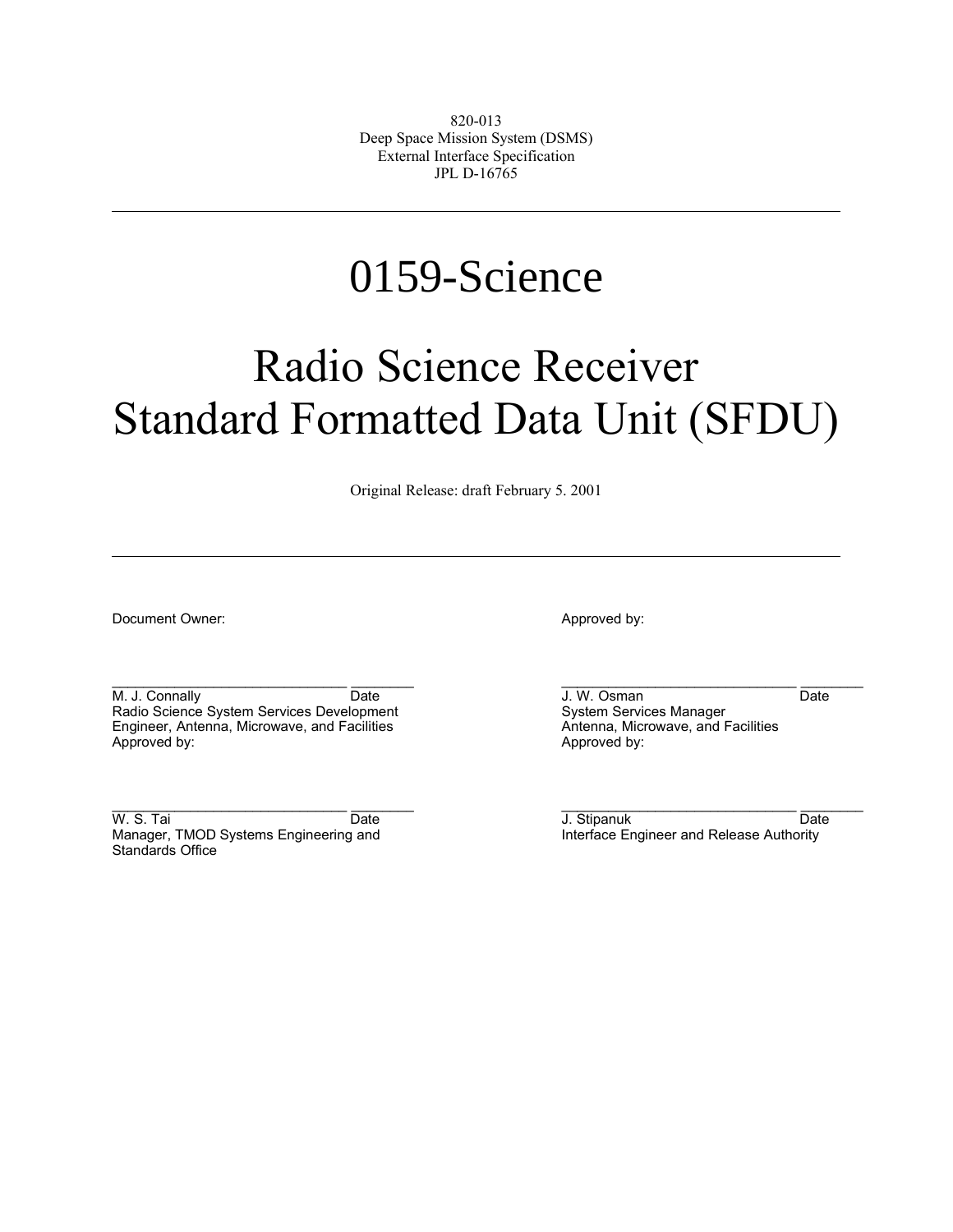## *Prepared By*:

| A. Jongeling<br>RSR CDE<br><b>Reviewed By:</b>                 | Date | S. G. Finley<br><b>RSR Test Engineer</b>                                         | Date |
|----------------------------------------------------------------|------|----------------------------------------------------------------------------------|------|
| M. Tinto<br><b>TMOD System Engineering</b>                     | Date | R. L. Gillette<br>Telecommunications & Mission Services Manager                  | Date |
| V. I. Altunin<br>Telecommunications & Mission Services Manager | Date | R. D. Benson<br>Telecommunications & Mission Services Manager                    | Date |
| A. L. Berman<br>Telecommunications & Mission Services Manager  | Date | P. E. Beyer<br>Date<br>Telecommunications & Mission Services Manager             |      |
| A. F. Chang<br>Telecommunications & Mission Services Manager   | Date | S. W. Asmar<br>Supv., Radio Science Systems Group                                | Date |
| R. R. Wessen<br>Telecommunications & Mission Services Manager  | Date | D. P. Holmes<br>Telecommunications & Mission Services Manager                    | Date |
| P.T. Poon<br>Telecommunications & Mission Services Manager     | Date | B. G. Yetter<br>Telecommunications & Mission Services Manager                    | Date |
| J. Wacklely<br>Manager, DSMS Operations Program Office         | Date | M. Levesque<br>Service System Development Engineer<br>Telecommunication Services | Date |
| S. Tews<br>Telemetry Delivery Subsystem CDE                    | Date | S. Markham<br>GCF Interface Subsystem CDE                                        | Date |
| D. Flora-Adams<br><b>SYS AMMOS Tables</b>                      | Date |                                                                                  |      |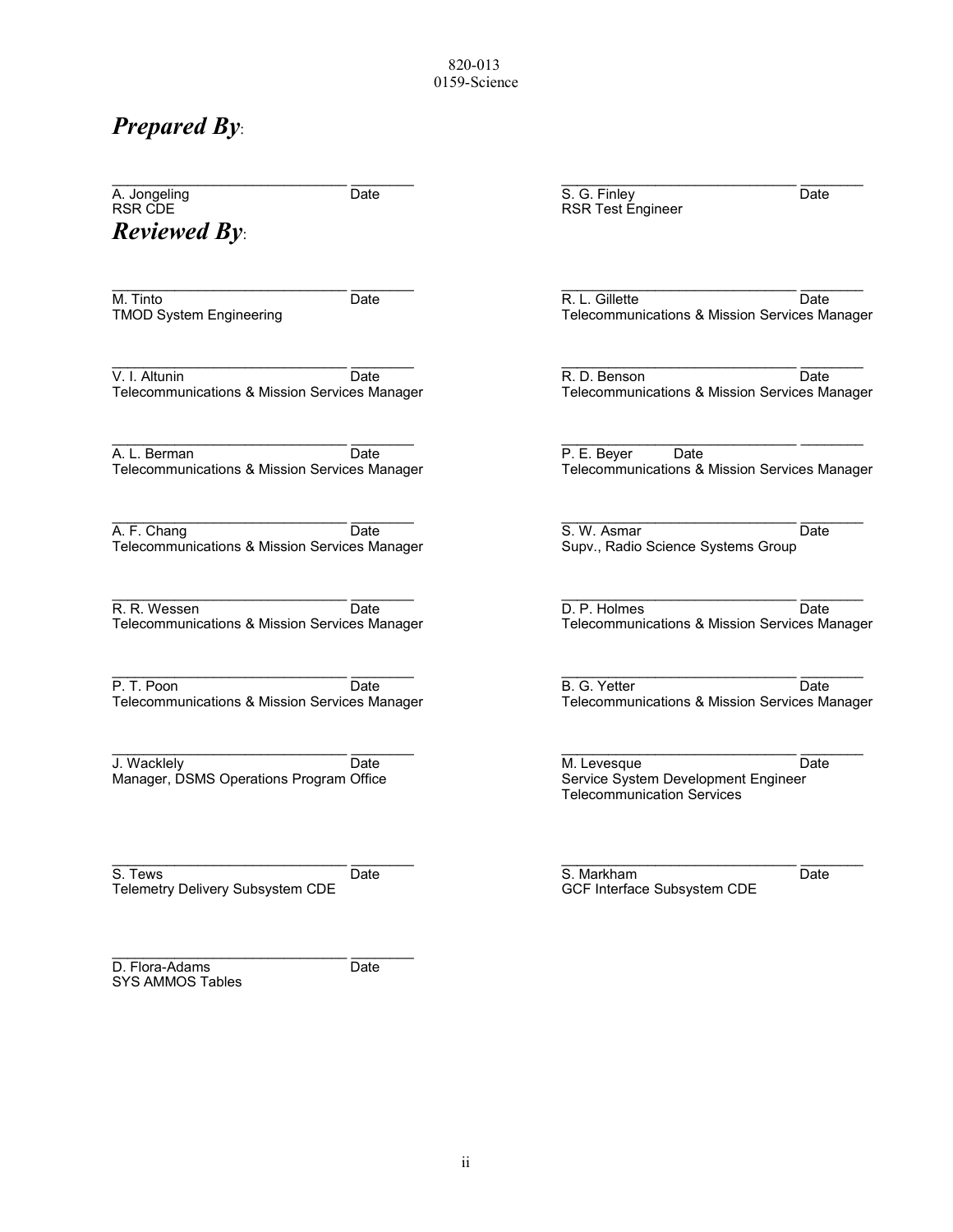## *Change Log*

| <b>Revision</b> | <b>Issue Date</b> | <b>Sections</b><br><b>Affected</b> | <b>Change Summary</b> |
|-----------------|-------------------|------------------------------------|-----------------------|
| New issue       | xx/xx/2001        | All                                |                       |
|                 |                   |                                    |                       |
|                 |                   |                                    |                       |
|                 |                   |                                    |                       |
|                 |                   |                                    |                       |
|                 |                   |                                    |                       |
|                 |                   |                                    |                       |
|                 |                   |                                    |                       |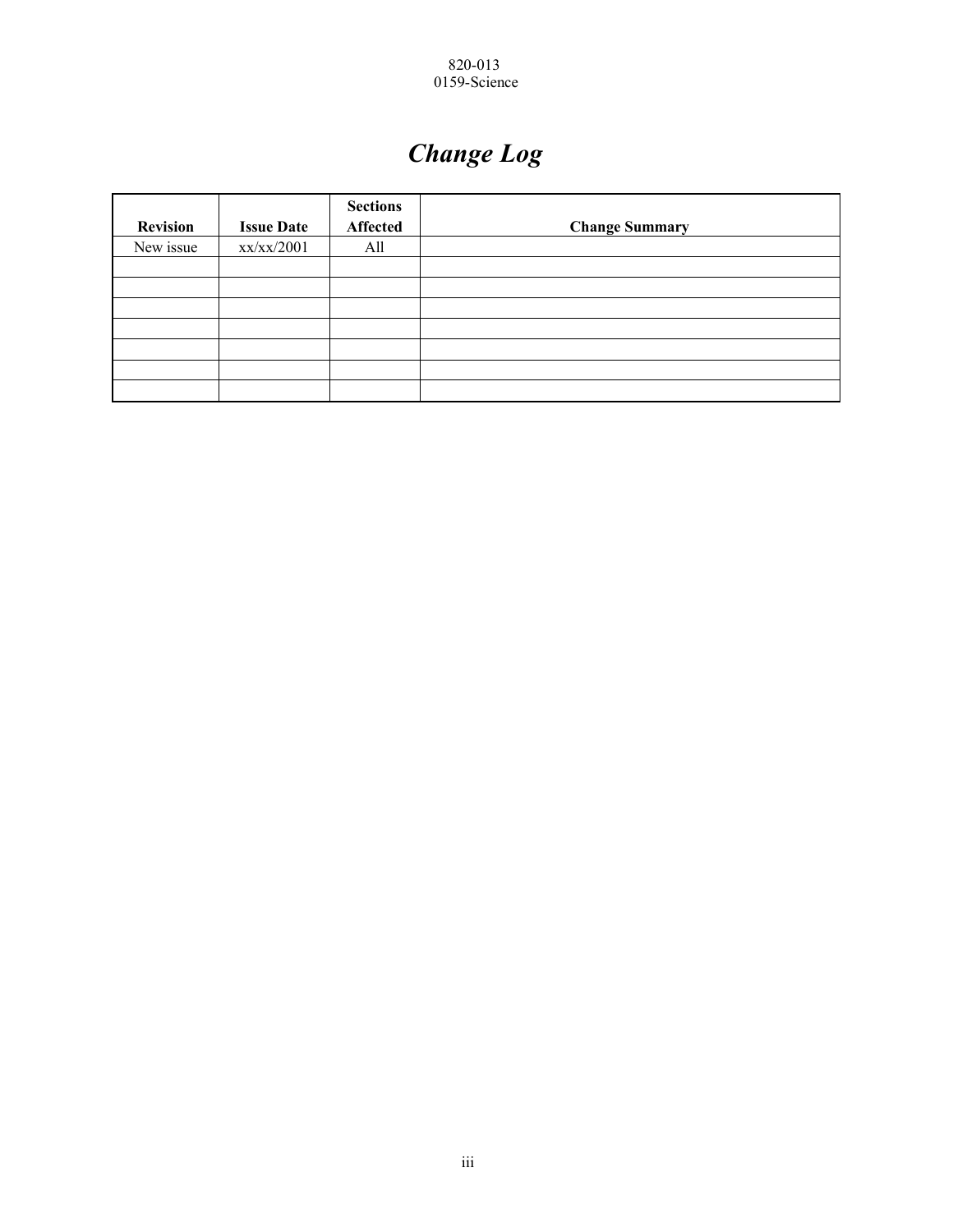This page is intentionally left blank.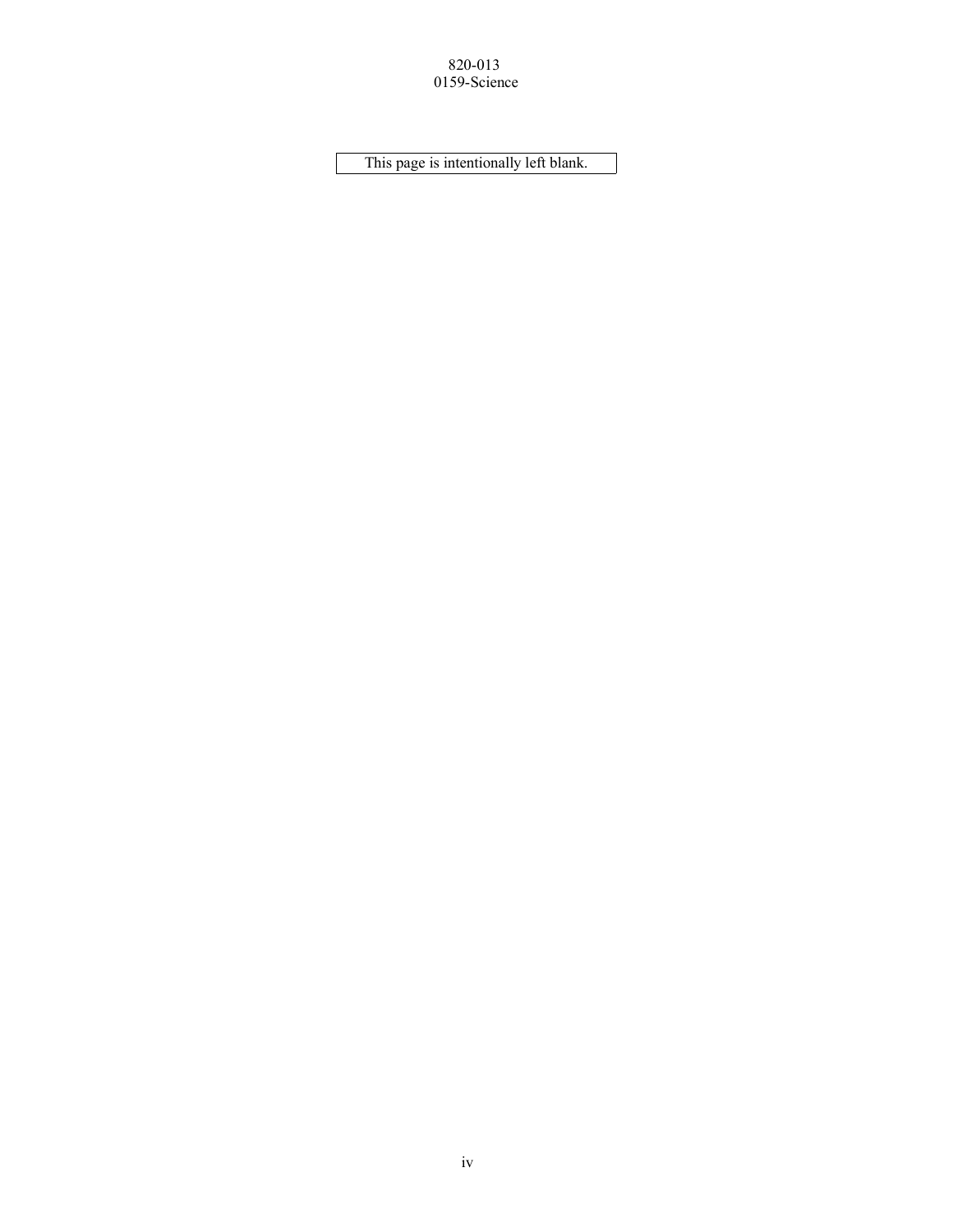| <b>Section</b> | <b>Page</b> |
|----------------|-------------|
|                |             |
|                |             |
|                |             |
|                |             |
|                |             |
|                |             |
|                |             |
|                |             |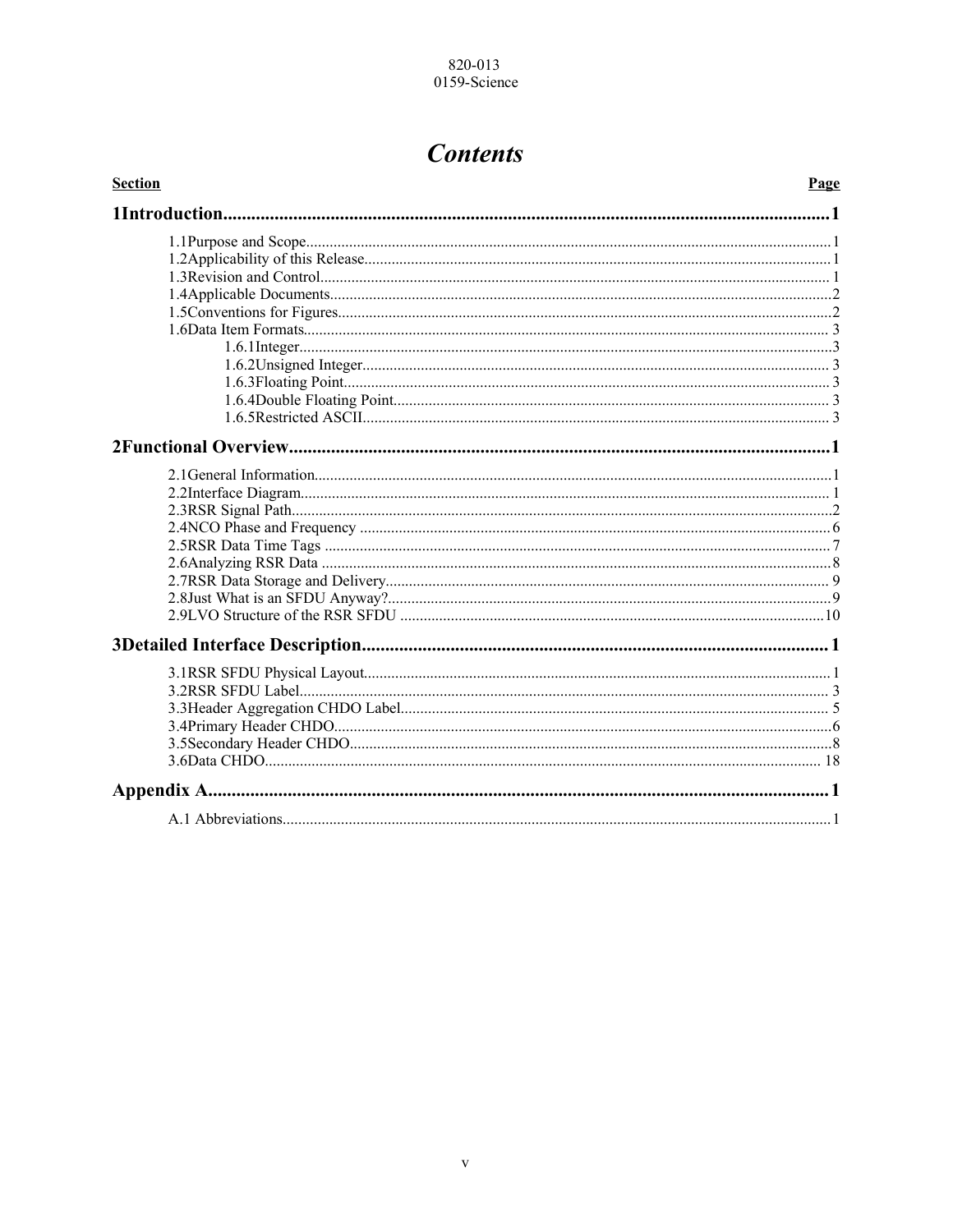## **Figures**

| <b>Figure</b> | Page |
|---------------|------|
|               |      |
|               |      |
|               |      |
|               |      |
|               |      |
|               |      |
|               |      |
|               |      |
|               |      |
|               |      |
|               |      |
|               |      |
|               |      |

## **Tables**

| Table | Page |
|-------|------|
|       |      |
|       |      |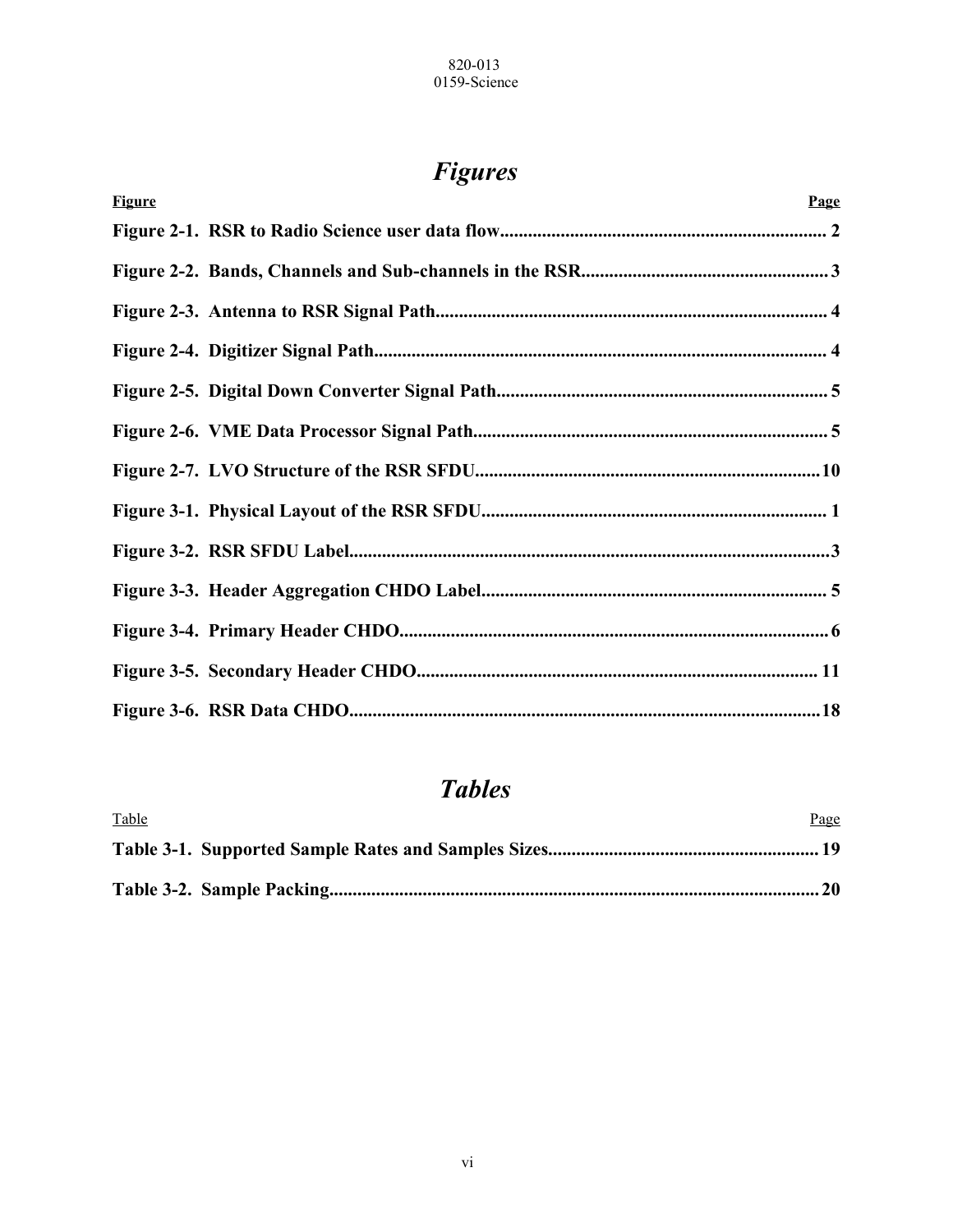#### *1Introduction*

## *Section 1 Introduction*

### *1.1Purpose and Scope*

This interface module specifies the format and contents of the Deep Space Mission System (DSMS) Radio Science Receiver (RSR) Standard Formated Data Unit (SFDU). An RSR SFDU, as specified by this module, is a self-identifying, self-delimiting data structure that is used to encapsulate a portion of the radio science data acquired by the RSR. Each SFDU contains data and ancillary information required for post processing. . The Radio Science users access the data from the Advanced Multi-Mission Operations System (AMMOS) using a client interface.

While the primary scope of this module is to document the format and contents of the RSR SFDU it also breifly describes the RSR itself and the various mechanisms by which RSR SFDUs are stored and transported.

### *1.2Applicability of this Release*

This module is the initial release of 820-013, 0159-Science. This module supercedes the interface document 820-13, RSC-11-11B.

### *1.3Revision and Control*

Revisions or changes to the information herein presented may be initiated according to the procedure specified in the *Introduction* to Document 820-013.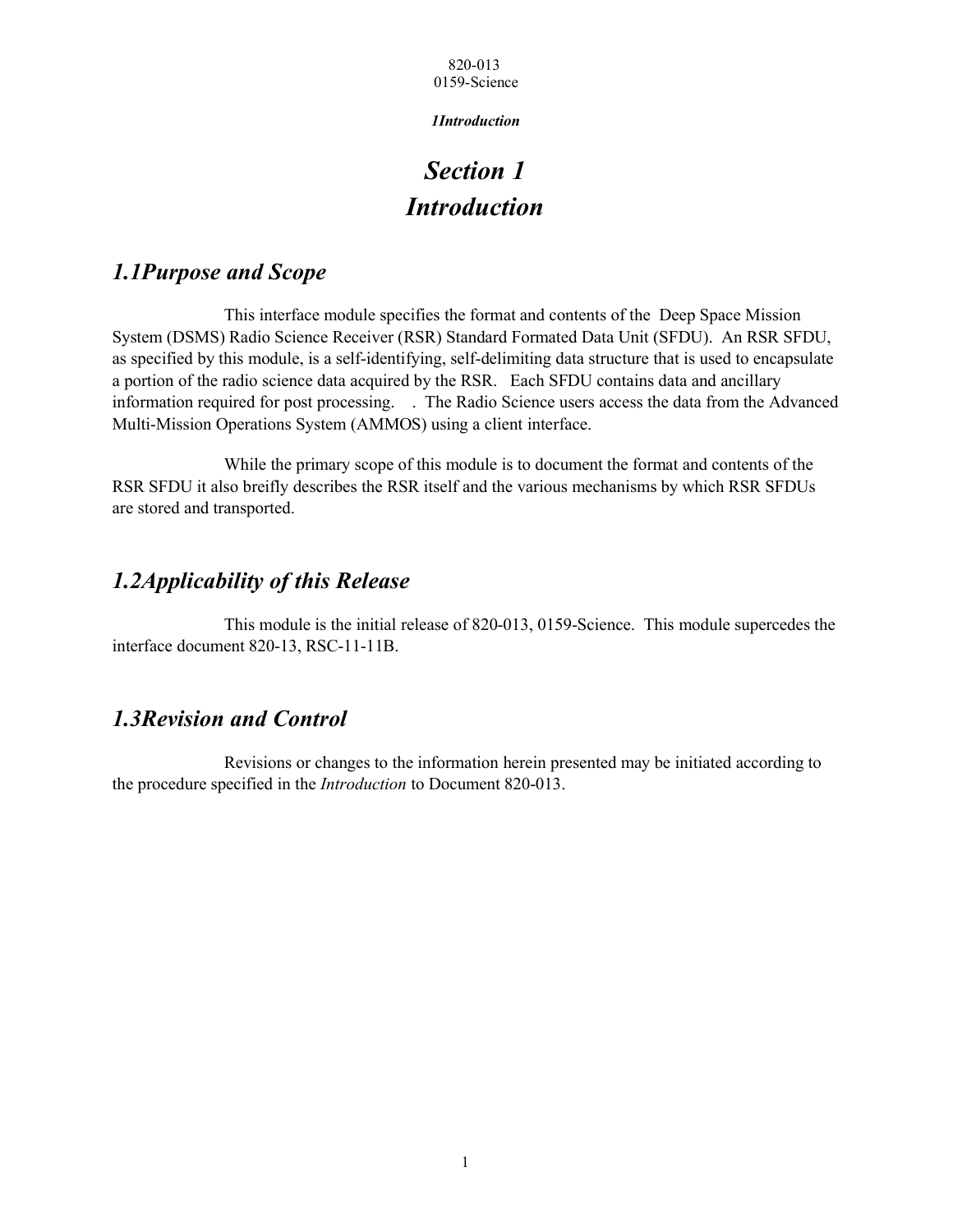### *1.4Applicable Documents*

The interface requirements established in this module are derived from guidelines and criteria contained in the following documents and 'Reference Documents'. Some documents are internal to the DSMS and are included for reference only and do not form a part of this interface.

| $[1]$                                                                                                                                                                | <b>TMOD 820-062</b> | <b>DSMS</b> Terms and Abbreviations                   |
|----------------------------------------------------------------------------------------------------------------------------------------------------------------------|---------------------|-------------------------------------------------------|
|                                                                                                                                                                      |                     | DSMS internal document, for reference only.           |
| $[2]$                                                                                                                                                                | TMOD 820-013,       | <b>DSMS</b> External Interface Specification-DSN      |
|                                                                                                                                                                      | Module OPS-6-03     | <b>Location Identifiers</b>                           |
| $[3]$                                                                                                                                                                | TMOD 820-013,       | <b>DSMS</b> External Interface Specification-Standard |
|                                                                                                                                                                      | Module OPS-6-21A    | Code Assignments                                      |
| $[4]$                                                                                                                                                                | TMOD 820-013        | <b>AMMOS/GCS Data Communications</b>                  |
|                                                                                                                                                                      | Module GCF-10-11    | DSMS internal document, for reference only.           |
| $[5]$                                                                                                                                                                | TMOD 820-019,       | Interface Design Standards-Network-Level Data         |
|                                                                                                                                                                      | Module DFL-1-01     | Flow Standard                                         |
|                                                                                                                                                                      |                     | DSMS internal document, for reference only.           |
| [6]                                                                                                                                                                  | <b>TMOD 820-019</b> | <b>TMOD Fault Tolerant Data Delivery Services</b>     |
|                                                                                                                                                                      | Module DFL-1-06     | <i>Standard</i>                                       |
|                                                                                                                                                                      |                     | DSMS internal document, for reference only.           |
| $[7] % \includegraphics[width=0.9\columnwidth]{figures/fig_10.pdf} \caption{The 3D (black) model for a different region of the parameter $\Omega$.} \label{fig:1} %$ | <b>TMOD 834-070</b> | Radio Science Receiver Functional Design and          |
|                                                                                                                                                                      |                     | Software Requirements Document                        |
|                                                                                                                                                                      |                     | DSMS internal document, for reference only.           |
| [8]                                                                                                                                                                  | <b>JPL D-5325</b>   | JPL Standard Formatted Data Unit (SFDU) Usage         |
|                                                                                                                                                                      |                     | and Description (Issue 5, March 7, 1988)              |
|                                                                                                                                                                      |                     | DSMS internal document, for reference only.           |
| $[9]$                                                                                                                                                                | CCSDS 620.0-B-2     | CCSDS Recommendation for Space Data System            |
|                                                                                                                                                                      |                     | Standards—Standard Formatted Data Units—              |
|                                                                                                                                                                      |                     | Structure and Construction Rules (Issue 2, May 1992)  |
| [10]                                                                                                                                                                 | <b>ANSI T-49-12</b> | ANSI/IEEE STD 754-1985-IEEE Standard for              |
|                                                                                                                                                                      |                     | <b>Binary Floating-Point Arithmetic</b>               |
|                                                                                                                                                                      |                     |                                                       |

### *1.5Conventions for Figures*

The following conventions are used in figures defining the format of a data record or piece of a data record.

 All byte offsets are assumed to be relative to the beginning of a structure or substructure. The first byte of a structure is called offset 0 (normally shown as the left byte of two); the second byte is at offset 1 (normally shown as the right byte of two), etc.

 If a field in the SFDU requires more than one byte, the most significant byte is at the lowest-number byte offset with each succeeding byte in the next higher byte offset so that the least significant byte is in the highest-number byte offset.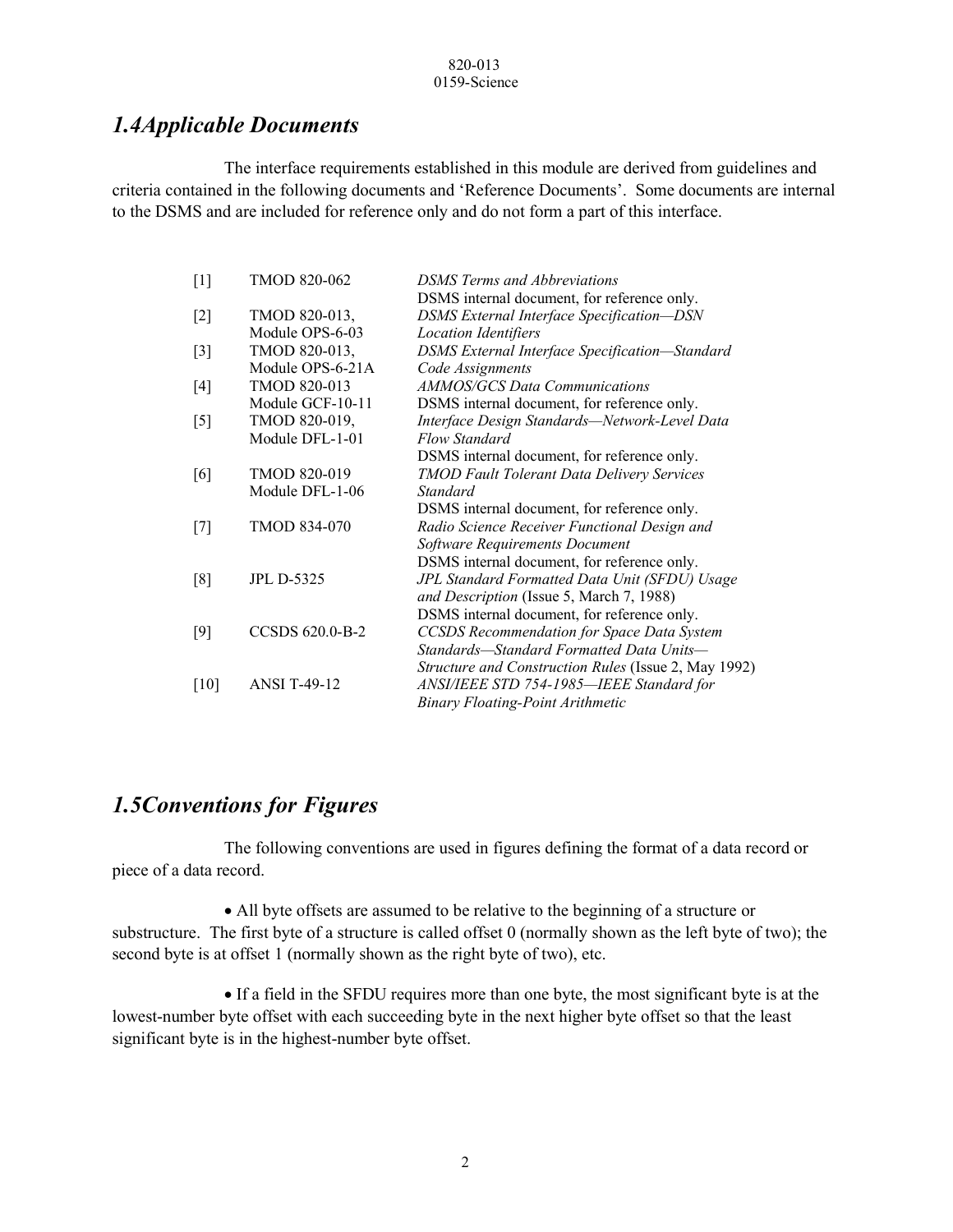Bits in a byte are labeled 1 through 8, where the 1st bit (left-most bit) is the mostsignificant or sign bit and the 8th bit is the least-significant bit (right-most bit). For fields using more than one byte, bits are labeled 1 - n correspondingly.

### *1.6Data Item Formats*

#### *1.6.1Integer*

An integer format is used to express integral quantities, using two's complement notation. The range for an integer field is  $[-1 * (2<sup>n</sup>/2)]$  to  $[(2<sup>n</sup>/2) - 1]$ , where n is the number of bits in the field. For example, an 8 bit integer field would have the following range.

range =  $[-1 * (2^8/2)]$  to  $[(2^8/2) - 1] = -128$  to 127.

### *1.6.2Unsigned Integer*

An unsigned integer format is used to express integral quantities using the base 2 number system, also known as binary. The range for an unsigned integer field is 0 to  $(2<sup>n</sup> - 1)$ , where n is the number of bits in the field.

### *1.6.3Floating Point*

Floating point numbers are represented in the basic single format defined in document ANSI/IEEE Std 754-1985. This representation is commonly referred to as the 32-bit IEEE floating point format.

### *1.6.4Double Floating Point*

Double floating point numbers are represented in the basic double format defined in document ANSI/IEEE Std 754-1985. This representation is commonly referred to as the 64-bit IEEE floating point format.

### *1.6.5Restricted ASCII*

Restricted ASCII is a subset of the ASCII character set consisting of uppercase letters A to Z and digits 0 to 9.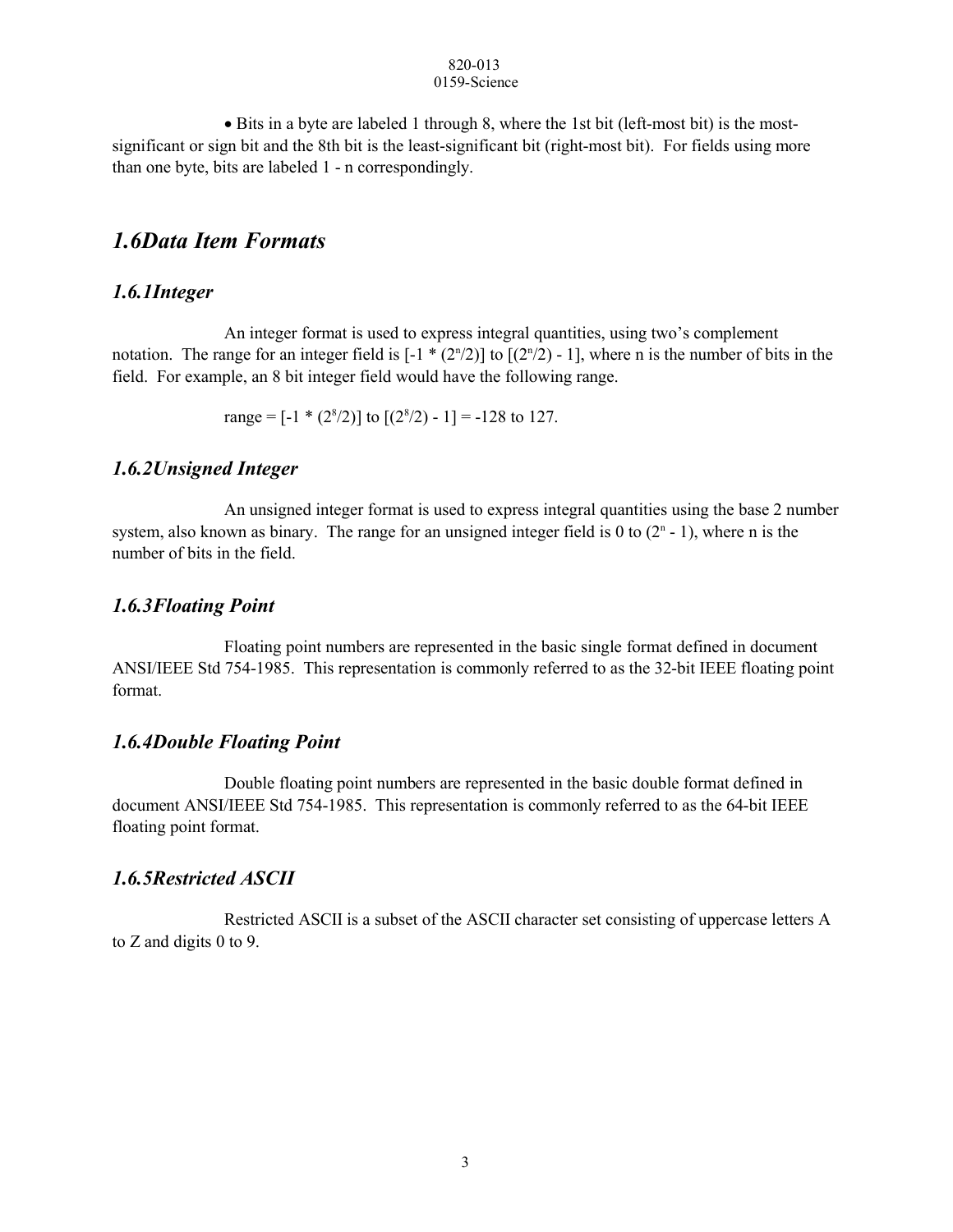This page intentionally left blank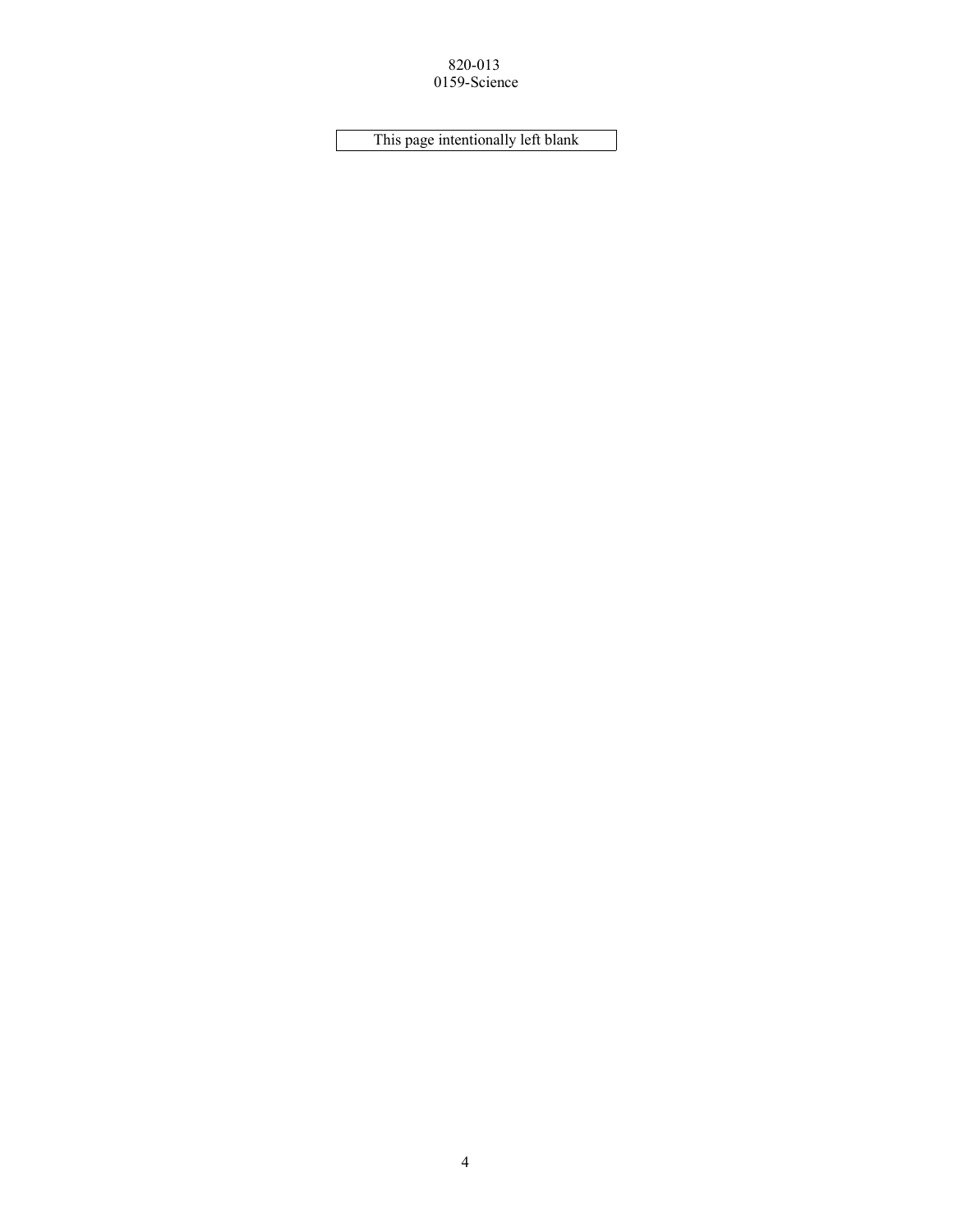#### *2Functional Overview*

## *Section 2 Functional Overview*

### *2.1General Information*

The RSR is a computer controlled open loop receiver that digitally records a spacecraft signal through the use of an analog to digital converter (ADC) and up to four digital filter sub-channels. The digital samples from each sub-channel are stored to disk in one second records in real time. In near real time the one second records are partitioned and formatted into a sequence of RSR SFDUs which are . transmitted to JPL's Advanced Multi-Mission Operations System (AMMOS). Included in each RSR SFDU is the ancillary data necessary to reconstruct the signal represented by the recorded data samples in that SFDUAnalysis of variations in the amplitude, phase, and frequency of the recorded signals provides information on the ring structure, atmospheric density, magnetic field, and charged-particle environment of planets which occult the spacecraft. Variations in the recorded signal can also be used for gravity wave detection.

### *2.2Interface Diagram*

The functional data flow, as depicted in Figure 2-1, operates using a DSMS internal Fault Tolerant Data Delivery (FTDD) service starting from the RSR and ending with a TDS client receiving the data at the Radio Science host computer. Both sides of the interface utilize DSMS common software.

Application programs will link with common services communications software. This software provides the facilities, transparent to the application program, for the transporting of the data. The functional flow consists of

- (1) RSR publishing the RSR SFDUs as stream data, using Fault Tolerant Data Delivery (FTDD) services.
- (2) The Reliable Network Service (RNS) delivering the data to its subscriber, the GCF Interface (GIF).
- (3) The GIF sending the SFDUs to the Telemetry Delivery Subsystem (TDS), which spools the data for real-time delivery or archival. This segment of the data flow uses the communication services of the Data Transport Subsystem (DTS).
- (4) The Radio Science user (or project) using its TDS-provided client to access the collected data. The TDS client must run on UNIX-based hosts.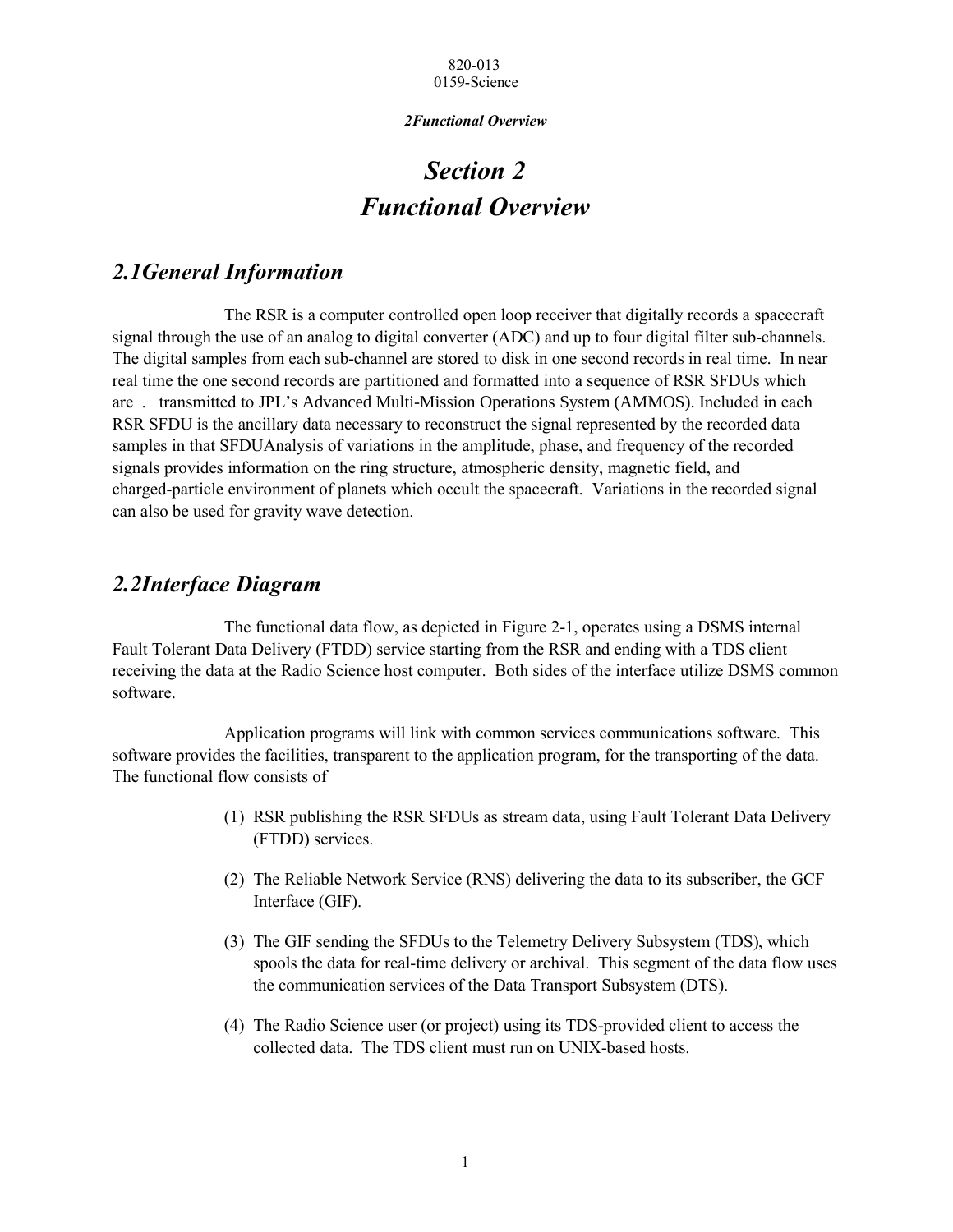

*Figure 2-1. RSR to Radio Science user data flow*

### *2.3RSR Signal Path*

The diagram in Figure 2-2 shows the relationship between the subchannels, channels and bands that are supported by the RSR and described in more detail in this section.

A spacecraft transmits a signal at RF, S\_Band, X\_Band, or Ka\_band, to a receiving antenna on earth. Once received the RF signal is down converted to an IF signal of about 300 MHz and then fed via an IF distribution network into one input of the IF Selector Switch (IFS). The IFS is a full cross-bar switch which allows each RSR to select from any of the IF signals feeding the IFS inputs. Each output of the IFS feeds an IF signal into one input of the RSR Digitizer (DIG). Figure 2-3 illustrates the signal path from the antenna to the RSR and the signal path within the RSR.

Figure 2-4 illustrates the signal path through the DIG. In the DIG, the IF signal first passes through a programmable attenuator which is automatically adjusted at the start of each pass to provide the proper signal level at the ADC. Next, the signal passes through a Band Pass Filter (BPF) which selects a frequency band from 265 to 375 MHz. The filtered signal is then down converted by a 256 MHz LO and low pass filtered (LPF) before being sampled by the ADC. The ADC converts the signal into a 256 Msample/sec stream of 8-bit digital data which is fed into the Digital Down Converter (DDC). The DIG also provides a 1 Pulse Per Second (1PPS) signal and a 256 MHz data clock. The 1PPS signal marks the digital sample taken at the start of each second.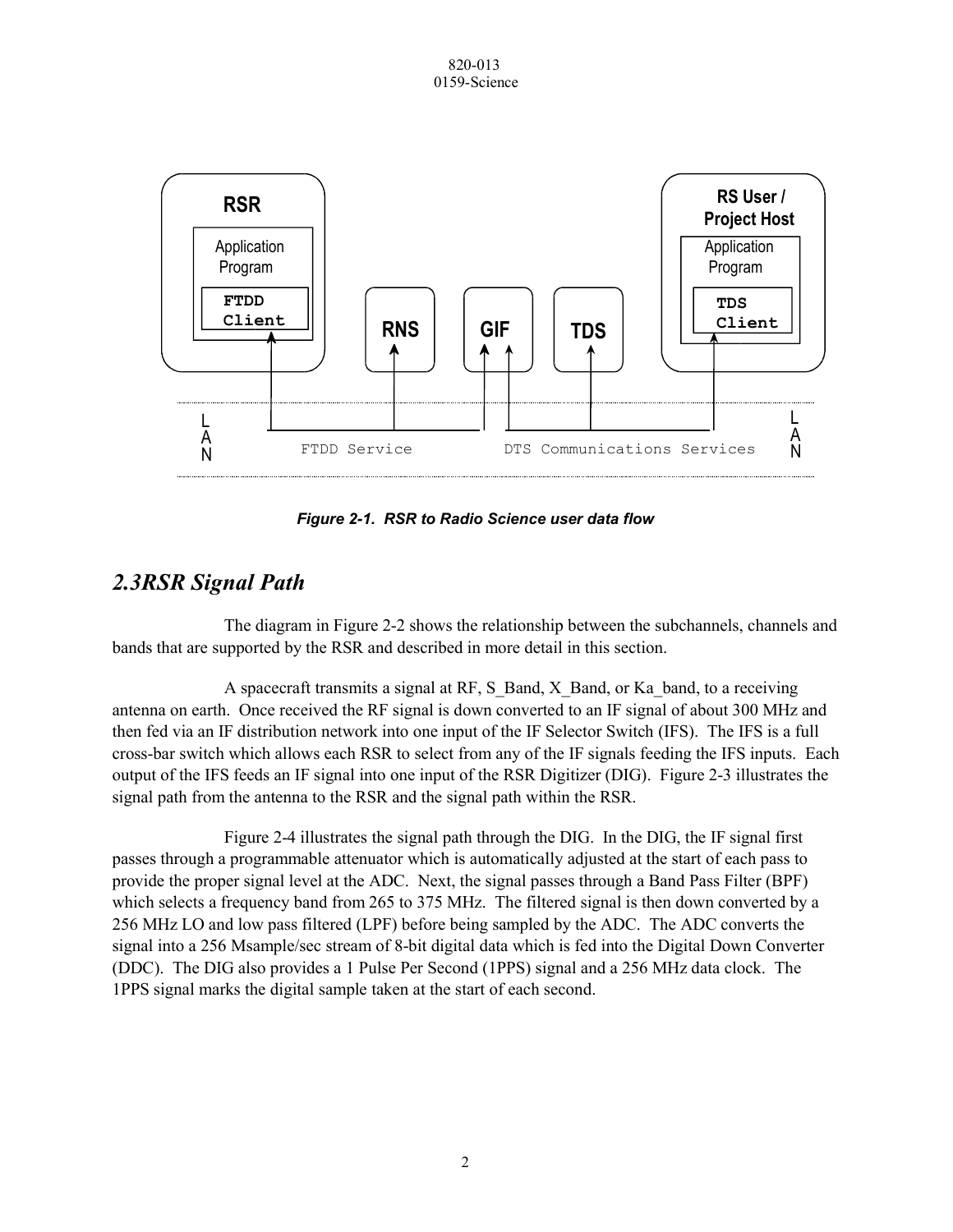

*Figure 2-2. Bands, Channels and Sub-channels in the RSR*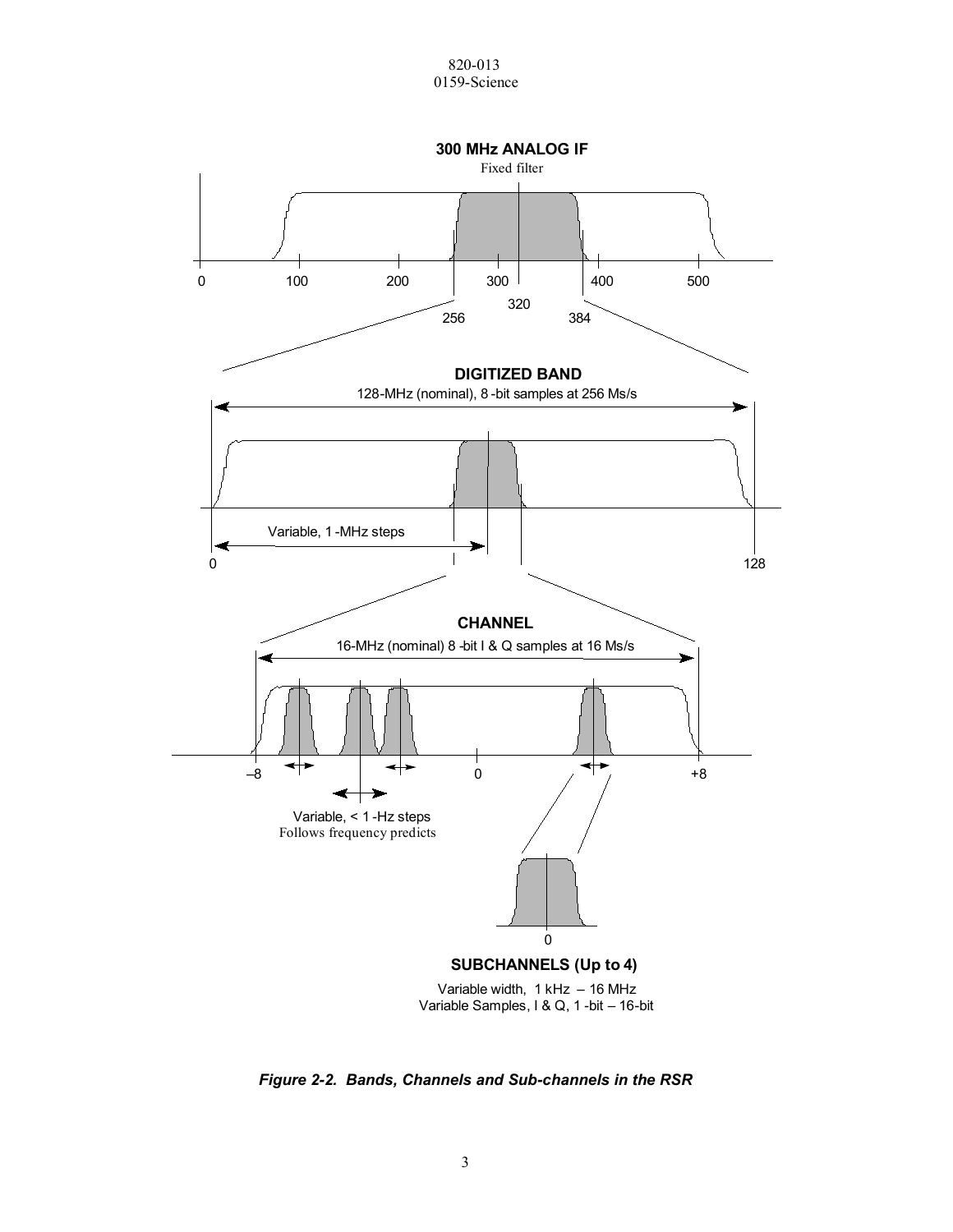

*Figure 2-3. Antenna to RSR Signal Path*



*Figure 2-4. Digitizer Signal Path*

Figure 2-5 illustrates the signal path through the Digital Down Converter (DDC). The function of the DDC is to select a 16MHz channel from the frequency band digitized by the DIG. This is accomplished through the use of Finite Impulse Response (FIR) filters with revolving banks of filter coefficients. The data stream from the DIG is separated into eight decimated data streams. These streams are fed into two sets of FIR filters, one set produces In-phase (I) data while the other produces Quadrature-phase (Q) data. This arrangement acts as a digital filter, down converter and decimator. The position of the selected 16MHz channel can be adjusted in 1MHz steps, it is usually set so that the spacecraft signal is centered in the pass band of the channel filter. The output of the DDC is a 16 Msample/sec complex digital data stream with a bandwidth between –8 MHz and +8 MHz. Each of the complex samples contains 8-bit I and Q components. The timing circuits in the DDC convert the 256 MHz clock and 1PPS signals supplied by the DIG into a msec time code. The msec time code marks the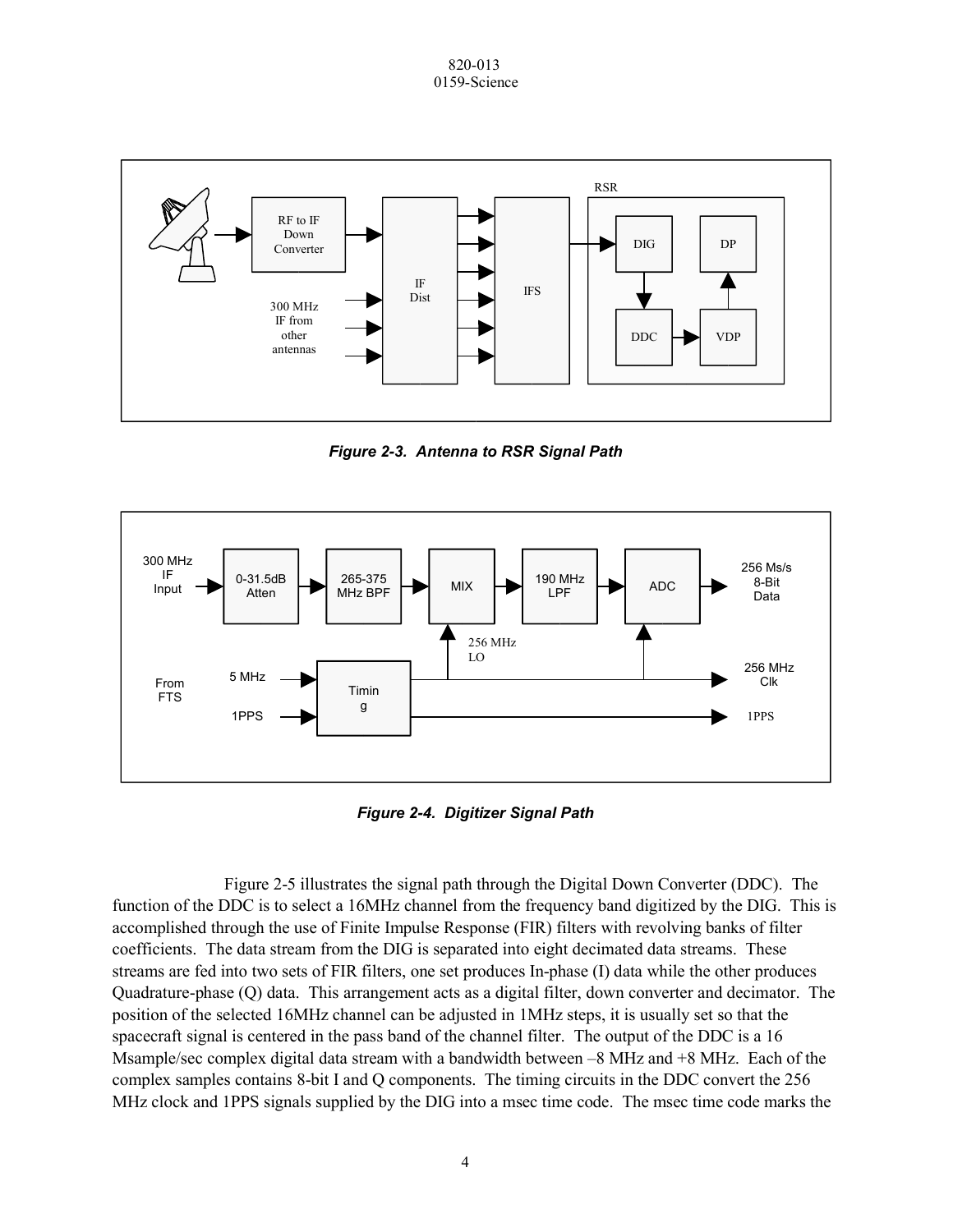msec samples and identifies the msec of the second to which they correspond. The 16 Msample/sec data stream and the msec time code are fed to the VME Data Processor (VDP) for further processing.



*Figure 2-5. Digital Down Converter Signal Path*

The VDP contains a real-time control computer (RT) and a set of custom boards to perform the necessary digital signal processing (DSP). The custom boards are controlled by the RT, which in turn is controlled via a point-to-point network connection by a Unix workstation known as the Data Processor (DP). The VDP receives the

16 Msample/sec complex data stream and msec time code from the DDC. The data stream is split into four identical copies, each copy feeding a separate VDP sub-channel. The msec time code is converted into a msec interrupt used to drive the real time software running on the RT.

As depicted in Figure 2-6, each VDP sub-channel is composed of a numerically controlled oscillator (NCO), a complex multiplier, a decimating FIR filter, and a data packer. These components function together to isolate and record a desired portion of the 16MHz channel. The 16 Msample/sec data stream is fed into the complex multiplier where it is multiplied by the signal generated by the NCO. The phase and frequency of the NCO signal are updated at each millisecond by the RT and are selected so that the center frequency of the desired portion of the 16 MHz channel is down converted to zero Hz. The RT uses polynomials derived from frequency predicts to compute the desired phase and frequency of the NCO signal. More details regarding the phase and frequency of the NCO signal are provided in Section 2.4.

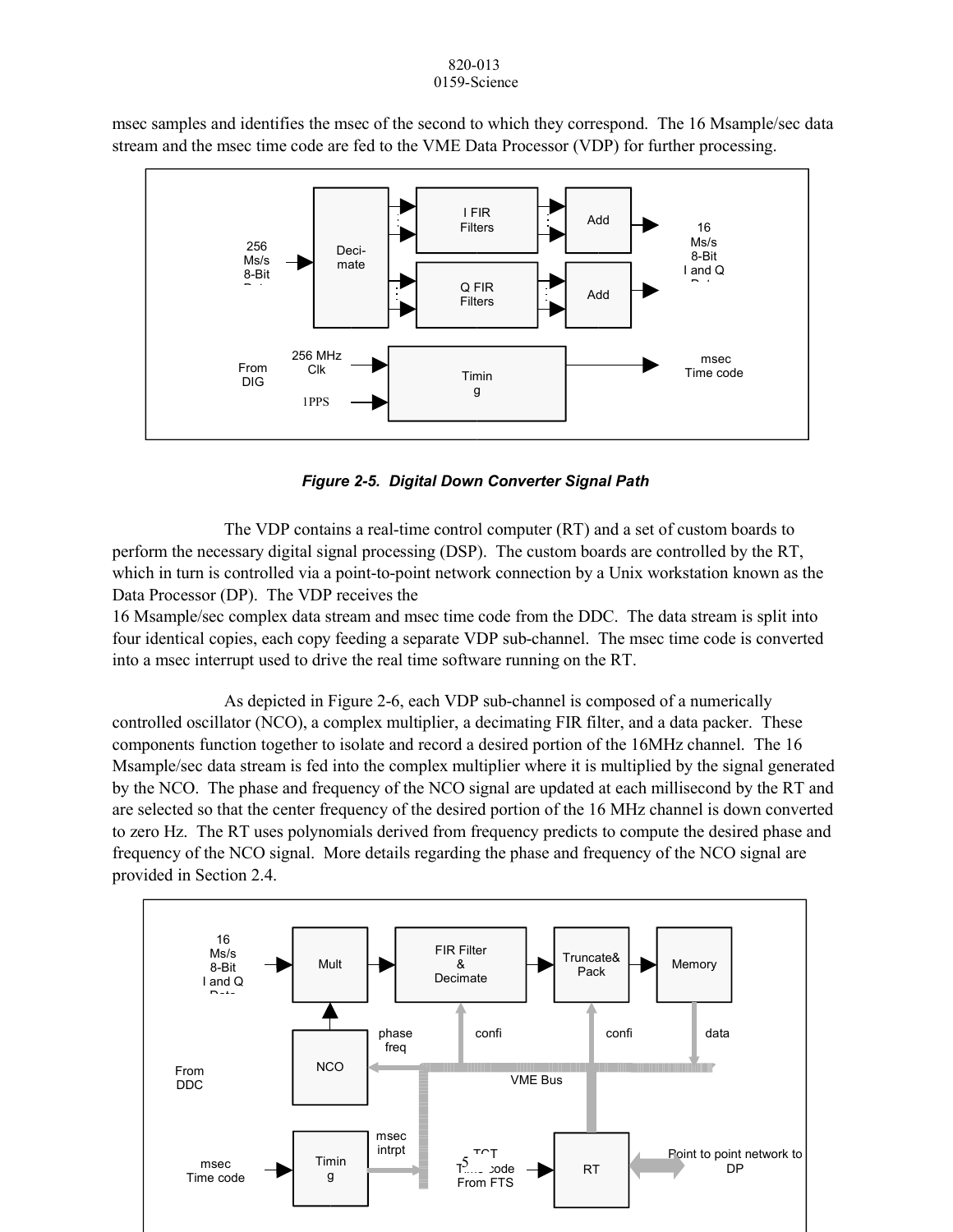After down conversion in the complex multiplier, the data stream is fed into the decimating FIR filter where its bandwidth and sample rate are reduced. The output bandwidth and sample rate of the decimating FIR filter is adjustable from 1 KHz to 16 MHz. Valid selections are listed in Table 3-1. The decimating FIR filter also provides for adjustment to the sub-channel gain. This gain adjustment is necessary to take full advantage of the dynamic range in the harware. For example, a signal which is dominated by noise and reduced to a 1KHz bandwidth will require more gain than a signal that is dominated by a spacecraft carrier. The RSR software automatically sets the sub-channel gain at the start of each pass based on the filter bandwidth and the expected signal-to-noise ratio of the signal.

The next step of the signal processing reduces the sample size of the filtered data. As the digital data flows through the various DSP circuits in the VDP sub-channel the number of bits in a data sample is increased. This is necessary in order to maintain precision in the various operations performed on the data. When the DSP operations are complete, the sample size of the data can be reduced to the desired number of bits per output sample. The size of the output samples is adjustable: 1, 2, 4, 8, and 16 bit samples are supported. The reduction in sample size is accomplished through truncation. For example, if the sub channel is configured to produce 8-bit samples the upper most 8-bits of the digital data produced by the FIR filter are taken as the sample, while the remaining lower order bits are discarded. This truncation creates an offset of –0.5 in the output data stream which must be corrected in post processing software. This is easily accomplished by adding 0.5 to each data sample.

After the samples have been truncated to the correct size they are packed together to form 32-bit data words. The most significant 16 bits are packed with quadrature (Q) data and the least significant 16 bits are packed with in-phase (I) data. Between 1 to 16 samples are packed into each 32 data word depending on how many bits per sample are used. When the data packer finishes filling a 32 bit data word with samples, it stores the data word in a memory buffer and starts filling a new data word. Each millisecond the RT reads the data words from the sub-channel memory buffers and moves them into one second data buffers stored in the RT's on board memory. At the end of each second the RT sends the one second data buffers collected from each sub-channel to the DP on a point to point 100 Mbit ethernet connection. Each one second data buffer sent to the DP also contains ancillary information needed to analize the data in the buffer. On the DP the one second data buffers are analyzed to provide monitor data and spectrum plots. If recording is enabled they are stored as one second records in a DP data file.

### *2.4NCO Phase and Frequency*

At the start of each pass the RSR is provided with a file containing a list of frequency predicts points. Using the predicts points the RT computes the expected sky frequency of the spacecraft signal at the beginning, middle and end of each second. From the sky frequency points and the values of the RF to IF LO, the DDC LO, and the current values of the Frequency Offset (FRO), Subchannel Frequency Offset (SFRO) and Frequency Rate (FRR) parameters, the RT computes the expected frequency of the spacecraft signal within the DDC channel. Using the three DDC channel frequency points, the RSR computes the coefficients of a frequency polynomial. The frequency polynomial spans a one second interval and is fitted to the predicted DDC channel frequency points. Next the RT computes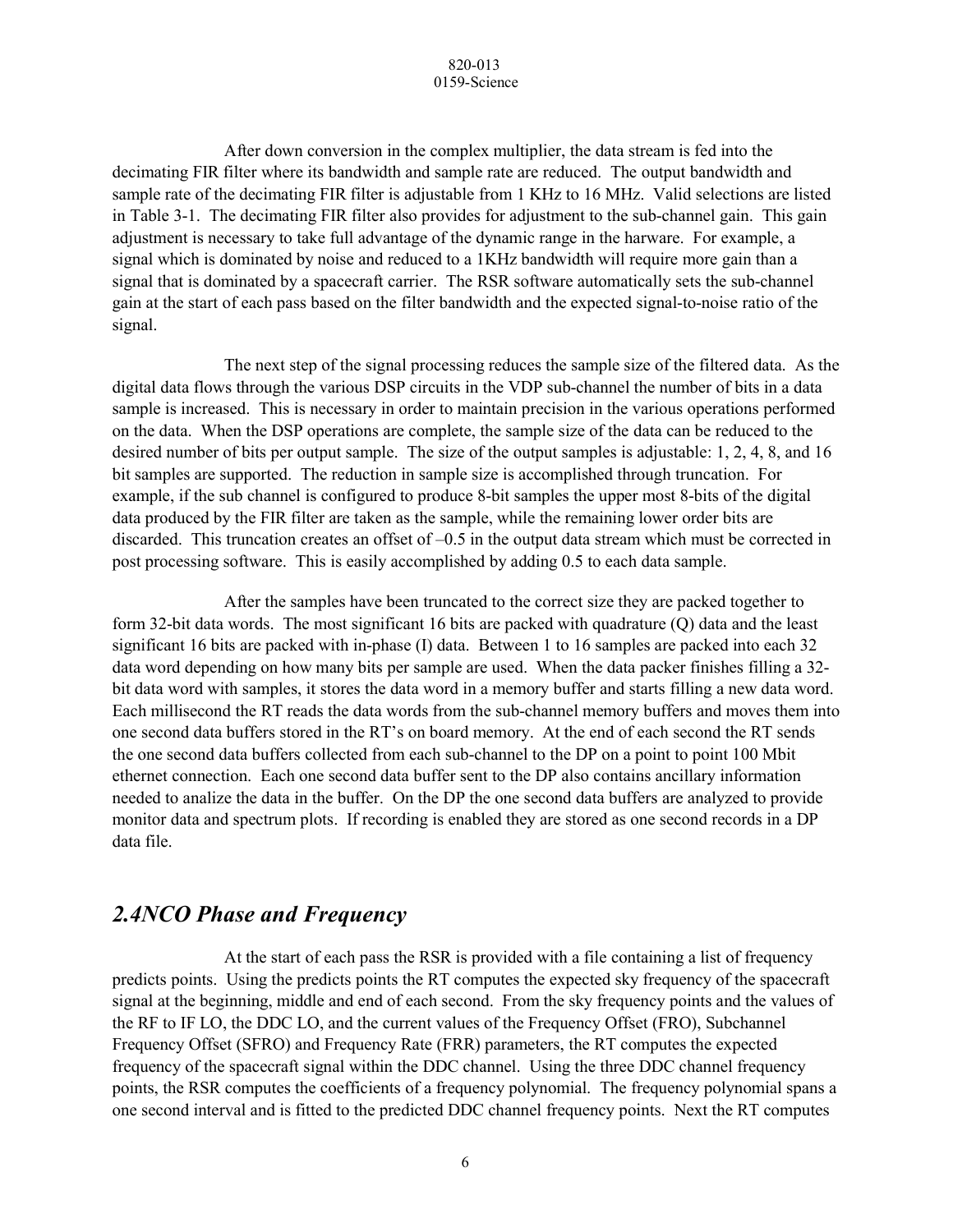the coeffcients of a phase polynomial. The phase polynomial also spans a one second interval and is computed by integrating the frequency polynomial. The end value of one phase polynomial is used as the start phase of the next phase polynomial so that the modeled phase across second boundaries is continuous. The RT computes the phase and frequency polynomials in real time. Over the course of each second, it computes the polynomials to be used for the next second.

As mentioned earlier the phase and frequency of the VDP sub-channel NCOs are updated each msec using values computed from phase and frequency polynomials. Each msec the RT receives an interrupt from one of the VDP sub-channels. In response to this interrupt the RT reads a register in the VDP sub-channel which indicates the current msec of the second. The VDP sub-channel obtains this information from the msec time code that accompanies the data it is processing. Using the msec information and the phase and frequency polynomials, the RT computes the phase and frequency that the sub-channel should use at the start of the next msec. The RT writes the new phase and frequency to holding registers in the sub-channel NCO. At the start of the next msec the NCO moves the new phase and frequency from the holding registers into active registers and begins using them.

To obtain the desired NCO phase for each msec, the RT evaluates the phase polynomial at the start of the msec as indicated in the following equation. It should be noted that the *msec* parameter has a range of from 0 to 999.

> *Phase(msec) = Phase\_Coef\_1 + Phase\_Coef\_2 \* ( msec / 1000 ) + Phase\_Coef\_3 \* ( msec / 1000 )2 + Phase\_Coef\_4 \* ( msec / 1000 )3*

To obtain the desired NCO frequency for each msec the RT evaluates the frequency polynomial at the middle of the msec as indicated in the following equation.

> *Freq(msec) = Freq\_Coef\_1 + Freq\_Coef\_2 \* ( ( msec + 0.5 ) / 1000 ) + Freq\_Coef\_3 \* ( ( msec+ 0.5 ) / 1000 )2*

The coefficients of the phase and frequency polynomials used in these equations are stored in the ancillary data of each SFDU.

### *2.5RSR Data Time Tags*

Each SFDU generated by the RSR contains sub-channel sample data and sub-channel NCO phase and frequency polynomials which require time tags. The RSR harware and software have been designed to compensate for pipline delays in the signal processing path that would cause offsets between the data time tags and the polynomial timetags. The DDC compensates for the pipeline delay associated with its signal processing by adjusting the msec time code that it generates. The VDP sub-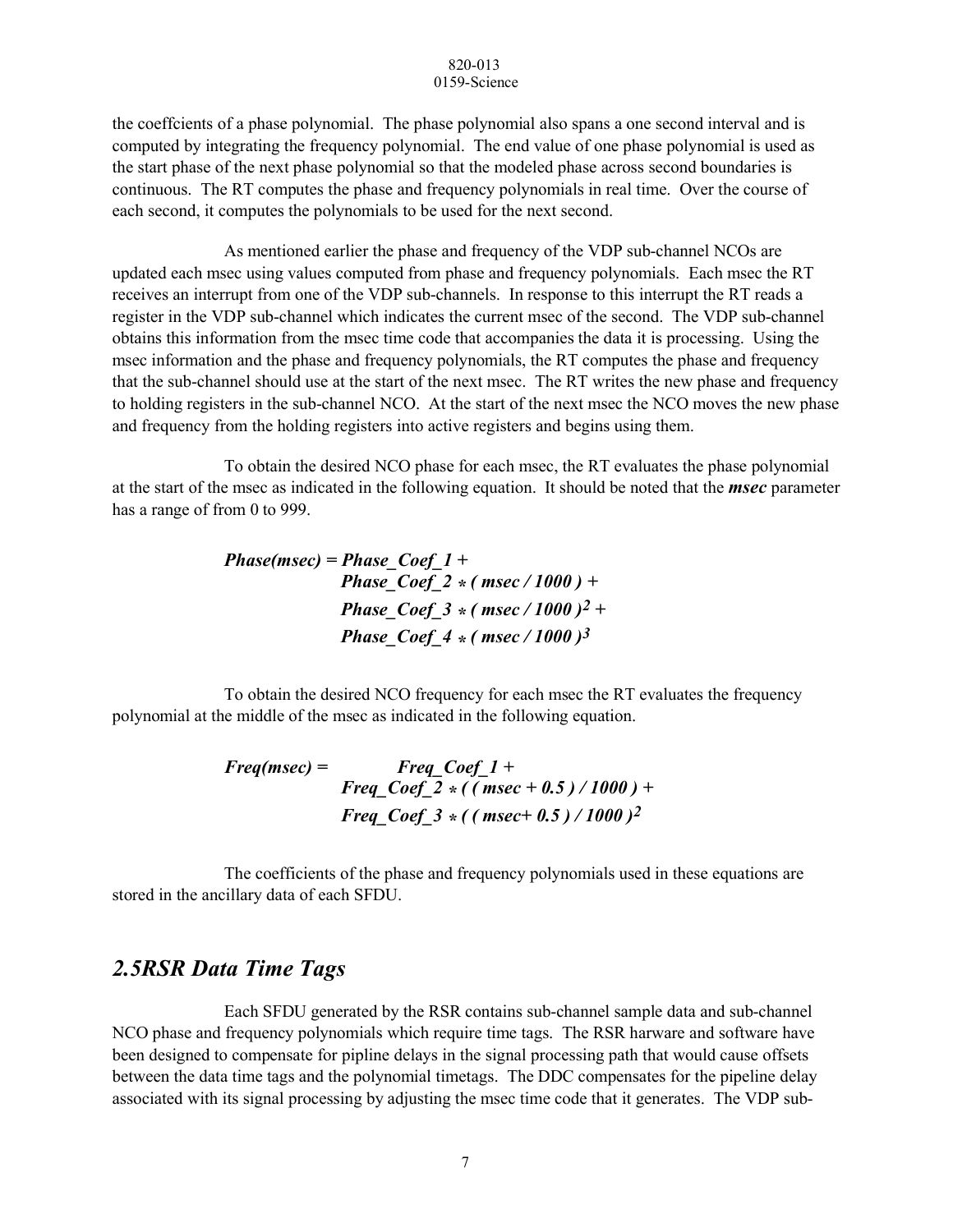channel partiallly compensates for the delay associated with its signal processing by delaying the start time of the FIR filter so that the total delay is in multiples of an output sample. The RT completes the VDP sub-channel compensation by copying data read from the sub-channel into the correct place in its one second data buffers.

The time tag of the first data sample in an SFDU is obtained from the "year", "day of year", and "second of day" fields of the SFDU time tag. It indicates the time at which the sample was created by the DIG ADC. Time tags for subsequent samples in the SFDU should be obtained by incrementing the time tag with the sample period of the data. RSR time tags are accurate to the 100 nano-sec level.

The NCO phase and frequency polynomials span one second intervals which begin and end on the second. The polynomial coefficients are copied into the ancillary information of each SFDU when the one second data buffers from the RSR RT are partitioned into multiple SFDUs. For a given SFDU the time tag of the one second interval over which the polynomials apply is specified by the "day counter" and "second counter" fields of the SFDU time tag.

### *2.6Analyzing RSR Data*

The previous sections of this document described how RSR SFDUs are created, this section will describe how to use the information they contain. The "RF frequency" or "Sky frequency" is a characteristic of the recorded signal that is of primary interest. An equation for obtaining the Sky frequency from the information contained in the SFDU is given below.

### *Sky Freq = RF\_to\_IF\_LO + DDC\_LO – NCO\_Freq + Resid\_Freq*

*RF\_to\_IF\_LO* is the amount of down conversion applied to the signal in the RF to IF down converter. This information is stored in the secondary header of the RSR SFDU, its value depends on the RF band of the spacecraft signal, S\_Band, X\_Band, or Ka\_band. It is constant for a data set.

**DDC** LO is the total amount of down conversion applied to the signal in the DIG and DDC. This information is stored in the secondary header of the RSR SFDU, its value depends on the position the of the spacecraft signal in the IF frequency band. It is usually constant for a data set, but its value can be changed during a pass with the DDCLO command

*NCO\_Freq* is the frequency of the signal generated by the VDP sub-channel NCO. As described in section 2.2 the NCO signal is used in conjunction with a complex multiplier to down convert the spacecraft signal to zero Hz. The phase and frequency of the NCO signal are updated each msec based on polynomials derived from frequency predicts. The coefficients of these polynomials are stored in the secondary header of the RSR SFDU. Refer to section 2.4 for details regarding the use of these polynomials.

*Resid Freq* is the residual frequency of the recorded data. The RSR is driven by frequency predicts which are designed to track a spacecraft signal as it moves in frequency. The frequency predicts usually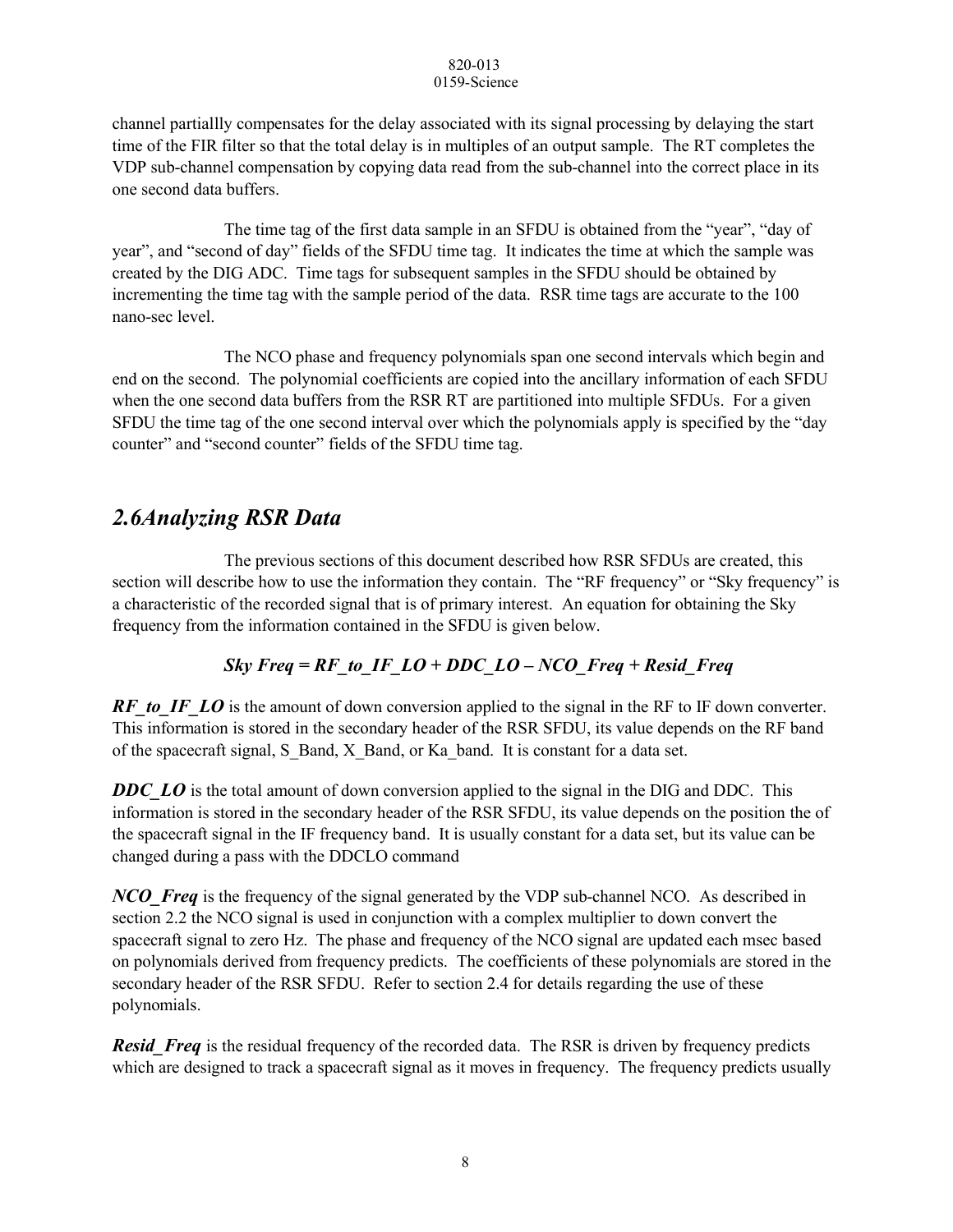contain errors which cause the recorded signal to have a residual frequency. To obtain the residual frequency post processing software must perform spectral analysis of the recorded data.

### *2.7RSR Data Storage and Delivery*

The digital samples from each RSR sub-channel are stored to disk in one second records in real time. In near real time the one second records are partitioned and formatted into a sequence of RSR SFDUs which are transmitted to JPL's Advanced Multi-Mission Operations System (AMMOS). The number of SFDUs per one second data record depends on the bandwidth and sample size of the recorded data. Table 3-1 contains a list of valid configurations.

The RSR delivers the RSR SFDUs to AMMOS via the Fault Tolerant Data Delivery (FTDD) interface of the Reliable Network Server (RNS). In accordance with references {4} and [5}. Each RSR SFDU is encapsulated in a Standard DSN Block (SDB). For details regarding the FTDD interface refer to reference document [6].

### *2.8Just What is an SFDU Anyway?*

The SFDU is an international structure standard for data products. This standard was developed to facilitate the transfer of spacecraft data between organizations that use different computer systems and to ensure that data can be preserved effectively for future use. The JPL SFDU structure and construction rules are based on guidelines for SFDU structure provided by the Consultative Committee for Space Data Systems (CCSDS). Within these guidelines, JPL has devised its own standards for the structure and construction of SFDUs used within JPL.

Any SFDU is composed of Label-Value Objects (LVOs). An LVO is a data structure that is composed of a fixed length label field and a variable length value field. The label field provides for the data structure to be self-identifying and self-delimiting. The value field contains either more LVOs or user-defined data. An LVO with a value field containing purely user-defined data is referred to as a simple LVO. An LVO with a value field containing a sequence of one or more LVOs is referred to as a compound LVO.

The label field of an LVO is divided into type attribute and length attribute subfields. The type attribute subfield(s) of the LVO label provides the self-identifying property of the LVO. Within the application domain, the type attribute is a unique reference to a description of the format and interpretation of the data contained in the value field of the LVO. For JPL SFDUs, type attributes are assigned by the NASA JPL Control Authority, which is also responsible for maintaining the associated data descriptions. The CCSDS maintains a registry of control authorities.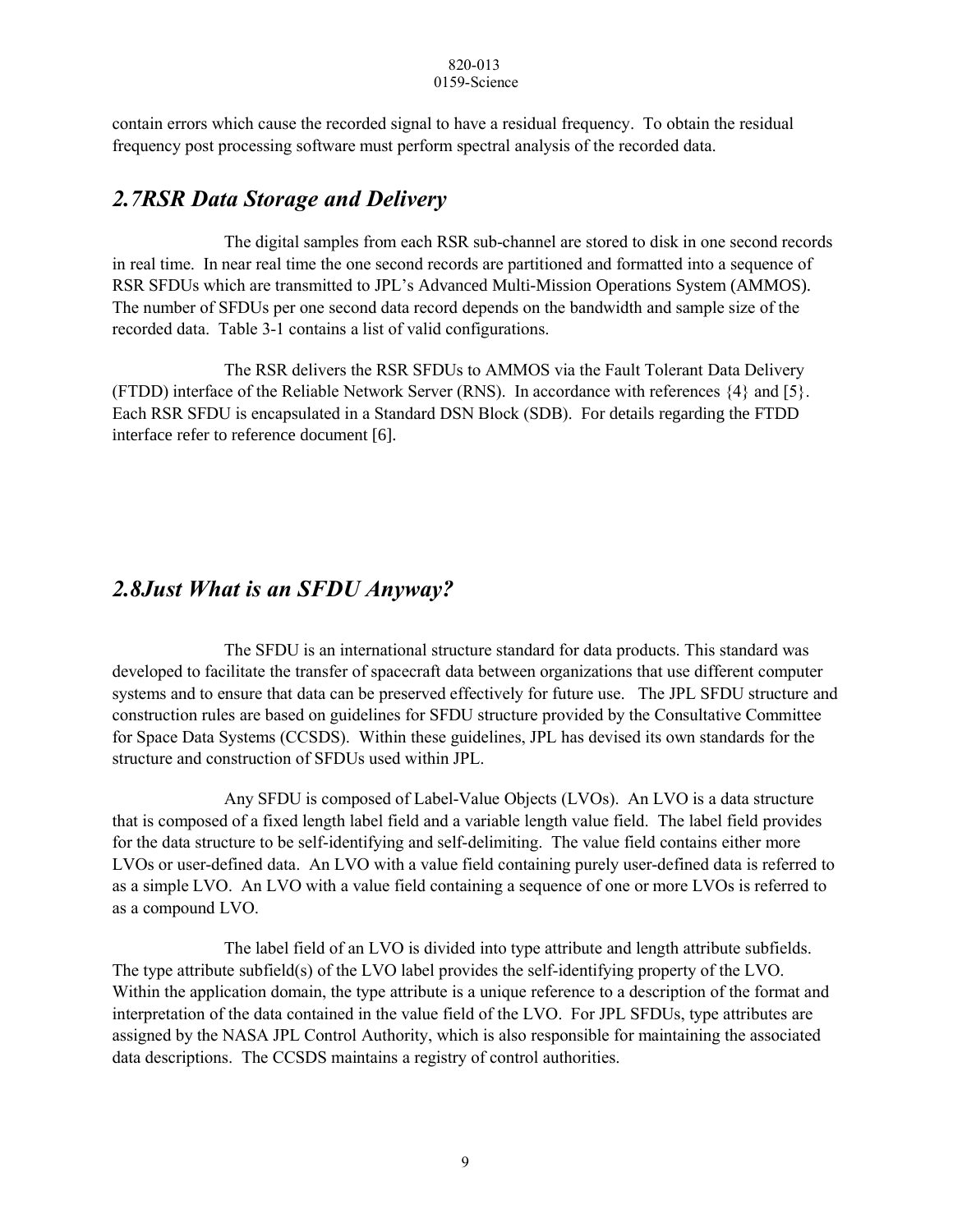The length attribute subfield(s) of the LVO label provides the self-delimiting property of the LVO. The length attribute subfield contains the length, in bytes, of the value field of the LVO. While all of the LVOs described in this module make use of length attribute subfields it should be noted that other means are available to enable an LVO to be self-delimiting.

Label-Value Objects used to construct CCSDS SFDUs must follow specific CCSDS structuring and labeling recommendations. In particular they must contain a standard 20-byte LVO label that conforms to strict format requirements. In some situations the standard 20-byte CCSDS LVO label incurs too much overhead to be used practically. To deal with this problem JPL has defined a short, 4 byte label that can be used in the same manner as the longer CCSDS label. An LVO constructed with this type of label is termed a Compressed Header Data Object (CHDO), usually pronounced "chay-doe." The CHDO label contains a two-byte type field and a two-byte length field. CHDOs are used when concerns for efficiency rule out the use of full CCSDS labels. Although the CHDO structure itself is used for exchange within JPL subsystems, CHDOs must be enclosed within legal CCSDS SFDU labels in order to be readable by other systems that use the SFDU standard.

### *2.9LVO Structure of the RSR SFDU*

An RSR SFDU is a compound LVO that conforms to the JPL SFDU structure and construction rules specified in reference [8]. At the top level it is composed of an SFDU label field and a value field. The value field of the RSR SFDU contains two LVOs, a header aggregation CHDO and a data CHDO. The header aggregation CHDO is a compound LVO; its value field contains two simple LVOs, a primary header CHDO and a secondary header CHDO. The header aggregation CHDO exists solely for the purpose of allowing the primary and secondary header CHDOs to be grouped together and treated as a single object. The value fields of the primary and secondary header CHDOs contain ancillary data (identification, configuration, predicts models, etc.) that pertain to the information in the data CHDO. The data CHDO is a simple LVO; its value field contains the data samples recorded by the RSR. Figure 2-7 depicts the LVO structure of the RSR SFDU.

#### *Figure 2-7. LVO Structure of the RSR SFDU*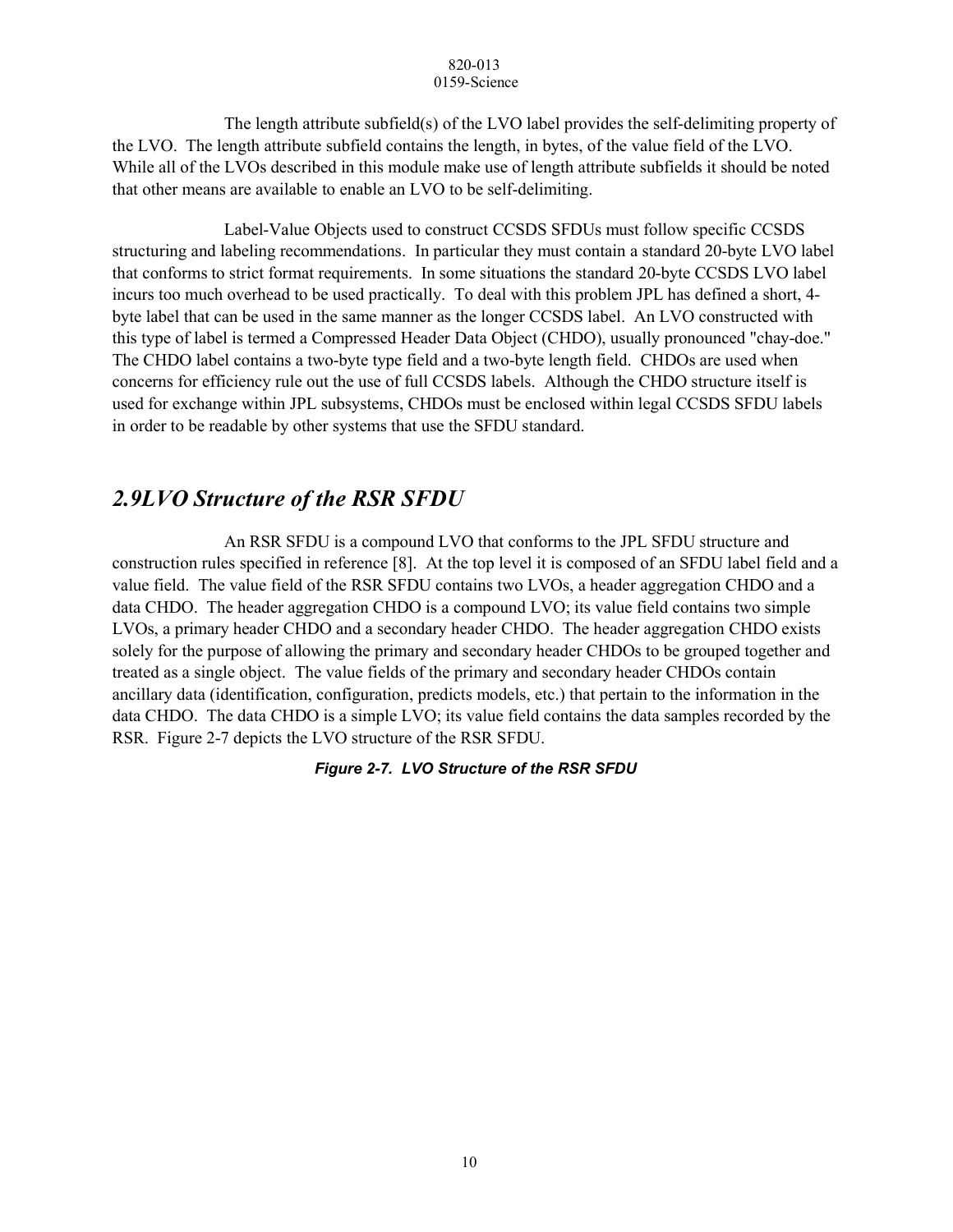820-013 0159-Science

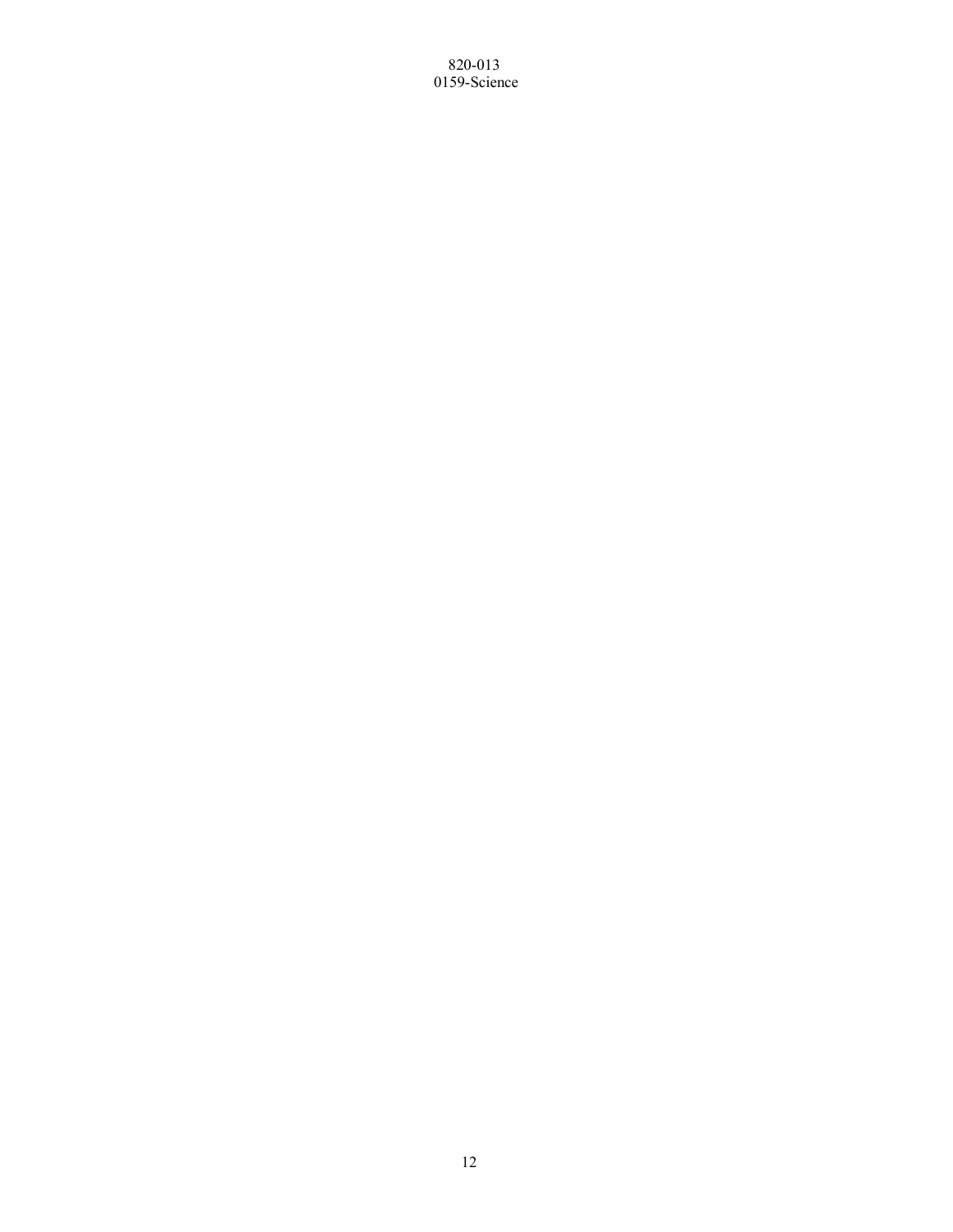This page intentionally left blank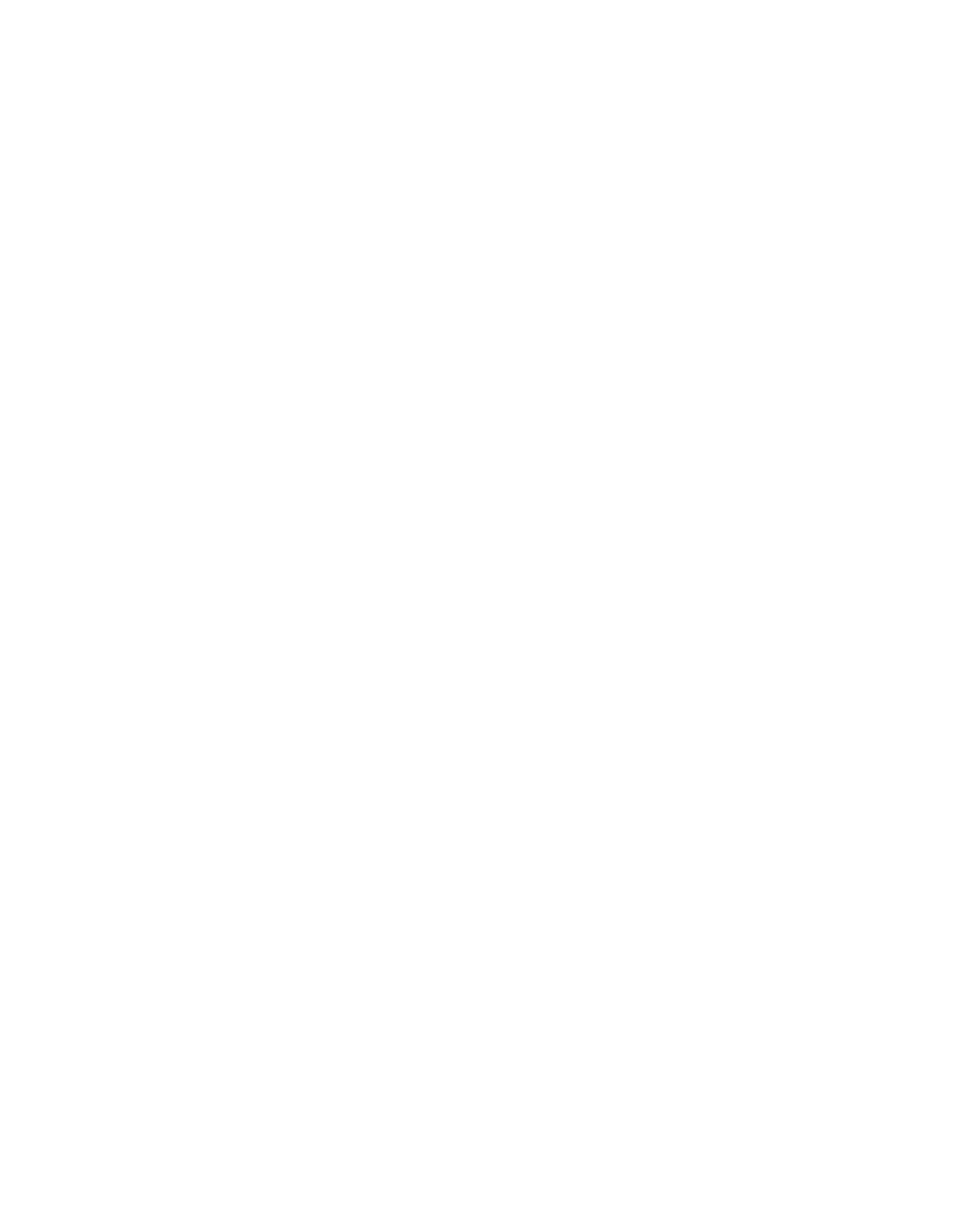#### *3Detailed Interface Description*

## *Section 3 Detailed Interface Description*

### *3.1RSR SFDU Physical Layout*

The physical layout of the RSR SFDU is shown in figure 3-1. The structure is divided into five sections: the SFDU label, the header aggregation CHDO label, the primary header CHDO, the secondary header CHDO, and the data CHDO. The primary header CHDO and the secondary header CHDO together constitute the value field of the header aggregation CHDO; the header aggregation CHDO and the data CHDO together constitute the value field of the RSR SFDU.



*Figure 3-1. Physical Layout of the RSR SFDU*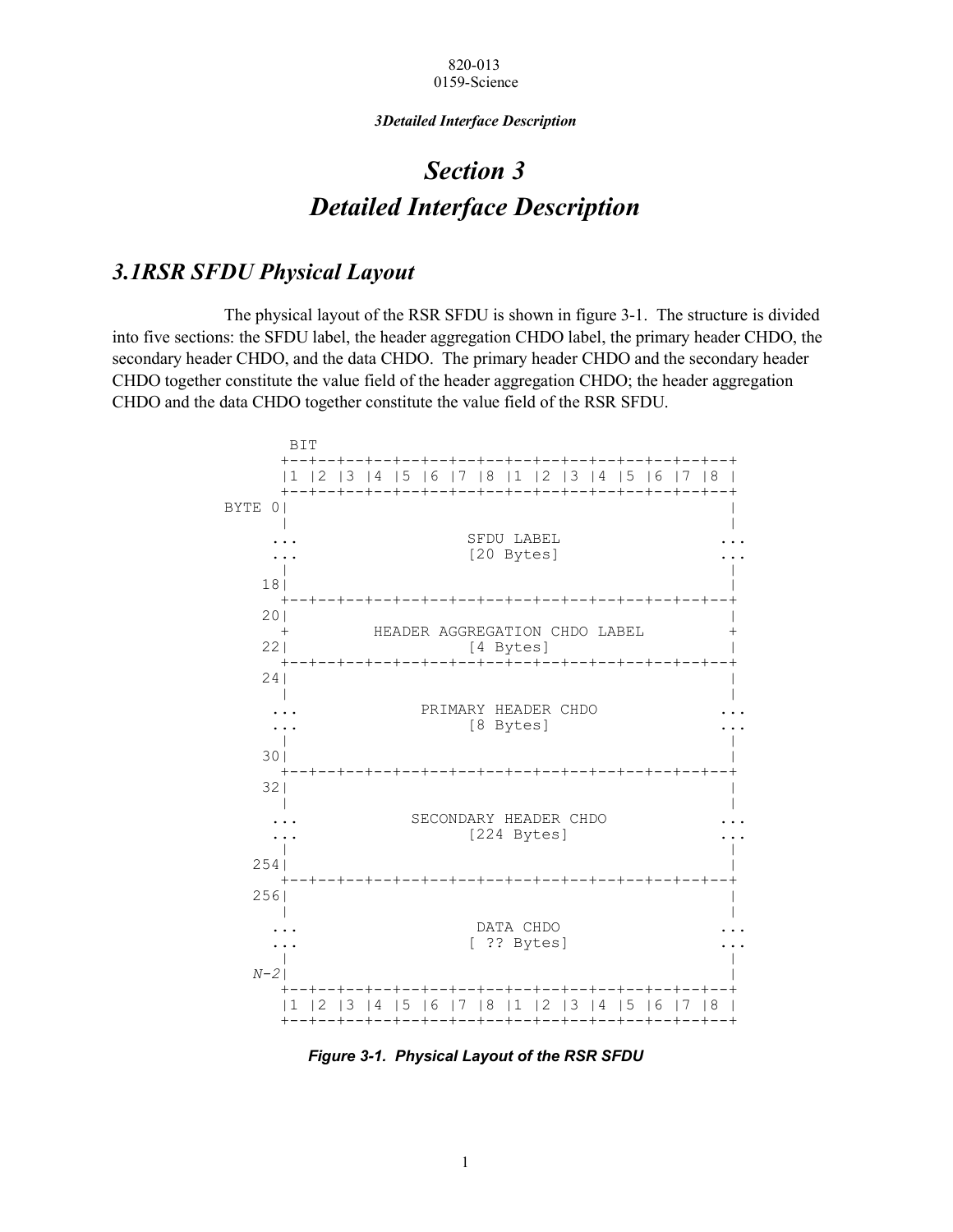As shown in figure 3-1, the length of the RSR SFDU (in 8-bit bytes) is designated as *N* in this module. In general, the length of all items in the RSR SFDU are fixed, except for the data CHDO. The length of the data CHDO is variable and is determined by the sample rate and sample size of the recorded data. The length of the data CHDO is designated as *M* in this module In any case, the total length of the RSR SFDU is easily ascertained from the length attribute in the SFDU label (total SFDU length  $N =$  SFDU length attribute  $+ 20$ ). Each section of the RSR SFDU is described in more detail in the following paragraphs.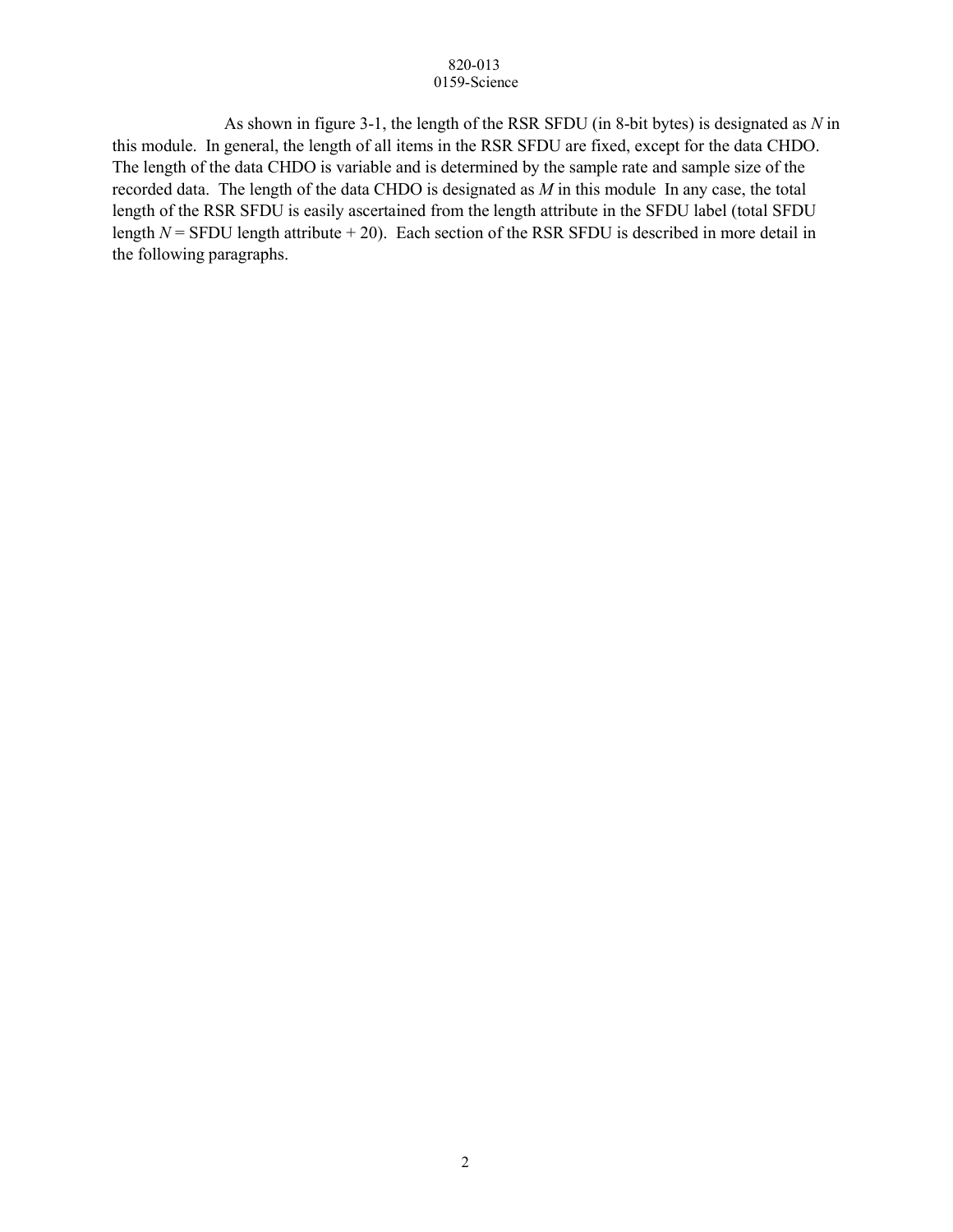### *3.2RSR SFDU Label*

Bytes 0 through 19 of the RSR SFDU in figure 3-1 contain the SFDU label field, which is illustrated in figure 3-2 and defined in the following paragraphs. The concatenation of bytes 0 to 3 and 8 to 11 constitutes the type attribute of the SFDU. In CCSDS parlance, that concatenated field is known as the Authority and Description Identifier (ADID). Bytes 12 through 19 constitute the length attribute of the SFDU.

> BIT +--+--+--+--+--+--+--+--+--+--+--+--+--+--+--+--+ |1 |2 |3 |4 |5 |6 |7 |8 |1 |2 |3 |4 |5 |6 |7 |8 | +--+--+--+--+--+--+--+--+--+--+--+--+--+--+--+--+ BYTE 0| CONTROL AUTHORITY ID = 'NJPL'  $+$  +  $+$  $2$  | +--+--+--+--+--+--+--+--+--+--+--+--+--+--+--+--+ 4| VERSION ID =  $'2'$  | CLASS ID =  $'I'$  +--+--+--+--+--+--+--+--+--+--+--+--+--+--+--+--+ 6| RESERVED | +--+--+--+--+--+--+--+--+--+--+--+--+--+--+--+--+ 8| DATA DESCRIPTION ID = 'C997' |  $+$  +  $+$  $10$  | +--+--+--+--+--+--+--+--+--+--+--+--+--+--+--+--+ 12| LENGTH ATTRIBUTE  $\qquad$  +  $+$  +  $+$  $14$  |  $+$  +  $+$  $16$ |  $+$  +  $18$ | +--+--+--+--+--+--+--+--+--+--+--+--+--+--+--+--+ |1 |2 |3 |4 |5 |6 |7 |8 |1 |2 |3 |4 |5 |6 |7 |8 | +--+--+--+--+--+--+--+--+--+--+--+--+--+--+--+--+

*Figure 3-2. RSR SFDU Label*

#### BYTES 0 TO 3

**BITS** 

1 thru 8 Control authority identifier, value = 'NJPL', restricted ASCII. Indicates that the data description information for this type of SFDU is maintained and disseminated by the NASA/JPL control authority. Control authority identifiers are assigned by the CCSDS.

#### BYTE 4

BITS

1 thru 8 SFDU label version identifier, value = '2', restricted ASCII. Indicates that the length attribute field in bytes 12 to 19 of the SFDU label is formatted as a binary unsigned integer.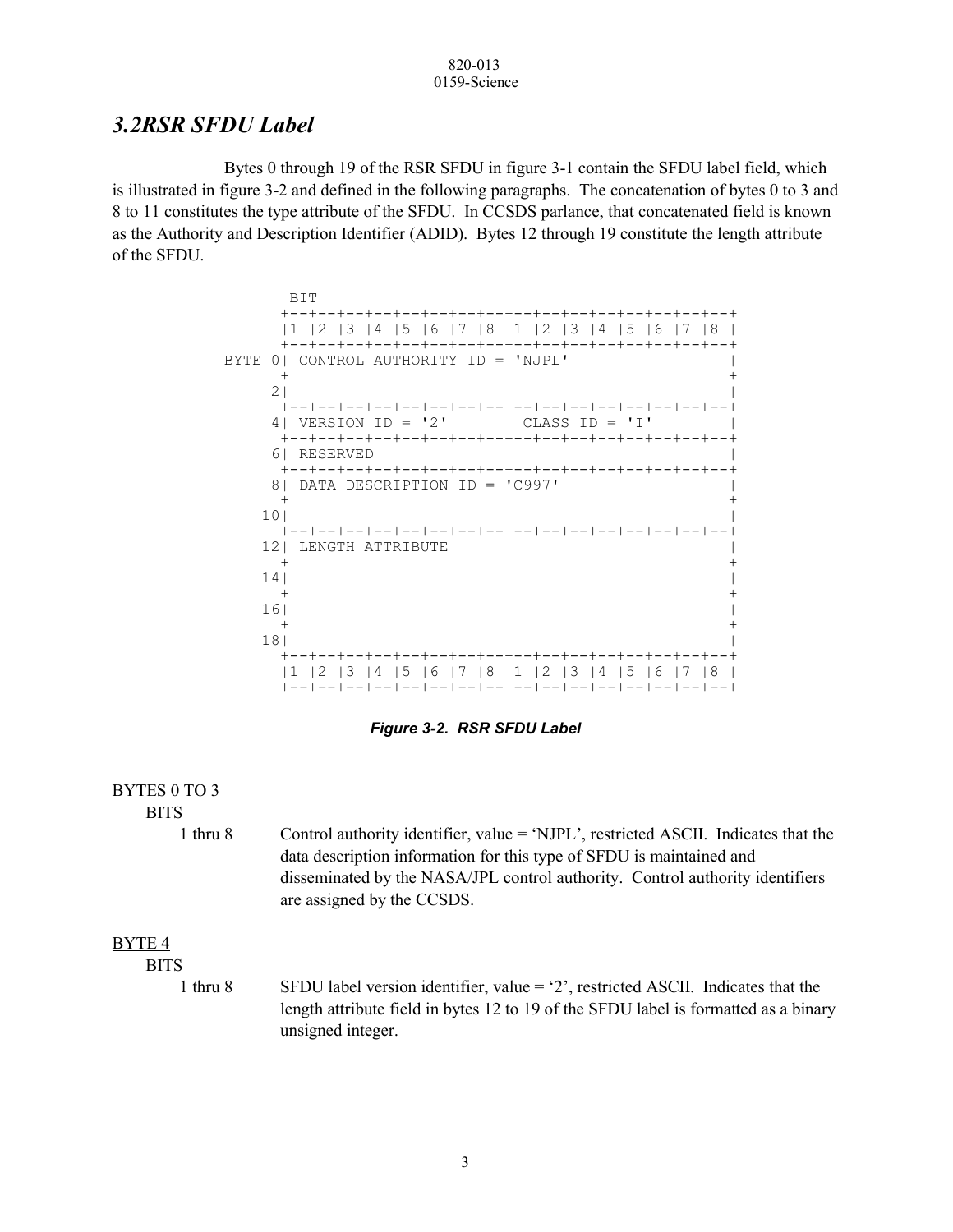| BYTE 5<br><b>BITS</b><br>$1$ thru $8$                | SFDU class identifier, value = $T$ , restricted ASCII. Indicates that this is a<br>CHDO structured SFDU.                                                                                                                                                                                                                                              |
|------------------------------------------------------|-------------------------------------------------------------------------------------------------------------------------------------------------------------------------------------------------------------------------------------------------------------------------------------------------------------------------------------------------------|
| BYTES 6 AND 7<br><b>BITS</b><br>$1$ thru $8$         | Reserved                                                                                                                                                                                                                                                                                                                                              |
| <b>BYTES 8 TO 11</b><br><b>BITS</b><br>$1$ thru $8$  | Data description identifier, value = 'C997', restricted ASCII. Uniquely<br>identifies the data description information maintained for this type of SFDU<br>within the domain of the control authority identified in bytes 0 to 3. The value<br>shown here is registered with the identified control authority (i.e., NJPL).                           |
| <b>BYTES 12 TO 19</b><br><b>BITS</b><br>$1$ thru $8$ | Length attribute of the RSR SFDU, value varies but is always $\leq$ 31K, binary<br>unsigned integer. Indicates the length, in bytes, of the value field of the RSR<br>SFDU, bytes 20 through N-1 in figure 3-1. The length of the value field of the<br>RSR SFDU is the sum of the total lengths of the header aggregation CHDO and<br>the data CHDO. |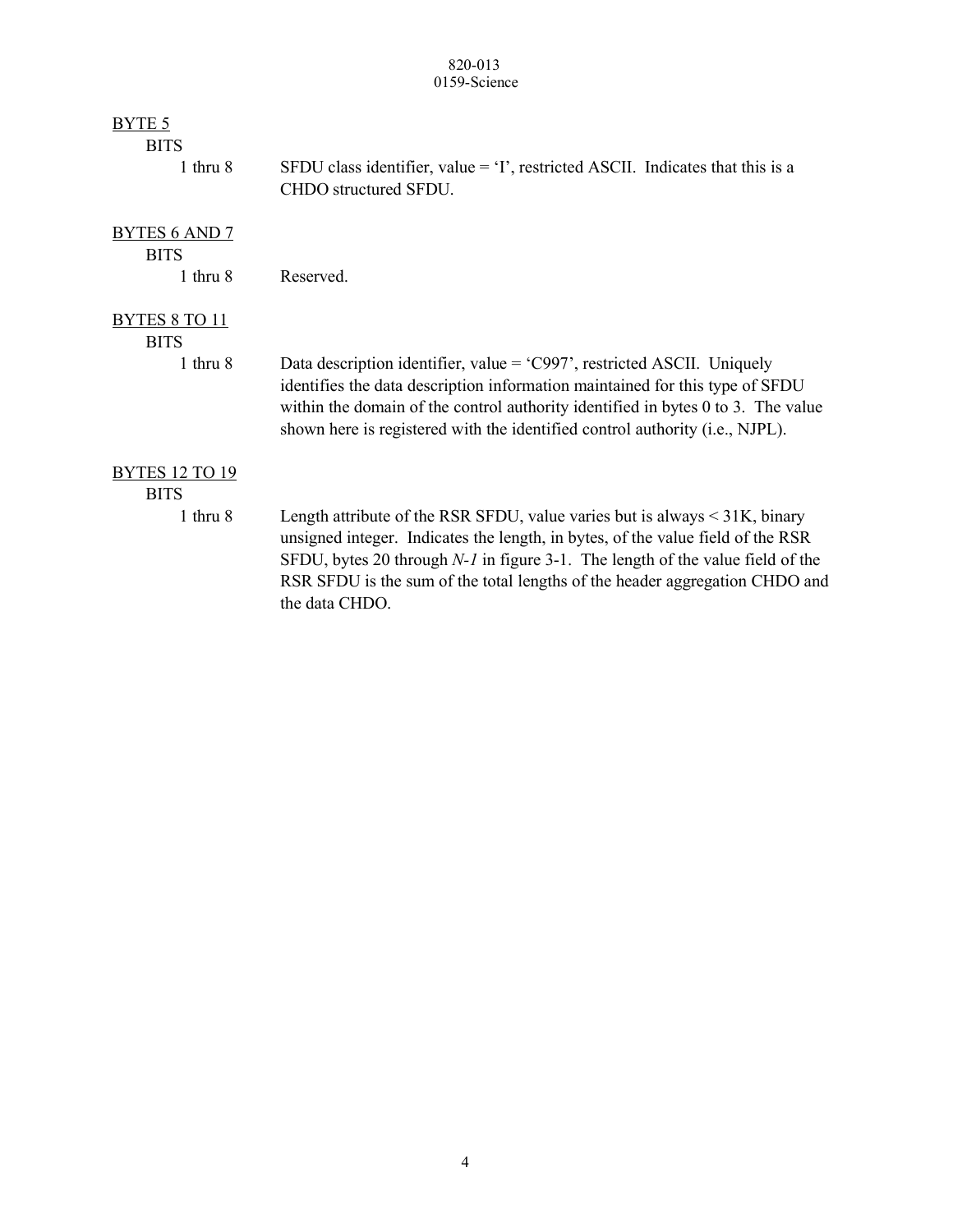### *3.3Header Aggregation CHDO Label*

Bytes 20 to 23 of the RSR SFDU in figure 3-1 contain the header aggregation CHDO label field, which is illustrated in figure 3-3 and defined in the following paragraphs. The value field of the header aggregation CHDO is composed of the primary header CHDO and the secondary header CHDO, which are defined in sections 3.4 and 3.5

| RТT                                            |  |
|------------------------------------------------|--|
| 1  2  3  4  5  6  7  8  1  2  3  4  5  6  7  8 |  |
| BYTE 01 TYPE ATTRIBUTE = 1                     |  |
| 2  LENGTH ATTRIBUTE = 232                      |  |
| 1  2  3  4  5  6  7  8  1  2  3  4  5  6  7  8 |  |
|                                                |  |

*Figure 3-3. Header Aggregation CHDO Label*

#### BYTES 0 AND 1 **BITS**

1 thru 8 Type attribute of the header aggregation CHDO, value = 1, binary unsigned integer. Indicates that this CHDO is an aggregation of header CHDOs. The NJPL control authority maintains a registry of CHDO type attributes.

#### BYTES 2 AND 3 **BITS**

1 thru 8 Length attribute of the header aggregation CHDO, value = 232, binary unsigned integer. Indicates the length, in bytes, of the value field of the header aggregation CHDO, bytes 24 through 255 in figure 3-1.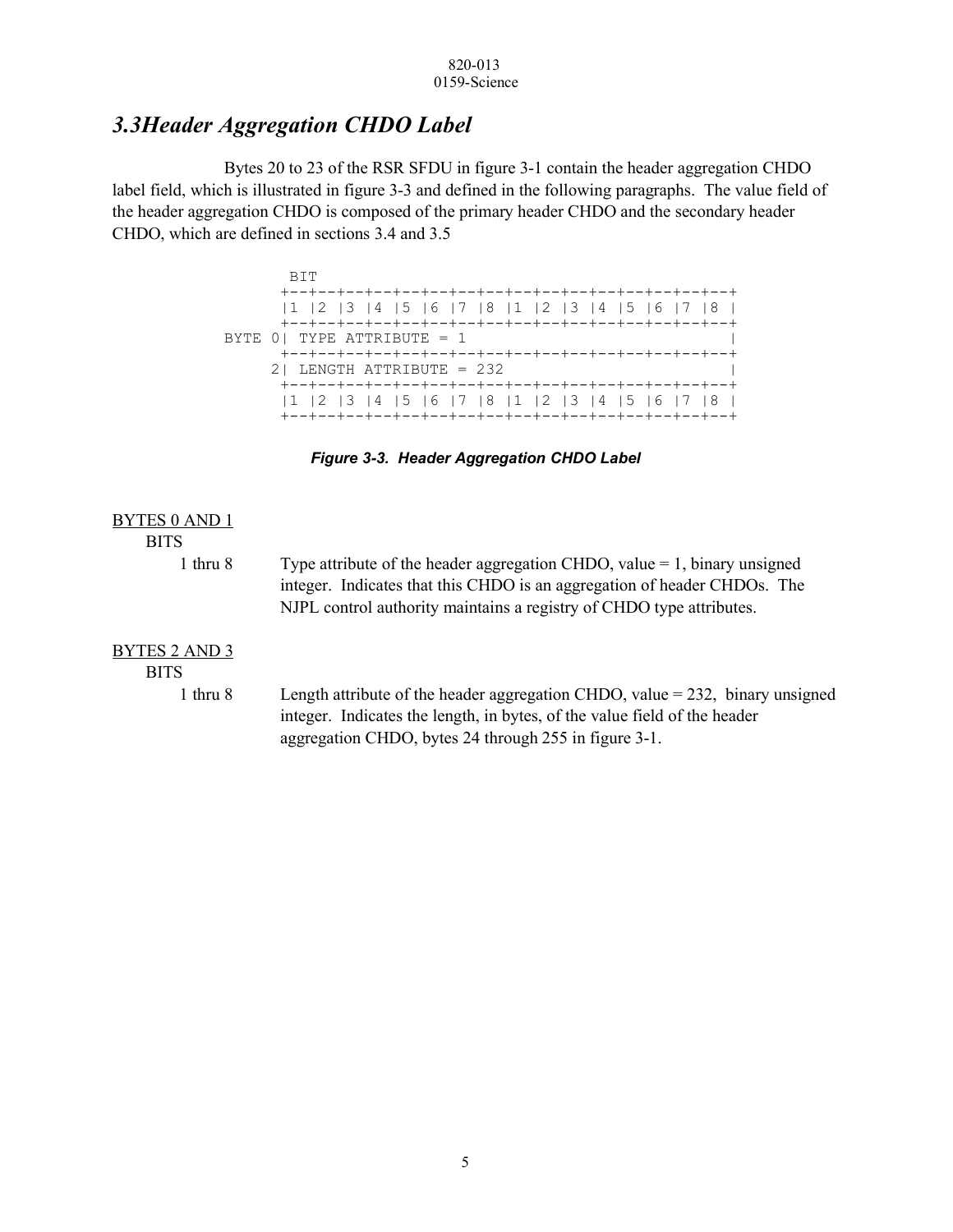## *3.4Primary Header CHDO*

Bytes 24 through 31 of the RSR SFDU in figure 3-1 contain the primary header CHDO, which is illustrated in figure 3-4 and defined in the following paragraphs. Bytes 0 through 3 of the primary header CHDO are the label field; bytes 4 to 7 are the value field.

|      | BIT                                                |              |
|------|----------------------------------------------------|--------------|
|      | 1  2  3  4  5  6  7  8  1  2  3  4  5  6  7  8     | $\mathbf{I}$ |
| BYTE | TYPE ATTRIBUTE = $2$<br>(11                        |              |
|      | 2 LENGTH ATTRIBUTE = $4$                           |              |
|      | 4   MAJOR DATA CLASS = 21   MINOR DATA CLASS = 4   |              |
|      | 6 MISSION ID = $255$ $\phantom{1}$ FORMAT CODE = 0 |              |
|      | 1  2  3  4  5  6  7  8  1  2  3  4  5  6  7  8     |              |

*Figure 3-4. Primary Header CHDO*

| <b>BYTES 0 AND 1</b>             |                                                                                                                                                                                                                     |
|----------------------------------|---------------------------------------------------------------------------------------------------------------------------------------------------------------------------------------------------------------------|
| <b>BITS</b>                      |                                                                                                                                                                                                                     |
| $1$ thru $8$                     | Type attribute of the primary header CHDO, value $= 2$ , binary unsigned integer.<br>Indicates that this CHDO is a primary header CHDO. The NJPL control<br>authority maintains a registry of CHDO type attributes. |
| BYTES 2 AND 3<br><b>BITS</b>     |                                                                                                                                                                                                                     |
| $1$ thru $8$                     | Length attribute of the primary header CHDO; value $=$ 4, binary unsigned<br>integer. Indicates the length, in bytes, of the value field of the primary header<br>CHDO.                                             |
| BYTE <sub>4</sub><br><b>BITS</b> |                                                                                                                                                                                                                     |
| $1$ thru $8$                     | Major data class, value $= 21$ , binary unsigned integer. Indicates that this SFDU<br>contains radio science data.                                                                                                  |
| BYTE 5<br><b>BITS</b>            |                                                                                                                                                                                                                     |
| $1$ thru $8$                     | Minor data class, value = 4, binary unsigned integer. Indicates that this SFDU<br>was created by the RSR.                                                                                                           |
| BYTE 6<br><b>BITS</b>            |                                                                                                                                                                                                                     |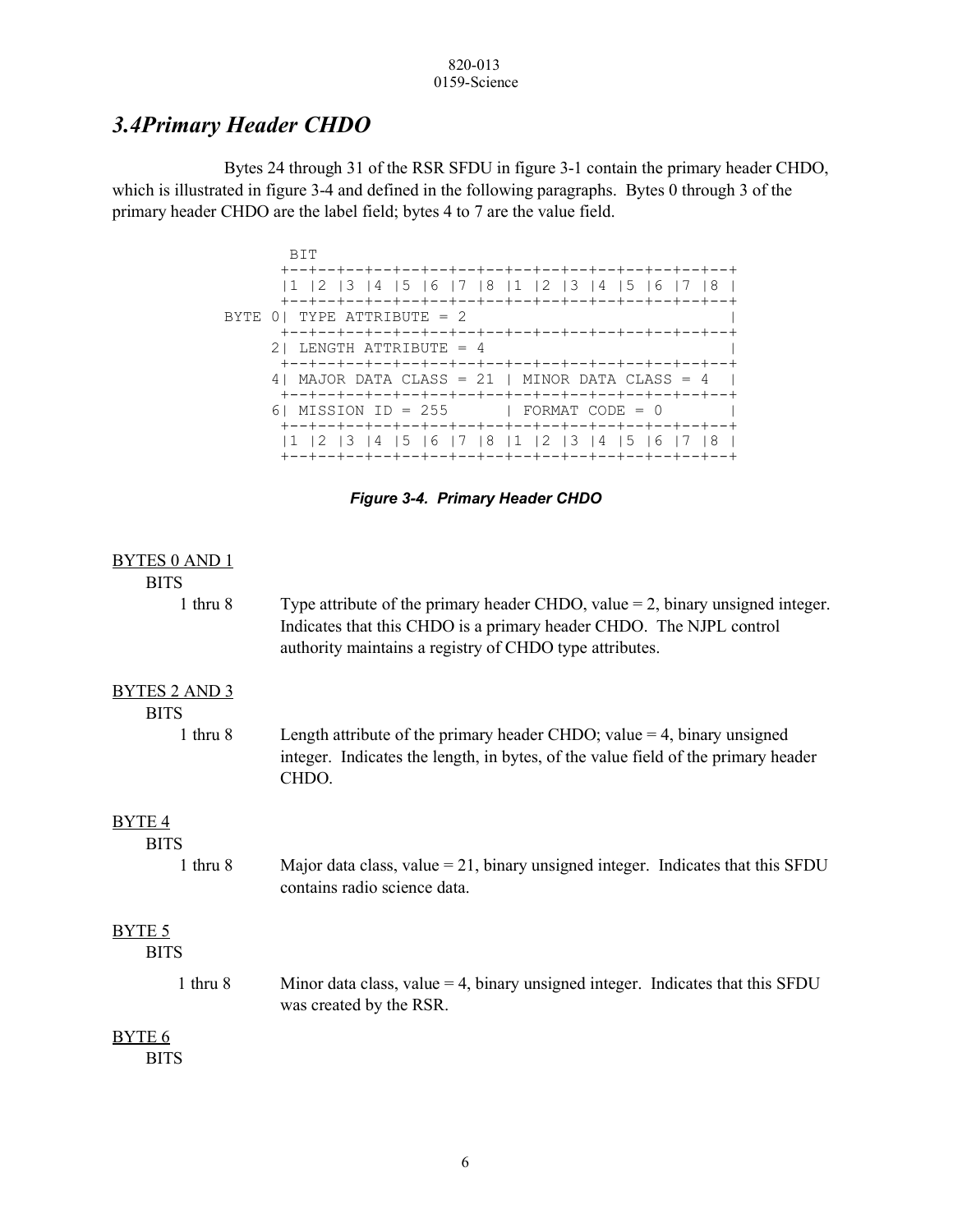1 thru 8 Mission identifier, value = 255, binary unsigned integer. Indicates that the RSR does not use this field. If a mission identifier is needed, the value is specified in 820-013, OPS-6-21A, Table 3-4.

#### BYTE 6

BITS

1 thru 8 Format code, value = 0, binary unsigned integer. The RSR only supports one data format which is discussed in section 3.6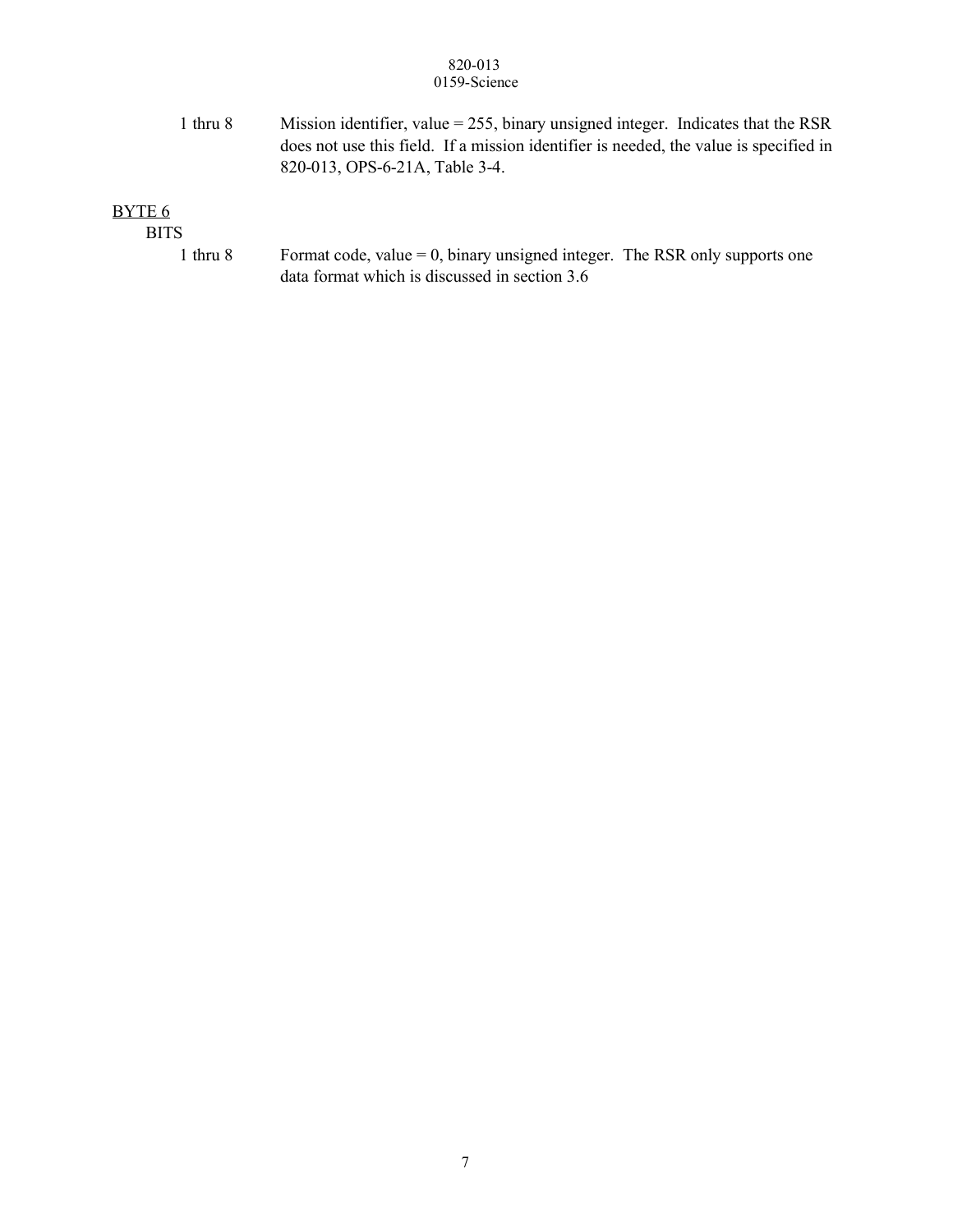### *3.5Secondary Header CHDO*

Bytes 32 through 255 of the RSR SFDU in figure 3-1 contain the secondary header CHDO, which is illustrated in figure 3-5 and defined in the following paragraphs. Bytes 0 to 3 of the secondary header CHDO are the label field; bytes 4 through 207 are the value field.

> **BIT**  +--+--+--+--+--+--+--+--+--+--+--+--+--+--+--+--+ |1 |2 |3 |4 |5 |6 |7 |8 |1 |2 |3 |4 |5 |6 |7 |8 | +--+--+--+--+--+--+--+--+--+--+--+--+--+--+--+--+ BYTE  $0$ | TYPE ATTRIBUTE = 104 +--+--+--+--+--+--+--+--+--+--+--+--+--+--+--+--+ 2| LENGTH ATTRIBUTE = 220 | +--+--+--+--+--+--+--+--+--+--+--+--+--+--+--+--+ 4| ORIGINATOR ID = 48 | LAST MODIFIER ID = 48 | +--+--+--+--+--+--+--+--+--+--+--+--+--+--+--+--+ 6| RSR SOFTWARE ID | +--+--+--+--+--+--+--+--+--+--+--+--+--+--+--+--+ 8| RECORD SEQUENCE NUMBER | +--+--+--+--+--+--+--+--+--+--+--+--+--+--+--+--+ 10| SPC ID +--+--+--+--+--+--+--+--+--+--+--+--+--+--+--+--+ | SCHAN ID +--+--+--+--+--+--+--+--+--+--+--+--+--+--+--+--+ | SPACECRAFT +--+--+--+--+--+--+--+--+--+--+--+--+--+--+--+--+ 16| PRDX PASS NUMBER | +--+--+--+--+--+--+--+--+--+--+--+--+--+--+--+--+ 18| U/L BAND  $(S,X,Ka)$  | D/L BAND  $(S,X,Ka)$  +--+--+--+--+--+--+--+--+--+--+--+--+--+--+--+--+ 20| TRK MODE (1,2,3WAY) | U/L DSS ID | +--+--+--+--+--+--+--+--+--+--+--+--+--+--+--+--+ 22| FGAIN PX/NO | FGAIN IF BANDWIDTH +--+--+--+--+--+--+--+--+--+--+--+--+--+--+--+--+ | ATTENUATION +--+--+--+--+--+--+--+--+--+--+--+--+--+--+--+--+ 26| ADC RMS +--+--+--+--+--+--+--+--+--+--+--+--+--+--+--+--+ 28| ADC INFO TIME TAG, YEAR | +--+--+--+--+--+--+--+--+--+--+--+--+--+--+--+--+ 30| ADC INFO TIME TAG, DAY OF YEAR | +--+--+--+--+--+--+--+--+--+--+--+--+--+--+--+--+ 32| ADC INFO TIME TAG, SECONDS OF DAY |  $+$  +  $+$  $34$  | +--+--+--+--+--+--+--+--+--+--+--+--+--+--+--+--+ 36| BITS PER SAMPLE | DATA ERROR | +--+--+--+--+--+--+--+--+--+--+--+--+--+--+--+--+ 38| SAMPLE RATE | +--+--+--+--+--+--+--+--+--+--+--+--+--+--+--+--+ 40| DDC LO | +--+--+--+--+--+--+--+--+--+--+--+--+--+--+--+--+ 42| RF->IF LO | +--+--+--+--+--+--+--+--+--+--+--+--+--+--+--+--+ 44| SFDU TIME TAG, YEAR | +--+--+--+--+--+--+--+--+--+--+--+--+--+--+--+--+ 46| SFDU TIME TAG, DAY OF YEAR | +--+--+--+--+--+--+--+--+--+--+--+--+--+--+--+--+ 48| SFDU TIME TAG, SECONDS OF DAY |  $+$  +  $+$  $\sim$  50 |  $+$  +  $+$  $52$  |  $+$  +  $+$  $54$ | +--+--+--+--+--+--+--+--+--+--+--+--+--+--+--+--+ 56| PREDICTS TIME SHIFT |  $+$  +  $+$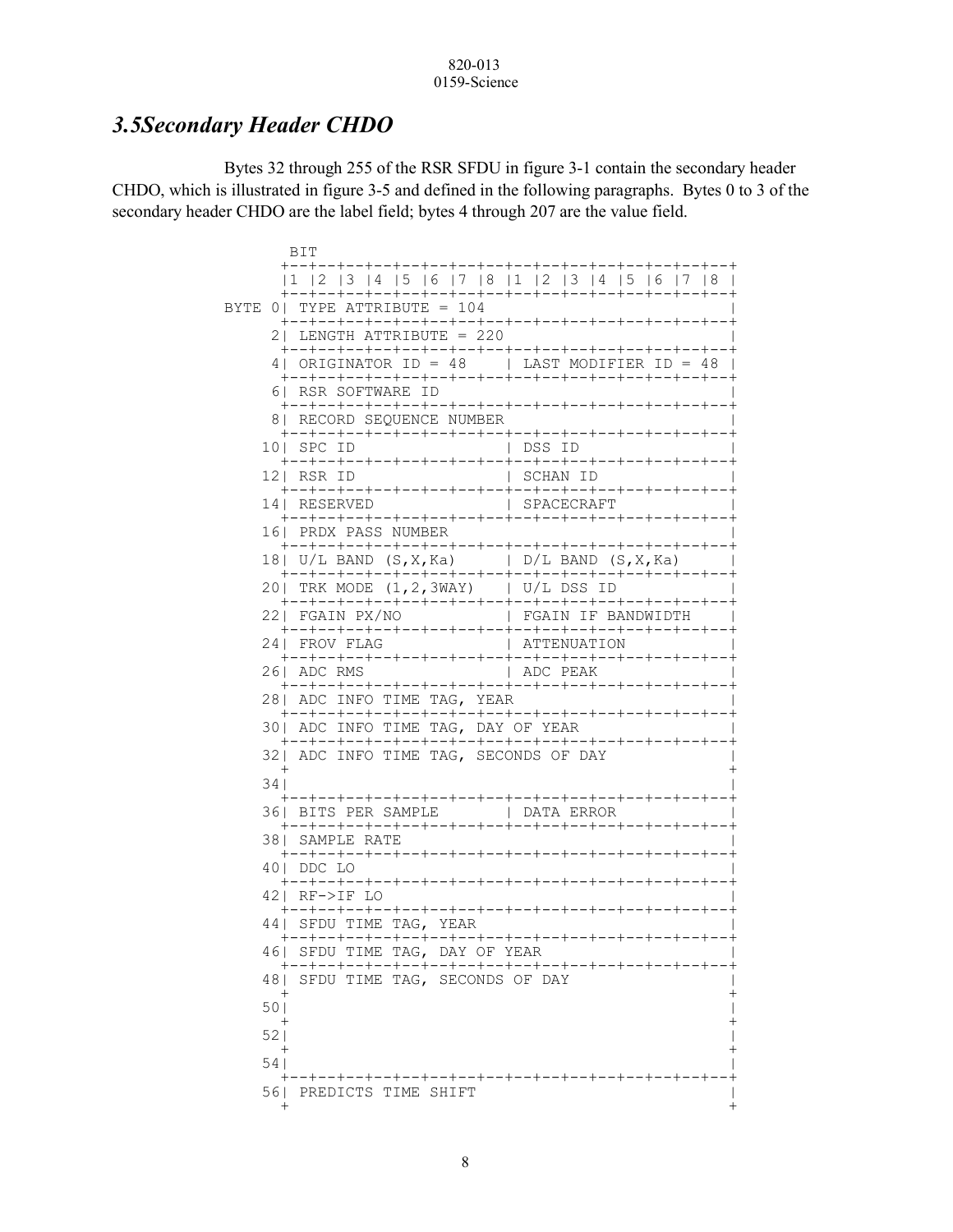820-013 0159-Science

| 581<br>$\pm$   |                                                |
|----------------|------------------------------------------------|
| 60  <br>$^+$   |                                                |
| 621            |                                                |
| 64             | PREDICTS FREO OVERRIDE (FROV)                  |
| $\pm$<br>661   |                                                |
| $^+$<br>681    | ┿                                              |
| $^+$<br>701    | ┿                                              |
| 72 I           | PREDICTS FREQ RATE (FRR)                       |
| $^{+}$<br>74 I | ┿                                              |
| $^+$<br>761    | ┿                                              |
| $^+$<br>781    |                                                |
| 80             | PREDICTS FREQ OFFSET (FRR + FRO)               |
| $\,^+$<br>821  | ╅                                              |
| $\pm$<br>841   | ┿                                              |
| $\pm$<br>861   | ┿                                              |
| 88             | SUB-CHANNEL FREQ OFFSET (SFRO)                 |
| $\,^+$<br>901  | ┿                                              |
| 921<br>$^+$    | ┿                                              |
| 94 I           |                                                |
| 961            | RF FREQ POINT 1<br>┿                           |
| $^+$<br>981    | ┿                                              |
| 1001<br>$^+$   | $^+$                                           |
| 1021           |                                                |
| 1041<br>$\pm$  | RF FREQ POINT 2<br>┿                           |
| 106            |                                                |
| 1081<br>$\pm$  | $^+$                                           |
| 1101<br>$\pm$  |                                                |
| $^{+}$         | 112  RF FREQ POINT 3<br>$\hskip 0.025cm +$     |
| 114<br>$\pm$   | $\, + \,$                                      |
| 1161<br>$\pm$  | $\hspace{0.1mm} +$                             |
| 1181<br>$^+$   |                                                |
| 1201<br>$\pm$  | SCHAN FREO POINT 1<br>┿                        |
| 1221<br>$^{+}$ | $\,{}^+$                                       |
| 124<br>$\pm$   | $\hspace{0.1mm} +$                             |
| 1261           |                                                |
| $^+$           | 128   SCHAN FREQ POINT 2<br>$\hskip 0.025cm +$ |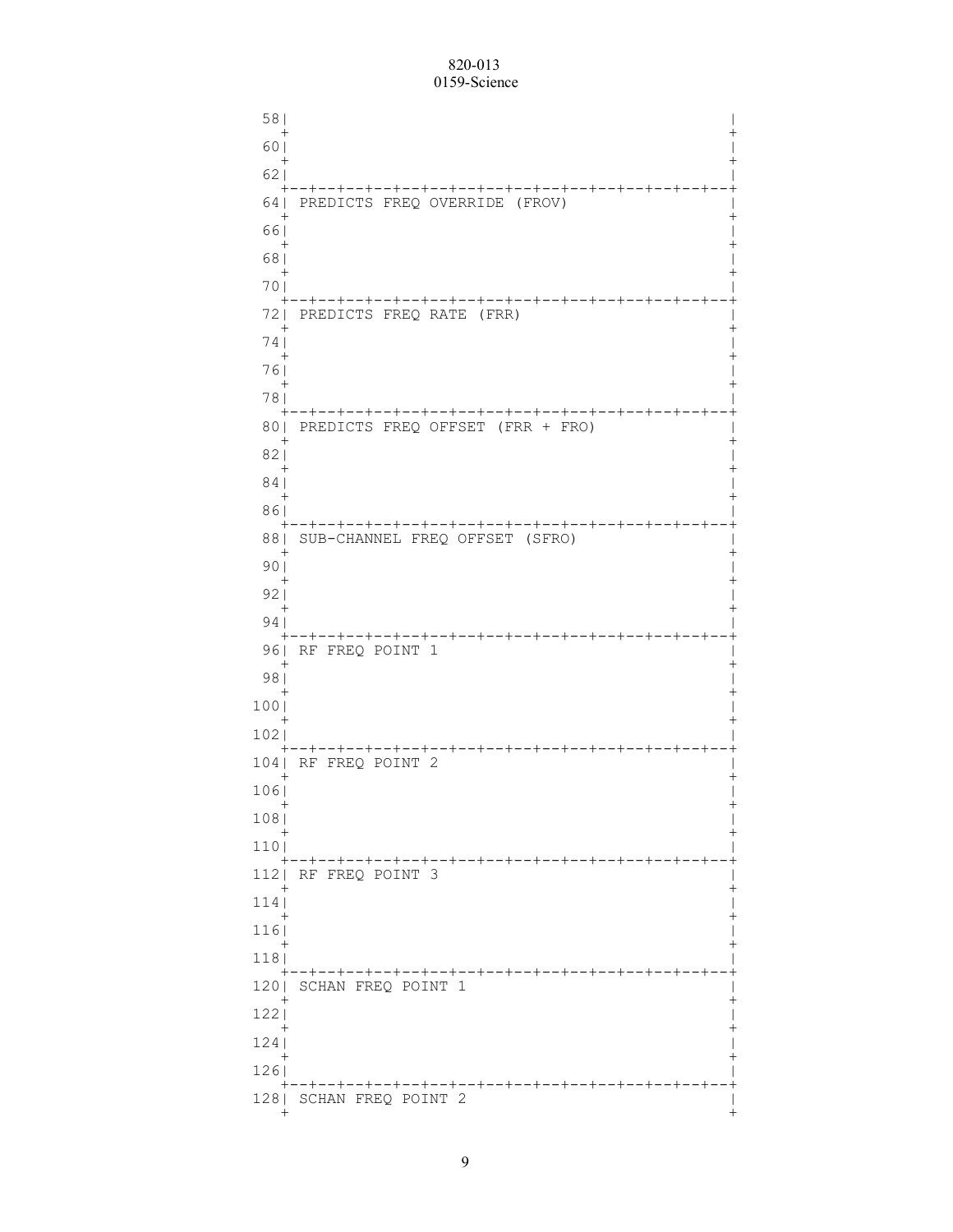| 1301           |                                                    |
|----------------|----------------------------------------------------|
| 1321           |                                                    |
| $\pm$<br>134   |                                                    |
| 1361           | SCHAN FREO POINT 3                                 |
| 1381           |                                                    |
| 1401           |                                                    |
| $^+$<br>1421   |                                                    |
| 144            | SCHAN FREQ POLY COEF 1                             |
| 1461           |                                                    |
| 1481           |                                                    |
| 1501           |                                                    |
| 1521           | SCHAN FREO POLY COEF 2                             |
| 154            |                                                    |
| 1561           |                                                    |
| 1581           |                                                    |
| 1601           | SCHAN FREO POLY COEF 3                             |
| 1621           |                                                    |
| $^+$<br>1641   |                                                    |
| $\pm$<br>166   |                                                    |
|                | 168  SCHAN ACCUM PHASE                             |
| 1701           |                                                    |
| 1721           |                                                    |
| $\pm$<br>1741  |                                                    |
|                | 176  SCHAN PHASE POLY COEF 1                       |
| 1781           |                                                    |
| ┿<br>180       |                                                    |
| $\pm$<br>1821  |                                                    |
| $\pm$<br>1841  | SCHAN PHASE POLY COEF 2                            |
| $\,^+$<br>1861 |                                                    |
| $\pm$<br>1881  |                                                    |
| $\pm$<br>1901  |                                                    |
| $^+$<br>1921   | SCHAN PHASE POLY COEF 3                            |
| $\pm$<br>1941  |                                                    |
| $\,^+$<br>1961 |                                                    |
| $\pm$<br>1981  |                                                    |
| $^+$<br>$^{+}$ | 200  SCHAN PHASE POLY COEF 4<br>$\hspace{0.1mm} +$ |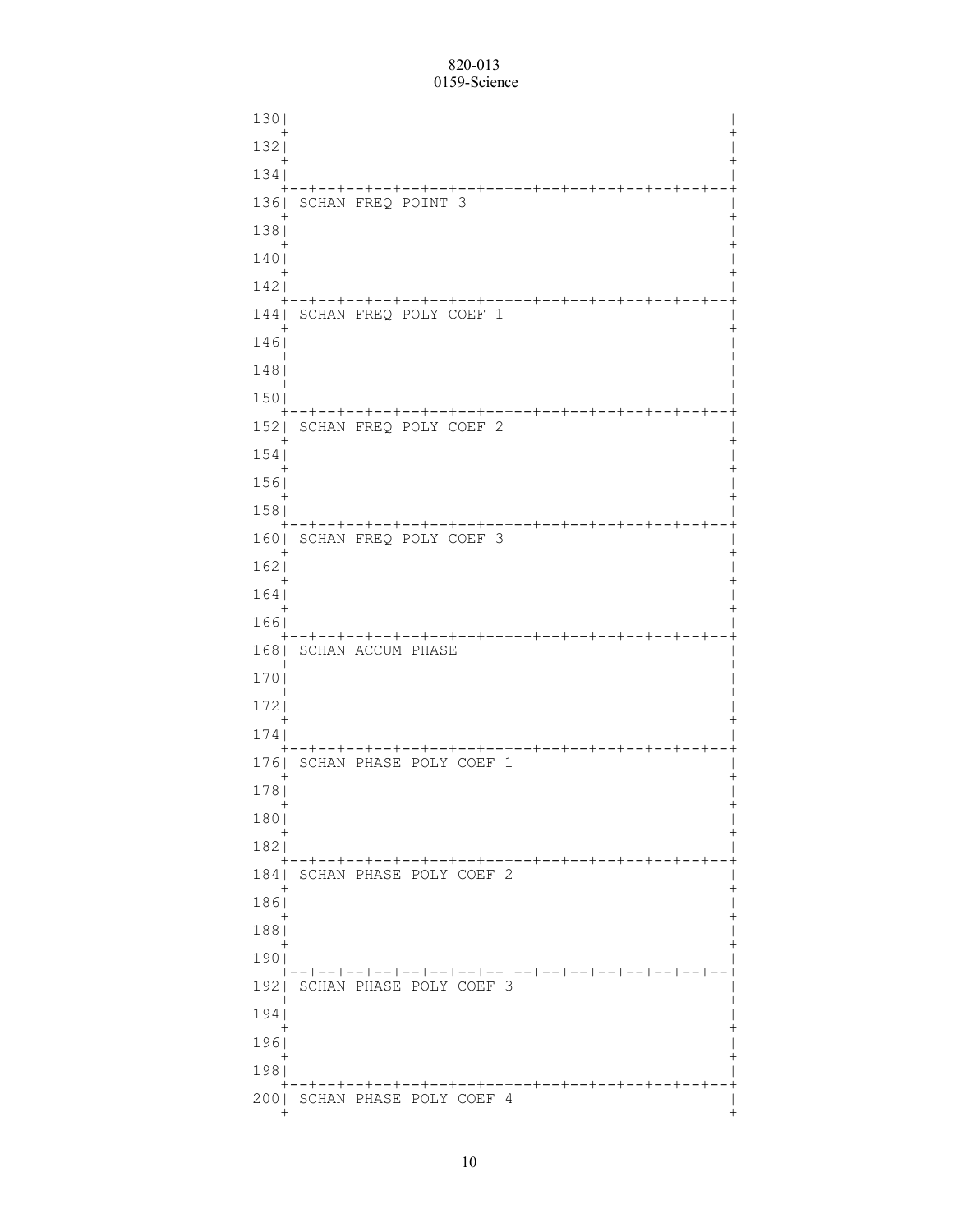

*Figure 3-5. Secondary Header CHDO*

| <b>BYTES 0 AND 1</b><br><b>BITS</b> |                                                                                                                                                                                                                           |
|-------------------------------------|---------------------------------------------------------------------------------------------------------------------------------------------------------------------------------------------------------------------------|
| $1$ thru $8$                        | Type attribute of the secondary header CHDO; value $= 104$ ; unsigned binary<br>integer. Indicates that this is an RSR secondary header CHDO. The NJPL<br>control authority maintains a registry of CHDO type attributes. |
| BYTES 2 AND 3<br><b>BITS</b>        |                                                                                                                                                                                                                           |
| $1$ thru $8$                        | Length attribute of the secondary header CHDO; value $= 220$ ; unsigned binary<br>integer. Indicates the length, in bytes, of the value field of the secondary header<br>CHDO.                                            |
| BYTE <sub>4</sub><br><b>BITS</b>    |                                                                                                                                                                                                                           |
| $1$ thru $8$                        | Originator identifier; value = 48; unsigned binary integer. Indicates that this<br>SFDU originated within the DSN.                                                                                                        |
| BYTE 5<br><b>BITS</b>               |                                                                                                                                                                                                                           |
| $1$ thru $8$                        | Last modifier identifier; value $=$ 48; unsigned binary integer. Indicates that the<br>contents of this SFDU were last modified by the DSN.                                                                               |
| BYTE 6 AND 7<br><b>BITS</b>         |                                                                                                                                                                                                                           |
| $1$ thru $8$                        | RSR software identifier, value range 0 to $2^{16}$ -1; unsigned binary integer.<br>Identifies the RSR software version used to create this SFDU.                                                                          |
|                                     |                                                                                                                                                                                                                           |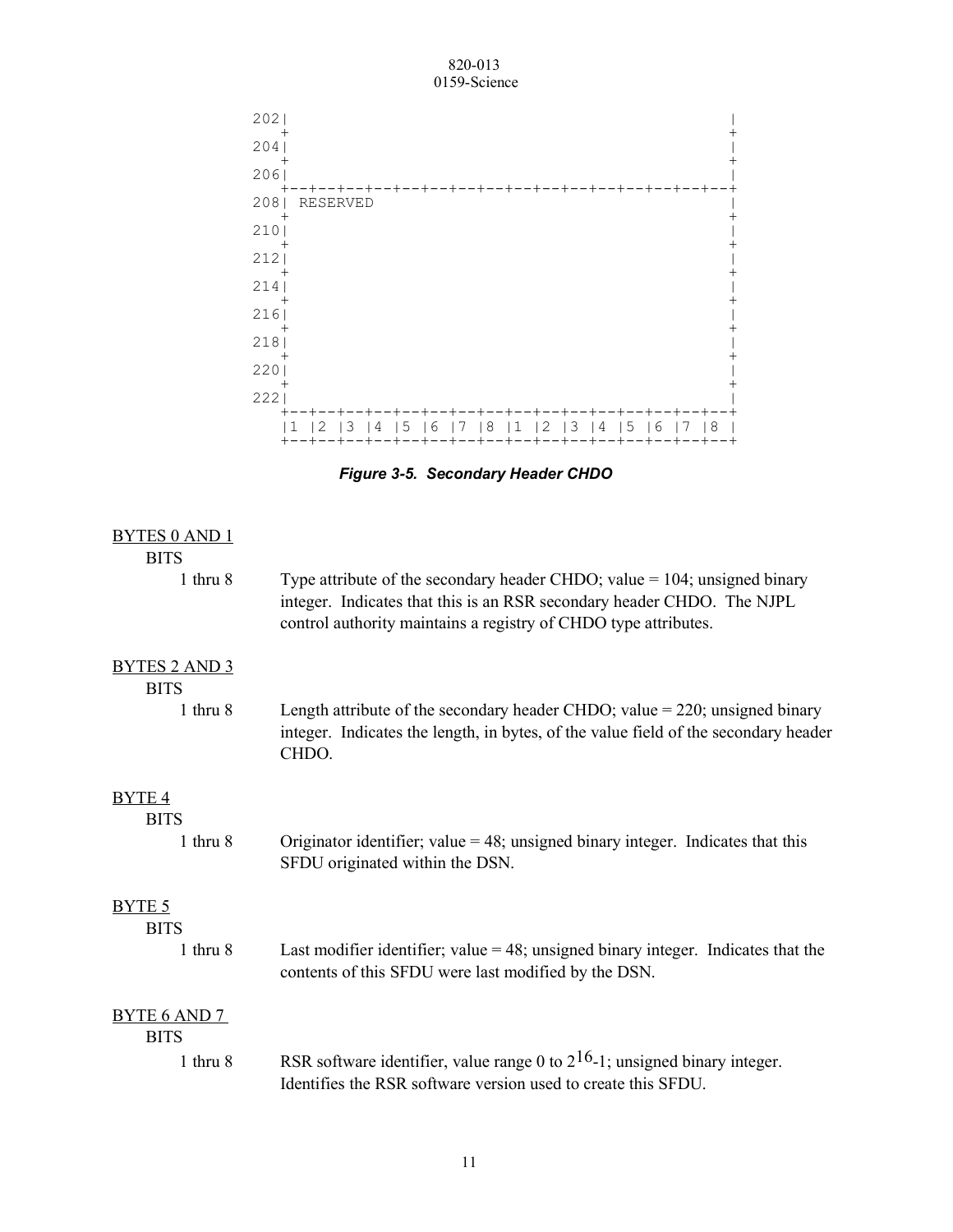| <b>BYTES 8 AND 9</b>              |                                                                                                                                                                                                                                                                                                                       |
|-----------------------------------|-----------------------------------------------------------------------------------------------------------------------------------------------------------------------------------------------------------------------------------------------------------------------------------------------------------------------|
| <b>BITS</b><br>$1$ thru $8$       | Record sequence number (RSN); value range 0 to $2^{16}$ -1; unsigned binary                                                                                                                                                                                                                                           |
|                                   | integer. The RSN is a sequence counter for the RSR SFDUs. It starts at zero<br>and increments by one for each successive RSR SFDU in a stream. It wraps<br>around from $2^{16}$ -1 to zero. The RSN may reset to zero at any time (e.g.,<br>whenever the RSR is started or restarted); however, such resets should be |
|                                   | infrequent. The RSN is provided by the originator of the RSR SFDU and shall<br>not be changed subsequently; e.g., a RSR SFDU replayed from a recording shall<br>retain the RSN that was assigned when the SFDU was created.                                                                                           |
| <b>BYTE 10</b><br><b>BITS</b>     |                                                                                                                                                                                                                                                                                                                       |
| $1$ thru $8$                      | Signal Processing Center (SPC) identifier; valid values are 10, 40, 60, and 21;<br>unsigned binary integer. Indicates the SPC at which the SFDU was created,<br>10 => Goldstone, 40 => Canberra, 60 => Madrid, 21 => DTF21.                                                                                           |
| <b>BYTE 11</b><br><b>BITS</b>     |                                                                                                                                                                                                                                                                                                                       |
| $1$ thru $8$                      | Deep Space Station (DSS) identifier; value range 0 to $28$ -1; unsigned binary                                                                                                                                                                                                                                        |
|                                   | integer. Specifies the DSS identifier listed in the frequency predicts file used to<br>collect the radio science data in this SFDU. For example a value of 15 indicates<br>DSS-15. DSS identifiers are defined in 820-013, OPS-6-3.                                                                                   |
| <b>BYTE 12</b><br><b>BITS</b>     |                                                                                                                                                                                                                                                                                                                       |
| $1$ thru $8$                      | Radio Science Receiver (RSR) identifier; value range 1 to 16; unsigned binary<br>integer. Specifies the RSR used to acquire the radio science data in this SFDU,<br>$1 \Rightarrow$ RSR1A, $2 \Rightarrow$ RSR1B, $3 \Rightarrow$ RSR2A, $4 \Rightarrow$ RSR2B, etc.                                                  |
| BYTE <sub>13</sub><br><b>BITS</b> |                                                                                                                                                                                                                                                                                                                       |
| $1$ thru $8$                      | Sub-channel identifier; value range 1 to 4; unsigned binary integer. Specifies the<br>RSR sub-channel used to acquire the radio science data in this SFDU.                                                                                                                                                            |
| <b>BYTE 14</b><br><b>BITS</b>     |                                                                                                                                                                                                                                                                                                                       |
| $1$ thru $8$                      | Reserved.                                                                                                                                                                                                                                                                                                             |
| <b>BYTE 15</b><br><b>BITS</b>     |                                                                                                                                                                                                                                                                                                                       |
| $1$ thru $8$                      | DSMS-assigned spacecraft identifier; value range 0 to $28$ -1; unsigned binary<br>integer. Specifies the spacecraft identifier listed in the frequency predicts file<br>used to collect the radio science data in this SFDU. See 820-013, OPS-6-21A,<br>Table 3-4.                                                    |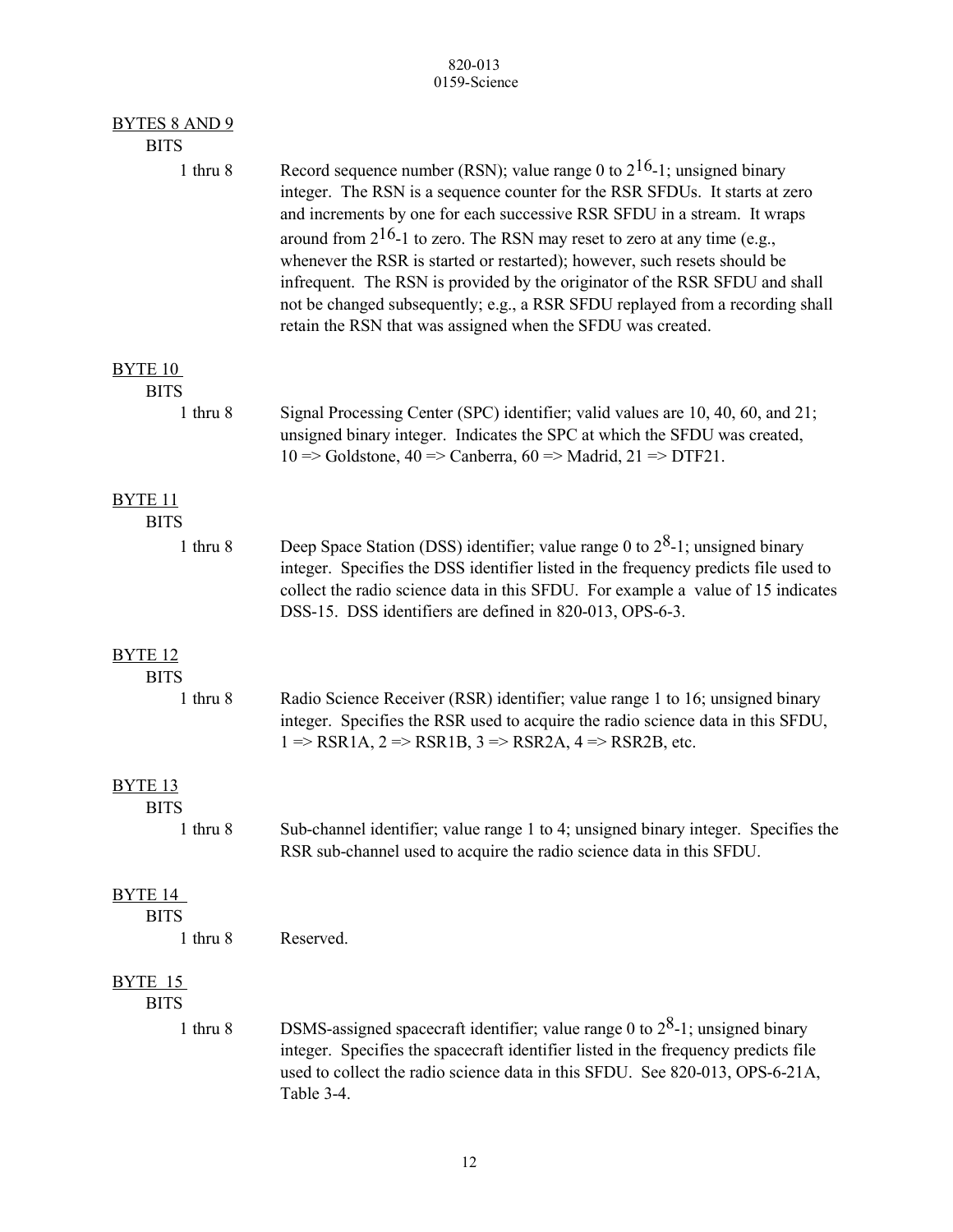| <b>BYTES 16 AND 17</b><br><b>BITS</b> |                                                                                                                                                                                                                                                                                                                                                              |
|---------------------------------------|--------------------------------------------------------------------------------------------------------------------------------------------------------------------------------------------------------------------------------------------------------------------------------------------------------------------------------------------------------------|
| $1$ thru $8$                          | Predicts Pass Number; value range 0 to $2^{16}$ -1; unsigned binary integer. Specifies<br>the DSN pass number listed in the predicts file used to collect the radio science<br>data in this SFDU.                                                                                                                                                            |
| <b>BYTE 18</b><br><b>BITS</b>         |                                                                                                                                                                                                                                                                                                                                                              |
| $1$ thru $8$                          | Uplink frequency band; valid values are S, X, and K; restricted ASCII. Specifies<br>the uplink frequency band listed in the predicts file used to collect the radio<br>science data in this SFDU, $S \Rightarrow S$ -band, $X \Rightarrow X$ -band, $K \Rightarrow Ka$ -band.                                                                                |
| <b>BYTE 19</b><br><b>BITS</b>         |                                                                                                                                                                                                                                                                                                                                                              |
| $1$ thru $8$                          | Downlink frequency band; valid values are S, X, and K; restricted ASCII.<br>Specifies the downlink frequency band listed in the predicts file used to collect<br>the radio science data in this SFDU, $S \Rightarrow S$ -band, $X \Rightarrow X$ -band,<br>$K \Rightarrow Ka$ -band.                                                                         |
| <b>BYTE 20</b><br><b>BITS</b>         |                                                                                                                                                                                                                                                                                                                                                              |
| $1$ thru $8$                          | Tracking mode; value range 1 to 3; unsigned binary integer. Specifies the<br>tracking mode in use by the RSR at the time the radio science data in this SFDU<br>was acquired, $1 \Rightarrow$ one-way, $2 \Rightarrow$ two-way, $3 \Rightarrow$ three-way. Refer to the WAY<br>command in the SOM for more information.                                      |
| <b>BYTE 21</b><br><b>BITS</b>         |                                                                                                                                                                                                                                                                                                                                                              |
| $1$ thru $8$                          | Uplink DSS identifier for tracking mode = three-way; value range $0-255$ ;<br>unsigned binary integer, as specified in 820-013, OPS-6-3. Specifies the uplink<br>DSS identifier portion of the tracking mode when the RSR is configured for<br>three way tracking.                                                                                           |
| <b>BYTE 22</b><br><b>BITS</b>         |                                                                                                                                                                                                                                                                                                                                                              |
| $1$ thru $8$                          | FGAIN Px/No in dB-Hz; value range $-128$ to $+127$ ; signed binary integer.<br>Specifies the value of the expected Px/No in use by the RSR at the time the radio<br>science data in this SFDU was acquired. This parameter is used to compute the<br>settings of the sub-channel filter gain. Refer to the FGAIN command in the<br>SOM for more information. |
| <b>BYTE 23</b><br><b>BITS</b>         |                                                                                                                                                                                                                                                                                                                                                              |
| $1$ thru $8$                          | FGAIN IF Bandwidth in Mega-Hz; value range 1 to 127; unsigned binary<br>integer. Specifies the value of the expected IF bandwidth in use by the RSR at                                                                                                                                                                                                       |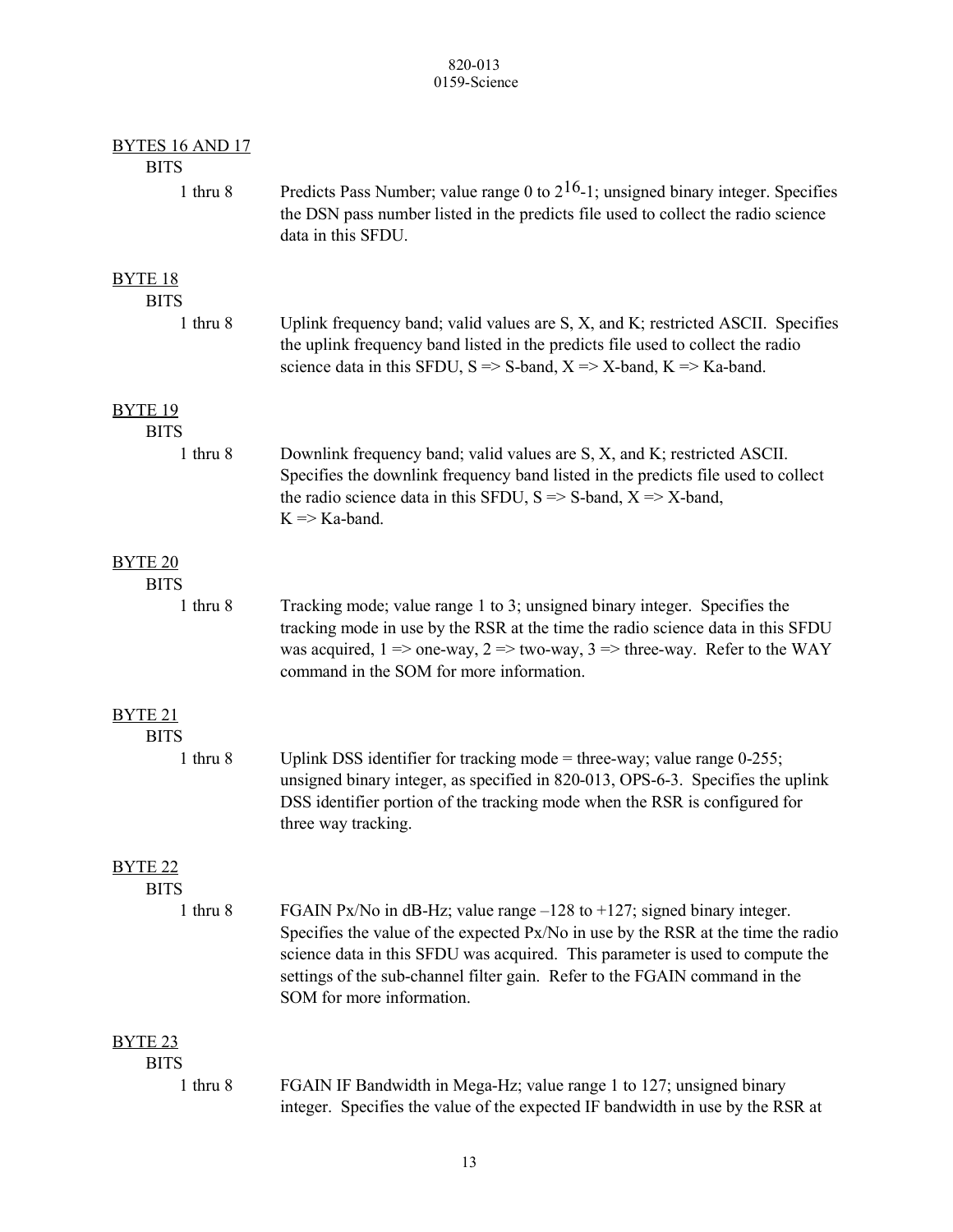|                                       | the time the radio science data in this SFDU was acquired. This parameter is<br>used to compute the settings of the sub-channel filter gain. Refer to the FGAIN<br>command in the SOM for more information.                                                                                             |
|---------------------------------------|---------------------------------------------------------------------------------------------------------------------------------------------------------------------------------------------------------------------------------------------------------------------------------------------------------|
| <b>BYTE 24</b><br><b>BITS</b>         |                                                                                                                                                                                                                                                                                                         |
| $1$ thru $8$                          | Frequency predicts override flag; range 255; unsigned binary integer. A value of<br>0 indicates that the frequency predicts file is in use, any other value indicates<br>that the frequency specified by the FROV command is in use. The value of the<br>override frequency is specified in bytes 64-71 |
| <b>BYTE 25</b><br><b>BITS</b>         |                                                                                                                                                                                                                                                                                                         |
| $1$ thru $8$                          | DIG attenuation; value range 0-63; unsigned binary integer. Specifies the<br>current setting of the DIG attenuator in 0.5 dB increments. Refer to the ATT<br>command in the SOM for more information.                                                                                                   |
| <b>BYTE 26</b><br><b>BITS</b>         |                                                                                                                                                                                                                                                                                                         |
| $1$ thru $8$                          | DIG ADC RMS amplitude; value range 0-128; unsigned binary integer.<br>Indicates the RMS amplitude of the 8-bit sample stream produced by the DIG<br>ADC. A time-tag for the measurement is provided in bytes 28-35                                                                                      |
| <b>BYTE 27</b><br><b>BITS</b>         |                                                                                                                                                                                                                                                                                                         |
| $1$ thru $8$                          | DIG ADC peak amplitude; value range 0-128; unsigned binary integer. Indicates<br>the peak amplitude of the 8-bit sample stream produced by the DIG ADC. A<br>time-tag for the measurement is provided in bytes 28-35                                                                                    |
| <b>BYTES 28 AND 29</b><br><b>BITS</b> |                                                                                                                                                                                                                                                                                                         |
| $1$ thru $8$                          | ADC info time tag - year; value range 1900 to 3000; unsigned binary integer.<br>Specifies the UTC year of the ADC info.                                                                                                                                                                                 |
| <b>BYTES 30 AND 31</b><br><b>BITS</b> |                                                                                                                                                                                                                                                                                                         |
| $1$ thru $8$                          | ADC info time tag $-$ day of year; value range 1 to 366; unsigned binary integer<br>Specifies the UTC day of year of the ADC info.                                                                                                                                                                      |
| <b>BYTES 32 TO 35</b><br><b>BITS</b>  |                                                                                                                                                                                                                                                                                                         |
| $1$ thru $8$                          | ADC info time tag – seconds of day; value range 0 to 86400; unsigned binary<br>integer Specifies the UTC second of day of the ADC info.                                                                                                                                                                 |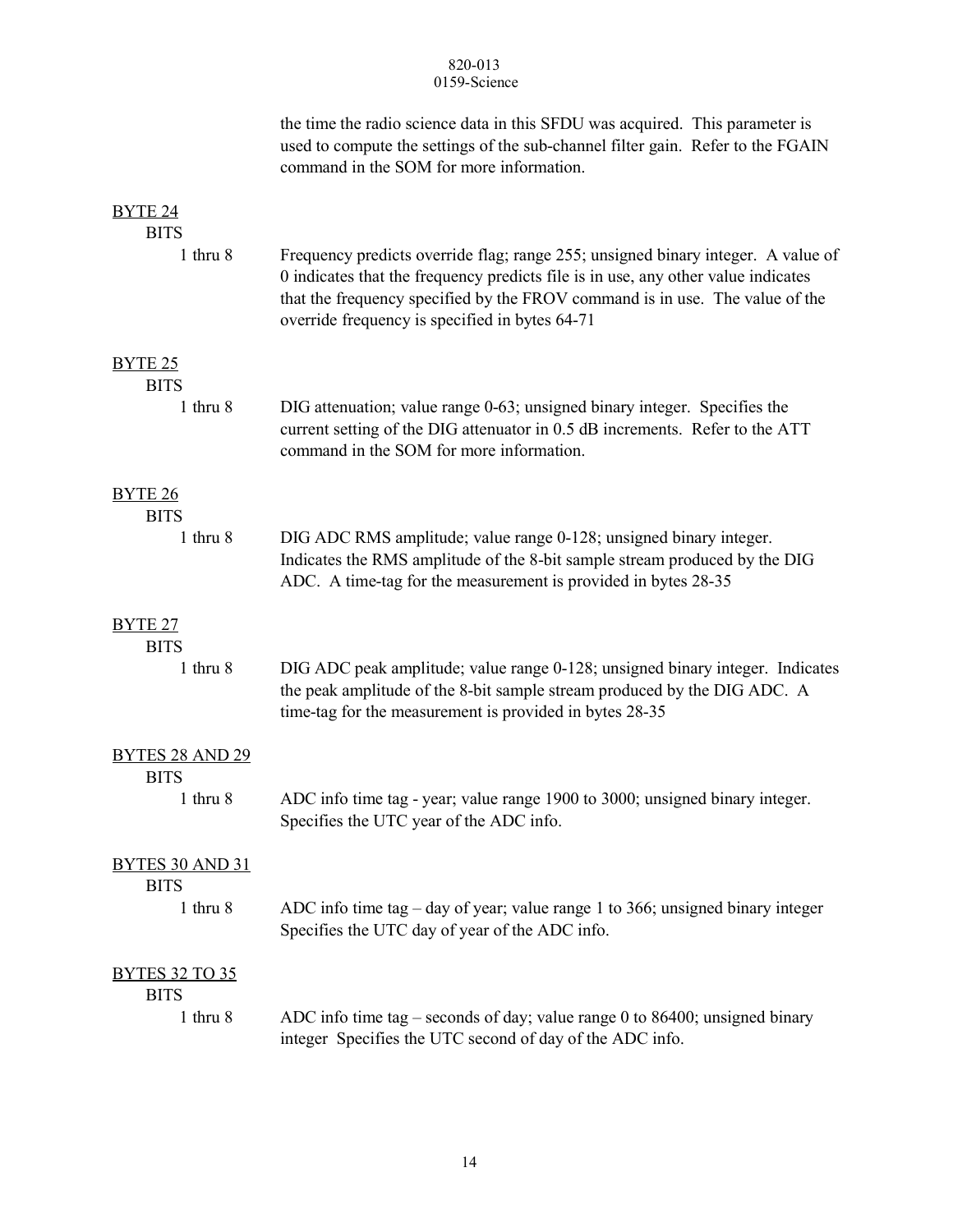| <b>BYTE 36</b>                        |                                                                                                                                                                                                                                                                                                                                                                                                                                                                                                                                                        |
|---------------------------------------|--------------------------------------------------------------------------------------------------------------------------------------------------------------------------------------------------------------------------------------------------------------------------------------------------------------------------------------------------------------------------------------------------------------------------------------------------------------------------------------------------------------------------------------------------------|
| <b>BITS</b><br>$1$ thru $8$           | Sample resolution in bits per data sample; valid values are 1, 2, 4, 8, and 16;<br>unsigned binary integer. Specifies the size of the data samples contained in this<br>SFDU. Sample resolution is specified by the operator while the RSR is in the<br>configure state. Refer to the SOM for more information.                                                                                                                                                                                                                                        |
| <b>BYTE 37</b>                        |                                                                                                                                                                                                                                                                                                                                                                                                                                                                                                                                                        |
| <b>BITS</b><br>$1$ thru $8$           | Data error count; value range 0 to 255; unsigned binary integer. Specifies the<br>number of hardware errors encountered while the data contained in this SFDU<br>was being recorded. A value greater than 0 indicates data may be corrupted due<br>to hardware errors.                                                                                                                                                                                                                                                                                 |
| <b>BYTES 38 AND 39</b><br><b>BITS</b> |                                                                                                                                                                                                                                                                                                                                                                                                                                                                                                                                                        |
| $1$ thru $8$                          | Sample rate in Kilo-samples per second ; valid values are listed in table 3-1;<br>unsigned binary integer. Specifies the sample rate of the data contained in this<br>SFDU. Sample rate or bandwidth is specified by the operator while the RSR is<br>in the configure state. Refer to the SOM for more information.                                                                                                                                                                                                                                   |
| <b>BYTE 40 AND 41</b><br><b>BITS</b>  |                                                                                                                                                                                                                                                                                                                                                                                                                                                                                                                                                        |
| $1$ thru $8$                          | Digital Down Converter LO (DDC LO) in Mega-Hz; value range 265 to 375;<br>unsigned binary integer. Specifies the total down conversion applied to the<br>signal in the DIG and DDC. This frequency is needed in order to compute the<br>sky frequency of the data contained in this SFDU. Refer to the DDCLO<br>command in the SOM for more information.                                                                                                                                                                                               |
| <b>BYTE 42 AND 43</b><br><b>BITS</b>  |                                                                                                                                                                                                                                                                                                                                                                                                                                                                                                                                                        |
| $1$ thru $8$                          | RF to IF down converter LO in Mega-Hz; value range 0 to $2^{16}$ -1; unsigned<br>binary integer. Specifies the total down conversion applied to the signal before<br>it entered the RSR DIG. This value is subtracted from the RF predicts points in<br>order to obtain the frequency of the desired signal at IF. This frequency is<br>needed in order to compute the sky frequency of the data contained in this<br>SFDU. The RSR selects a default value based on the downlink frequency band,<br>S-band => 2000, X-band => 8100, Ka-band => 31700. |
| <b>BYTES 44 AND 45</b><br><b>BITS</b> |                                                                                                                                                                                                                                                                                                                                                                                                                                                                                                                                                        |
| $1$ thru $8$                          | SFDU time tag - year; value range 1900 to 3000; unsigned binary integer.<br>Specifies the UTC year of the SFDU data and models. More information on<br>time tags is provided is section 2.5                                                                                                                                                                                                                                                                                                                                                            |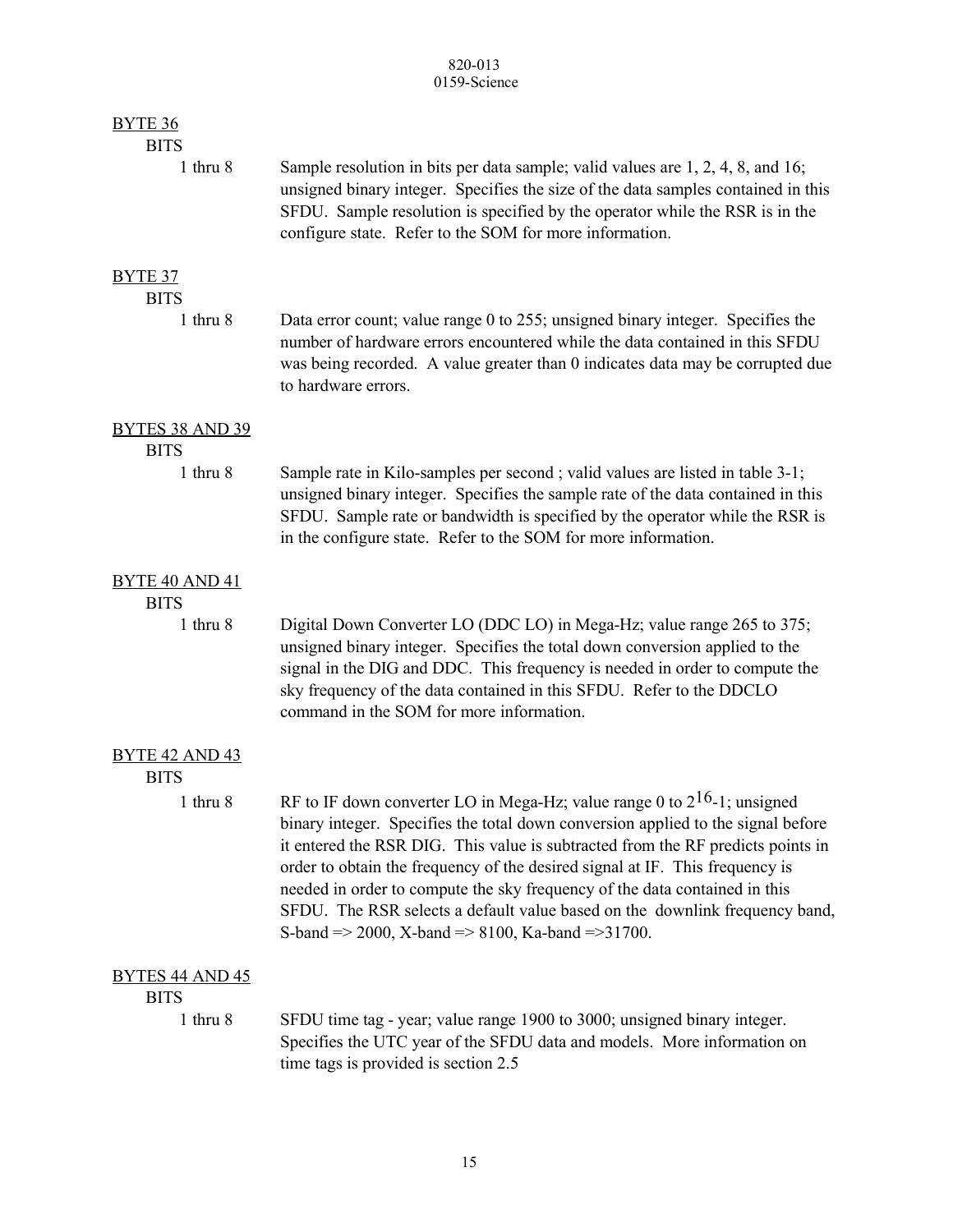| BYTES 46 AND 47                      |                                                                                                                                                                                                                                                                                                                                                                                 |
|--------------------------------------|---------------------------------------------------------------------------------------------------------------------------------------------------------------------------------------------------------------------------------------------------------------------------------------------------------------------------------------------------------------------------------|
| <b>BITS</b>                          |                                                                                                                                                                                                                                                                                                                                                                                 |
| $1$ thru $8$                         | SFDU time tag $-$ day of year; value range 1 to 366; unsigned binary integer<br>Specifies the UTC day of year of the SFDU data and models.                                                                                                                                                                                                                                      |
| <b>BYTES 48 TO 55</b><br><b>BITS</b> |                                                                                                                                                                                                                                                                                                                                                                                 |
| $1$ thru $8$                         | SFDU time tag – seconds of day; value range 0.0 to 86400.0; double precision<br>floating point. Specifies the UTC second of day of the SFDU data and models.                                                                                                                                                                                                                    |
| <b>BYTES 56 TO 63</b><br><b>BITS</b> |                                                                                                                                                                                                                                                                                                                                                                                 |
| $1$ thru $8$                         | Predicts time shift in seconds; double precision floating point. Indicates the<br>number a seconds added to the time tags of the frequency predicts points in order<br>to shift them in time. This is a feature of the RSR that is provided to allow<br>testing the system with old predicts files. Should have a value of 0.0 in all<br>SFDUs recorded during a standard pass. |
| <b>BYTES 64 TO 71</b><br><b>BITS</b> |                                                                                                                                                                                                                                                                                                                                                                                 |
| $1$ thru $8$                         | Predicts frequency override in Hz; double precision floating point. Indicates the<br>value of the predicts frequency override as specified by the FROV command.<br>Byte 24 contains a flag which indicates if the frequency override is active.                                                                                                                                 |
| <b>BYTES 72 TO 79</b><br><b>BITS</b> |                                                                                                                                                                                                                                                                                                                                                                                 |
| $1$ thru $8$                         | Predicts frequency rate in Hz per second; value range $-8$ to $+8$ Kilo-Hz per<br>second; double precision floating point. Indicates the frequency rate added to<br>the RF frequency predicts as specified by the FRR command.                                                                                                                                                  |
| <b>BYTES 80 TO 87</b><br><b>BITS</b> |                                                                                                                                                                                                                                                                                                                                                                                 |
| $1$ thru $8$                         | Predicts frequency offset in Hz; value range $-8$ to $+8$ Mega-Hz; double precision<br>floating point. Indicates the total frequency added to the RF frequency predicts<br>as specified by the FRO command and the accumulation of the frequency rate as<br>specified by the FRR command.                                                                                       |
| <b>BYTES 88 TO 95</b><br><b>BITS</b> |                                                                                                                                                                                                                                                                                                                                                                                 |
| $1$ thru $8$                         | Sub-channel frequency offset in Hz; value range $-8$ to $+8$ Mega-Hz; double<br>precision floating point. Indicates the value of the frequency offset added to the<br>frequency predicts for this sub-channel as specified by the SFRO command.                                                                                                                                 |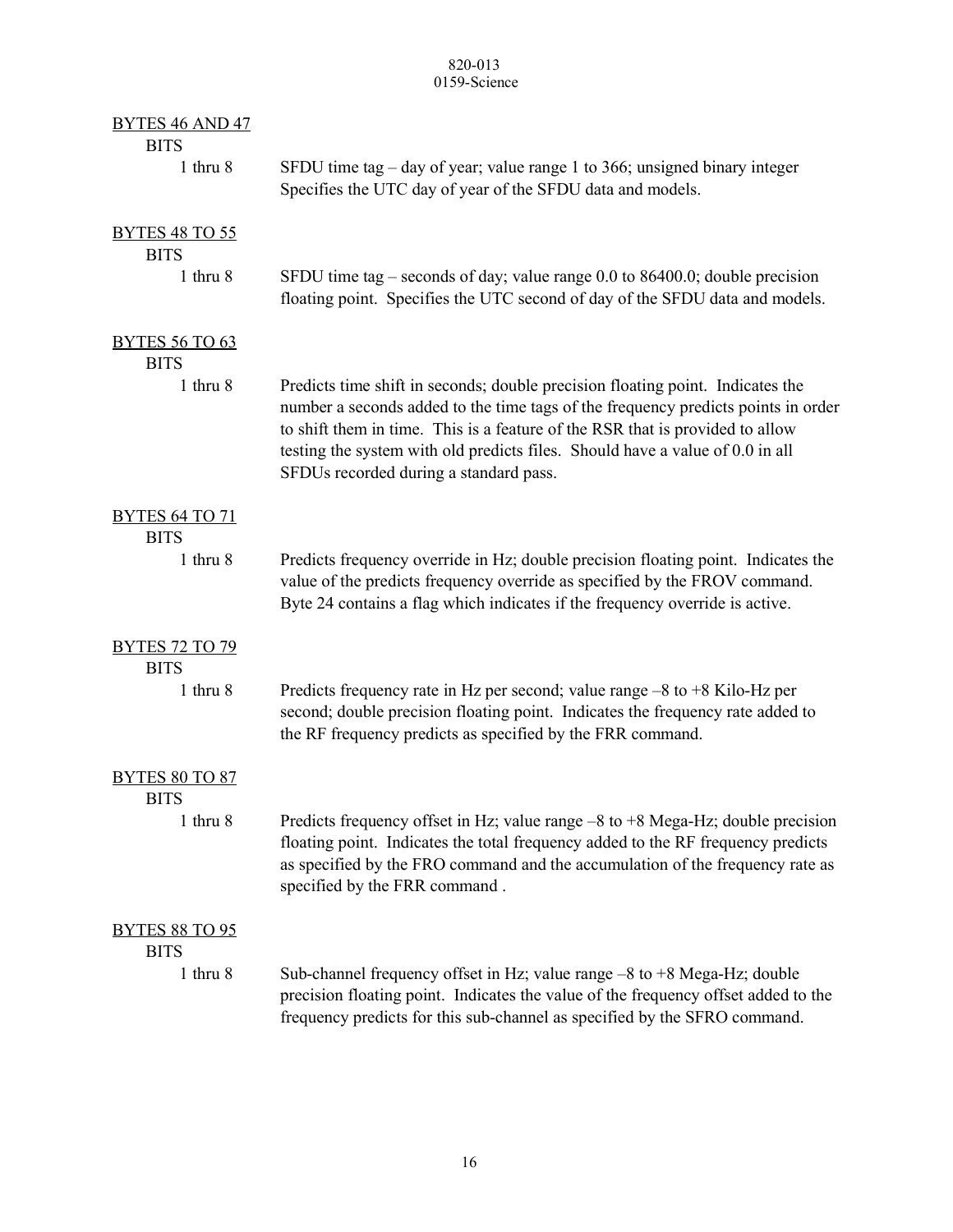| <b>BYTES 96 TO 119</b><br><b>BITS</b>  |                                                                                                                                                                                                                                                                         |
|----------------------------------------|-------------------------------------------------------------------------------------------------------------------------------------------------------------------------------------------------------------------------------------------------------------------------|
| $1$ thru $8$                           | RF frequency points; double precision floating point, The values of the RF<br>frequency points as calculated from the frequency predicts for the beginning,<br>middle, and end of the second.                                                                           |
| <b>BYTES 120 TO 143</b><br><b>BITS</b> |                                                                                                                                                                                                                                                                         |
| $1$ thru $8$                           | Sub-channel frequency points; double precision floating point. The values of the<br>sub-channel frequency points for the beginning, middle, and end of the second.<br>These are the frequency points used to create the sub-channel phase and<br>frequency polynomials. |
| <b>BYTES 144 TO 167</b>                |                                                                                                                                                                                                                                                                         |
| <b>BITS</b><br>$1$ thru $8$            | Sub-channel frequency polynomial coefficients; double precision floating point.<br>The values of the sub-channel frequency polynomial coefficients as calculated<br>from the sub-channel frequency points. Refer the section 2.4 for more<br>information.               |
| <b>BYTES 168 TO 175</b>                |                                                                                                                                                                                                                                                                         |
| <b>BITS</b><br>$1$ thru $8$            | Sub-channel accumulated phase; double precision floating point. The value of<br>the accumulated whole turns of the sub-channel phase polynomial. Refer the<br>section 2.4 for more information.                                                                         |
| <b>BYTES 176 TO 207</b>                |                                                                                                                                                                                                                                                                         |
| <b>BITS</b><br>$1$ thru $8$            | Sub-channel phase polynomial coefficients; double precision floating point. The                                                                                                                                                                                         |
|                                        | values of the sub-channel phase polynomial coefficients as calculated from the<br>sub-channel frequency polynomial coefficients. Refer the section 2.4 for more<br>information.                                                                                         |
| <b>BYTES 208 TO 223</b><br><b>BITS</b> |                                                                                                                                                                                                                                                                         |
| $1$ thru $8$                           | Reserved.                                                                                                                                                                                                                                                               |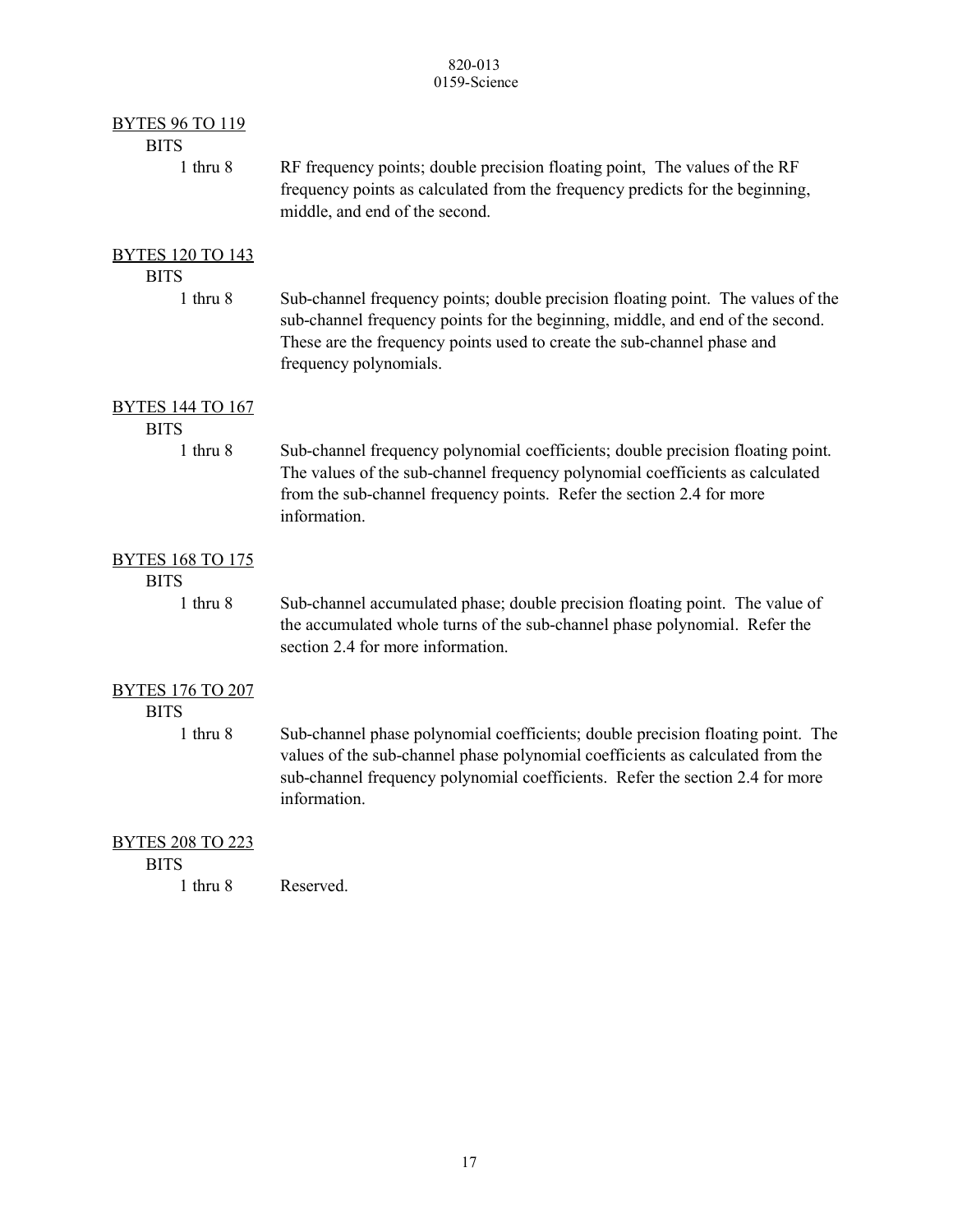### *3.6Data CHDO*

Bytes 256 through *N-1* of the RSR SFDU in figure 3-1 contain the data CHDO, which is illustrated in figure 3-6 and is defined in the following paragraphs. Bytes 0 to 3 of the data CHDO are the label field; Bytes 4 through *M-1* are the value field.



*Figure 3-6. RSR Data CHDO*

| BYTES 0 AND 1<br><b>BITS</b><br>$1$ thru $8$ | Type attribute of the data CHDO; value $= 10$ ; unsigned binary integer. Indicates<br>that this CHDO contains binary data. |
|----------------------------------------------|----------------------------------------------------------------------------------------------------------------------------|
| BYTES 2 AND 3                                |                                                                                                                            |
| <b>BITS</b>                                  |                                                                                                                            |
| $1$ thru $8$                                 | Length attribute of the data CHDO in bytes; value range 0 to $2^{16}$ -1; unsigned                                         |

binary integer. Indicates the length of the value field of the data CHDO. The length is determined by the sample rate and sample size of the recorded data as specified in Table 3-1.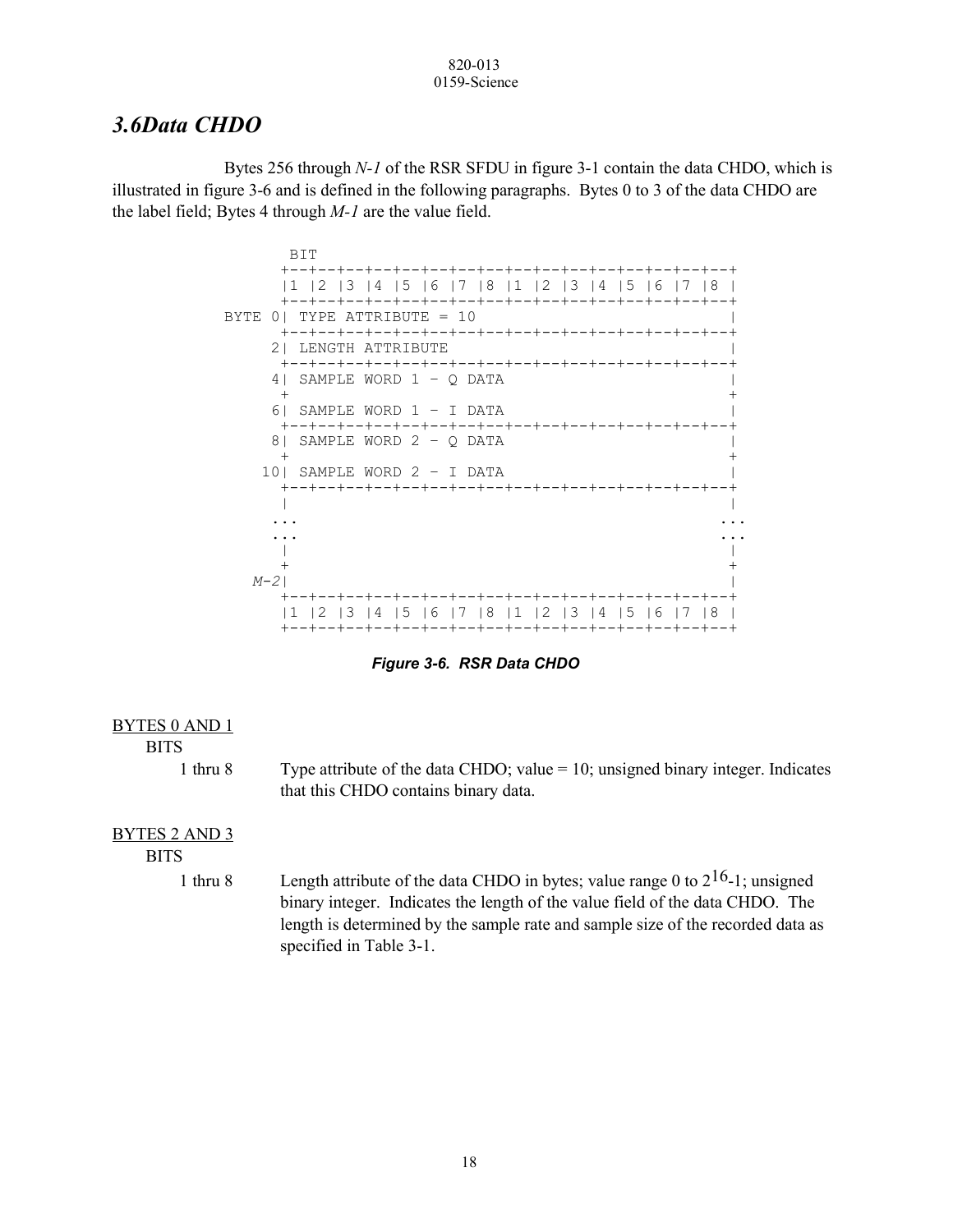| Category         | <b>Sample Rate</b><br>(Ksamp/sec) | <b>Sample Size</b><br>(bits/samp) | Data rate<br>(bytes/sec) | Data rate<br>(SFDUs/sec) | Data Length<br>(bytes) |
|------------------|-----------------------------------|-----------------------------------|--------------------------|--------------------------|------------------------|
| NB - narrow band |                                   | 8                                 | 2,000                    | 1                        | 2,000                  |
|                  | $\overline{2}$                    | $\sqrt{8}$                        | 4,000                    | $\mathbf{1}$             | 4,000                  |
|                  | $\overline{\mathcal{L}}$          | 8                                 | 8,000                    | $\mathbf{1}$             | 8,000                  |
|                  | $\overline{8}$                    | 8                                 | 16,000                   | $\,1$                    | 16,000                 |
|                  | 16                                | 8                                 | 32,000                   | $\overline{2}$           | 16,000                 |
|                  | 25                                | 8                                 | 50,000                   | $\overline{2}$           | 25,000                 |
|                  | $\overline{50}$                   | 8                                 | 100,000                  | $\overline{4}$           | 25,000                 |
|                  | 100                               | 8                                 | 200,000                  | 10                       | 20,000                 |
|                  |                                   |                                   |                          |                          |                        |
|                  | $\mathbf{1}$                      | 16                                | 4,000                    | $\mathbf{1}$             | 4,000                  |
|                  | $\overline{2}$                    | $\overline{16}$                   | 8,000                    | $\mathbf{1}$             | 8,000                  |
|                  | 4                                 | $\overline{16}$                   | 16,000                   | $\,1\,$                  | 16,000                 |
|                  | $\overline{8}$                    | 16                                | 32,000                   | $\overline{2}$           | 16,000                 |
|                  | 16                                | 16                                | 64,000                   | $\overline{4}$           | 16,000                 |
|                  | 25                                | $\overline{16}$                   | 100,000                  | $\overline{4}$           | 25,000                 |
|                  | 50                                | $\overline{16}$                   | 200,000                  | 10                       | 20,000                 |
|                  | 100                               | $\overline{16}$                   | 400,000                  | $\overline{20}$          | 20,000                 |
|                  |                                   |                                   |                          |                          |                        |
| MB - medium band | 250                               | 1                                 | 62,500                   | 5                        | 12,500                 |
|                  | 500                               | $\mathbf{1}$                      | 125,000                  | 5                        | 25,000                 |
|                  | 1,000                             | $\mathbf{1}$                      | 250,000                  | 10                       | 25,000                 |
|                  | 2,000                             | $\mathbf{1}$                      | 500,000                  | 20                       | 25,000                 |
|                  | 4,000                             | 1                                 | 1,000,000                | 40                       | 25,000                 |
|                  |                                   |                                   |                          |                          |                        |
|                  | 250                               | $\overline{2}$                    | 125,000                  | $\overline{5}$           | 25,000                 |
|                  | 500                               | $\overline{2}$                    | 250,000                  | $\overline{10}$          | 25,000                 |
|                  | 1,000                             | $\overline{2}$                    | 500,000                  | $\overline{20}$          | 25,000                 |
|                  | 2,000                             | $\overline{\mathbf{c}}$           | 1,000,000                | 40                       | 25,000                 |
|                  | 4,000                             | $\overline{2}$                    | 2,000,000                | 100                      | 20,000                 |
|                  |                                   |                                   |                          |                          |                        |
|                  | 250                               | $\overline{4}$                    | 250,000                  | 10                       | 25,000                 |
|                  | 500                               | $\overline{4}$                    | 500,000                  | 20                       | 25,000                 |
|                  | 1,000                             | $\overline{4}$                    | 1,000,000                | 40                       | 25,000                 |
|                  | 2,000                             | $\overline{4}$                    | 2,000,000                | 100                      | 20,000                 |
|                  |                                   |                                   |                          |                          |                        |
|                  | 250                               | 8                                 | 500,000                  | 20                       | 25,000                 |
|                  | 500                               | $\overline{8}$                    | 1,000,000                | 40                       | 25,000                 |
|                  | 1,000                             | $\overline{8}$                    | 2,000,000                | 100                      | 20,000                 |
|                  |                                   |                                   |                          |                          |                        |
| WB - wide band   | 8,000                             | $\mathbf{1}$                      | 2,000,000                | 100                      | 20,000                 |
|                  | 16,000                            | 1                                 | 4,000,000                | 200                      | 20,000                 |
|                  |                                   |                                   |                          |                          |                        |
|                  | 8,000                             | $\overline{2}$                    | 4,000,000                | 200                      | 20,000                 |

#### **Table 3-1. Supported Sample Rates and Samples Sizes**

- Catagory The supported data rates and resolutions are split into three different catagories based of the number of sub-channels that can be supported. In NB, up to 4 subchannels can be recorded simultaneously; in MB, at most 2 sub-channels; and in WB, only 1 sub-channel can be recorded.
- Sample Rate The supported sample rate in Kilo-samples / sec.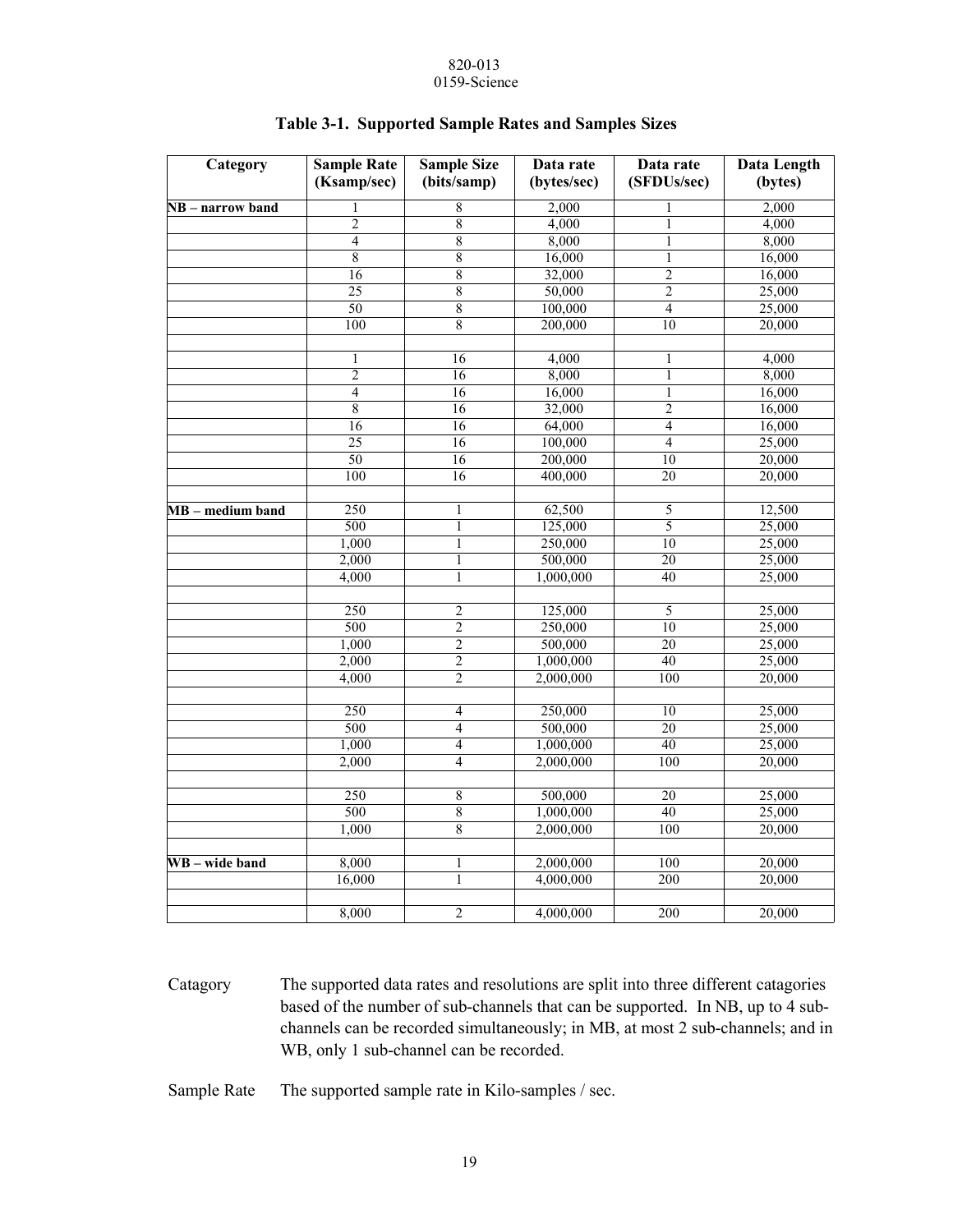| Sample Size | The number of bits of resolution in each of the In-phase (I) and Quadrature-<br>phase $(Q)$ samples. |
|-------------|------------------------------------------------------------------------------------------------------|
| Data Rate 1 | The number of bytes per second coming from a subchannel.                                             |
| Data Rate 2 | The number of SFDUs per second coming from a subchannel.                                             |
| Data Length | The number of data bytes in the value field of each data CHDO coming from a<br>subchannel.           |

#### BYTES 4 THRU  $(M-1)$

BITS

1 thru 8 RSR data samples; The RSR digitally samples the received spacecraft signal with between 1-bit and 16-bit resolution. The samples are packed into 32-bit words. The most significant 16 bits always contain quadrature-phase (Q) data and the least significant 16 bits always contain in-phase (I) data. Between 1 to 16 samples are packed into each 32-bit word depending on how many bits per sample are used. The time order of the packed bits is from LSB to MSB. Table 3-2 specifies the bit packing for the various sample resolutions.

> The RSR uses truncation to reduce the number of bits per sample to the desired value. This truncation creates an offset of –0.5 in the output data stream which must be corrected in post processing software. To compensate for this offset each RSR data sample should be put through the transformation  $2*k + 1$  where k is the 2's complement value of the 1, 2, 4, 8 or 16 bit sample. Note that the value zero is not present in this data representation. However, all bits are used and the data is symmetric about zero.

| <b>Bits Per Sample</b> | <b>Contents of 32 Bit Packed Data Register</b>    |
|------------------------|---------------------------------------------------|
| 16 Bits                | $[Q1]$ , $[I1]$                                   |
| 8 Bits                 | $[Q2,Q1]$ , $[I2,I1]$                             |
| 4 Bits                 | $[Q4, Q3, Q2, Q1]$ , $[14, 13, 12, 11]$           |
| 2 Bits                 | $[Q8, Q7, Q2, Q1]$ , $[18, 17, 12, 11]$           |
| 1 Bit                  | $[Q16, Q15, \ldots Q2, Q1]$ , [116, 115,  I2, 11] |

**Table 3-2. Sample Packing**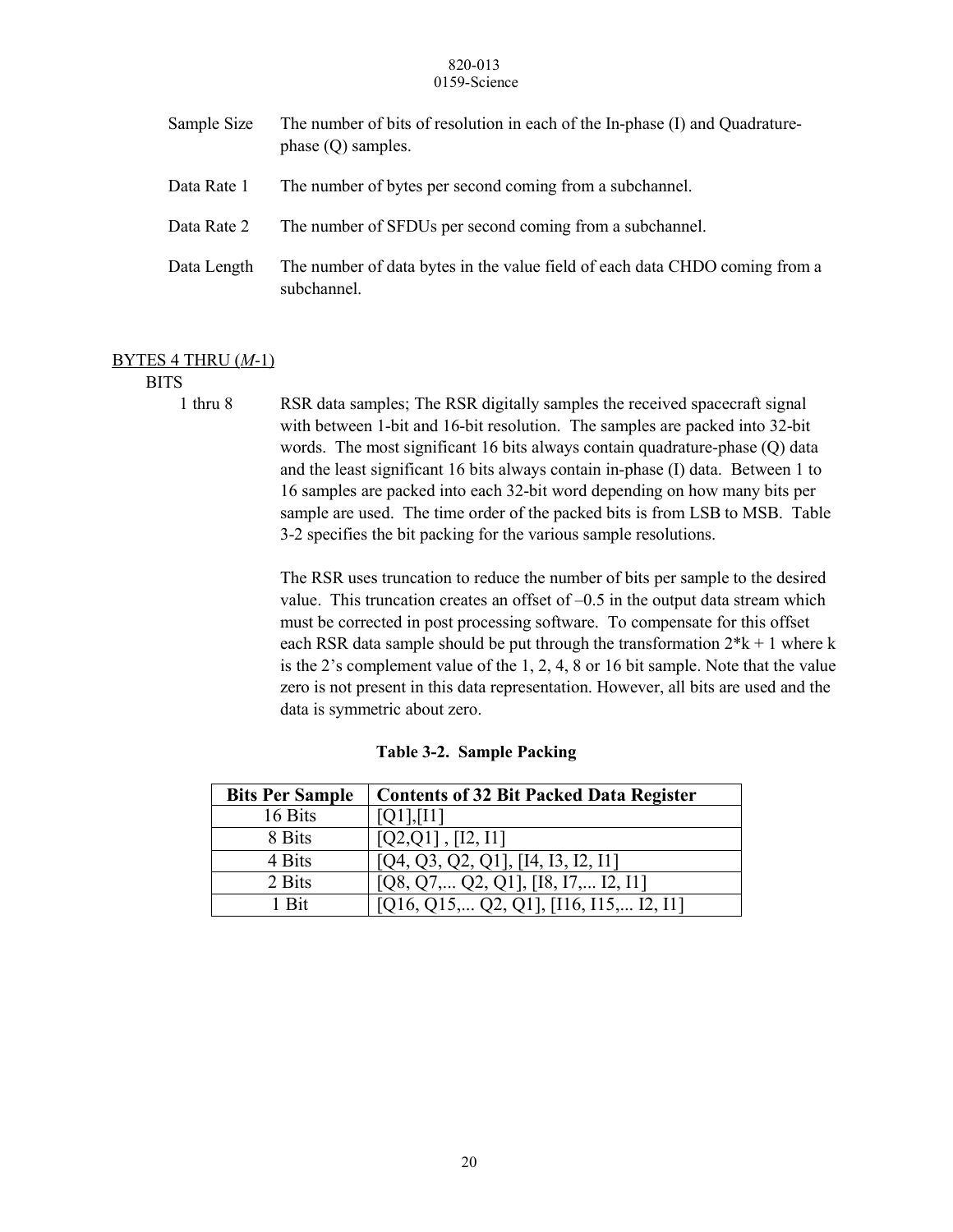## *Appendix A*

### *A.1 Abbreviations*

Abbreviations and acronyms used in this document are defined where they first occur in the text. A complete list is provided here for the convenience of the reader. Abbreviations and acronyms approved for use are listed in Document 820-062.

| ADC          | Analog to Digital Conversion                         |
|--------------|------------------------------------------------------|
| AMMOS        | <b>Advanced Multi-Mission Operations System</b>      |
| ANSI         | <b>American National Standards Institute</b>         |
| ASCII        | American Standard Code for Information Interchange   |
| ASD          | Application Specific Digital Signal Processing Board |
| BSN          | <b>Block Serial Number</b>                           |
| BPF          | <b>Band Pass Filter</b>                              |
| <b>CCSDS</b> | Consultative Committee for Space Data Systems        |
| <b>CDE</b>   | <b>Cognizant Development Engineer</b>                |
| <b>CDR</b>   | Central Data Recorder                                |
| <b>CHDO</b>  | Compressed Header Data Object                        |
| DDC          | Digital Down Converter subassembly                   |
| <b>DDD</b>   | <b>DSN</b> Data Delivery                             |
| <b>DDS</b>   | Distributed Data Service (proprietary to FSP)        |
| DIG          | Digitizer subassembly                                |
| <b>DLT</b>   | Digital Linear Tape                                  |
| DP           | <b>RSR Data Processor</b>                            |
| <b>DSCC</b>  | Deep Space Communications Complex                    |
| <b>DSMS</b>  | Deep Space Mission System                            |
| <b>DSN</b>   | Deep Space Network                                   |
| DSP          | Digital Signal Processing                            |
| DSS          | Deep Space Station                                   |
| <b>DTF</b>   | Development and Test Facility                        |
| <b>DTS</b>   | Data Transport Subsystem                             |
| FFT          | <b>Fast Fourier Transform</b>                        |
| <b>FIR</b>   | Finite Impulse Response filter                       |
| <b>FRO</b>   | Frequency Offset                                     |
| <b>FROV</b>  | Frequency Override                                   |
| <b>FRR</b>   | Frequency Rate                                       |
| <b>FSP</b>   | Full Spectrum Processing subsystem                   |
| <b>FTDD</b>  | Fault Tolerant Data Delivery                         |
| <b>FTP</b>   | File Transfer Protocol                               |
| <b>FTS</b>   | Frequency and Timing Subsystem                       |
| <b>GCF</b>   | Ground Communications Facility                       |
| GCS          | Ground Communications System                         |
| GIF          | <b>GCF</b> Interface                                 |
| I, Q         | In-phase and Quad-phase samples                      |
| ID           | Identifier                                           |
| IF           | Intermediate Frequency                               |
| IFS          | IF Switch                                            |
| IP           | <b>Internet Protocol</b>                             |
| <b>ISO</b>   | International Organization for Standardization       |
| JPL          | Jet Propulsion Laboratory                            |
| LO           | Local Oscilator                                      |
|              |                                                      |
| LPF          | Low Pass Filter                                      |
| <b>LSB</b>   | Least Significant Bit                                |